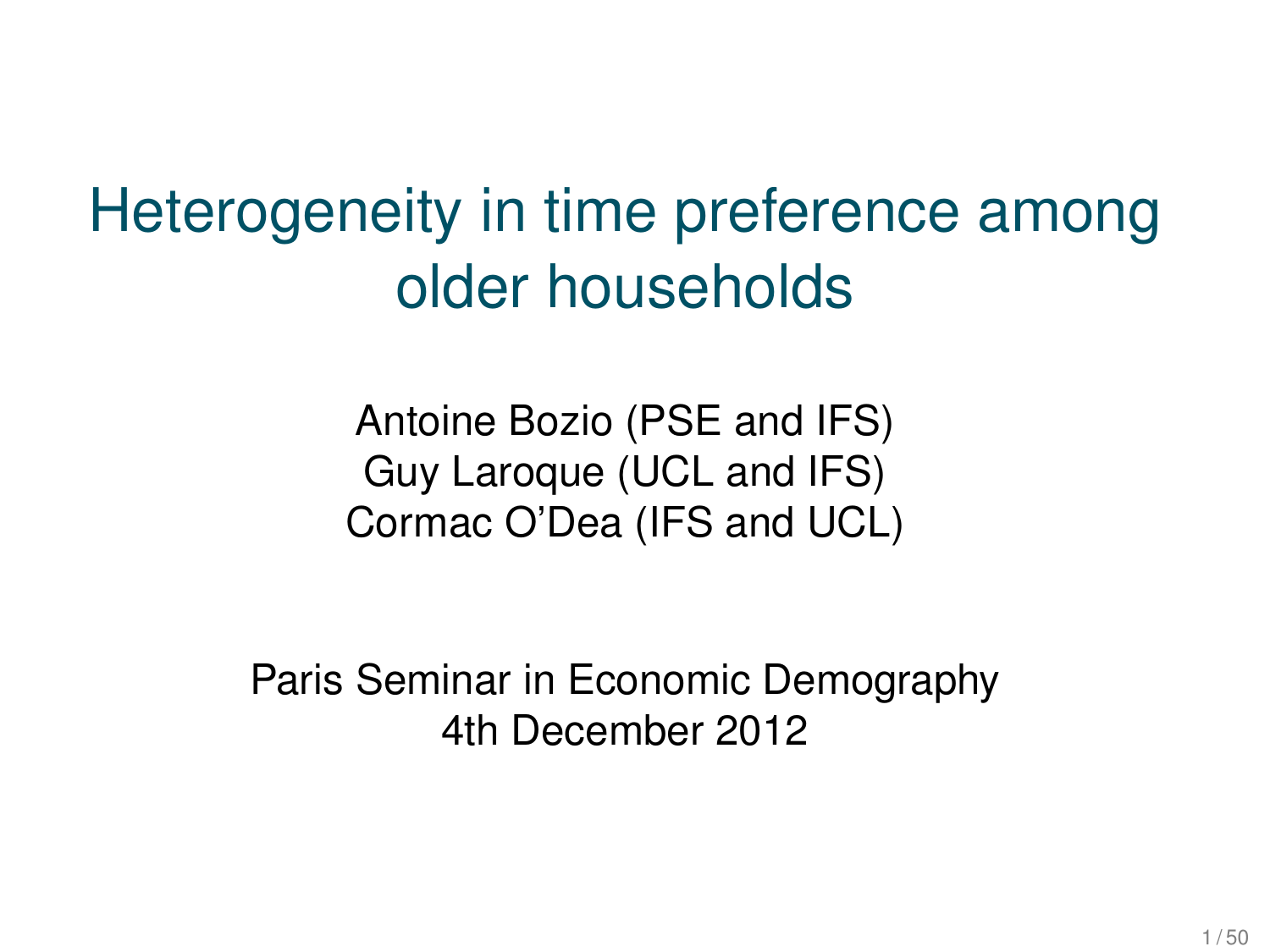### **Motivation**

- **Heterogeneity in time preference is key in many settings**
	- pension reforms (Samwick 1998, Gustman and Steinmeier, 2005)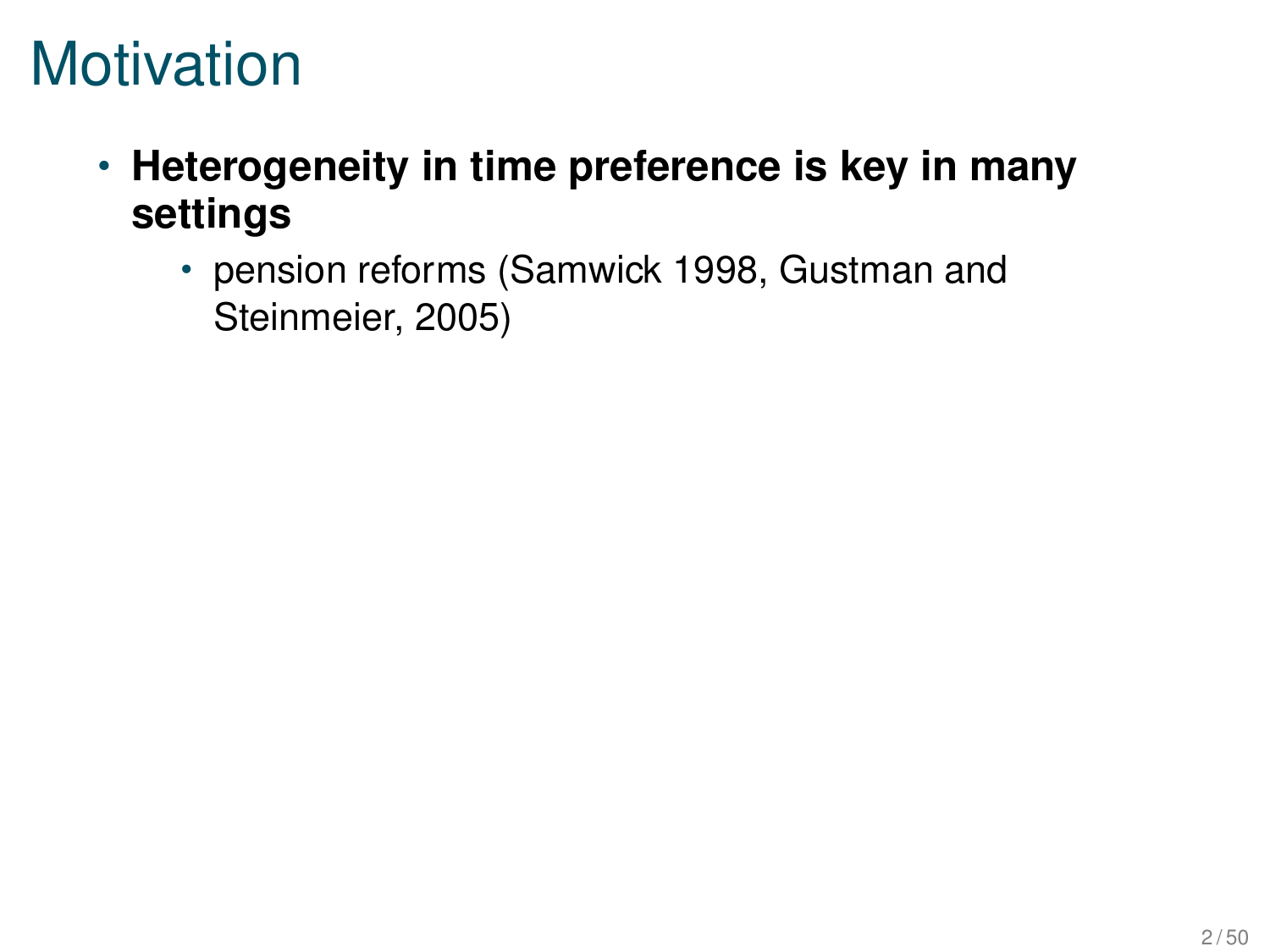### **Motivation**

- **Heterogeneity in time preference is key in many settings**
	- pension reforms (Samwick 1998, Gustman and Steinmeier, 2005)
	- capital income taxation (Saez 2002, Golosov et al. 2011, Diamond and Spinnewijn 2011)
	- health care spending (Hall and Jones, 2007)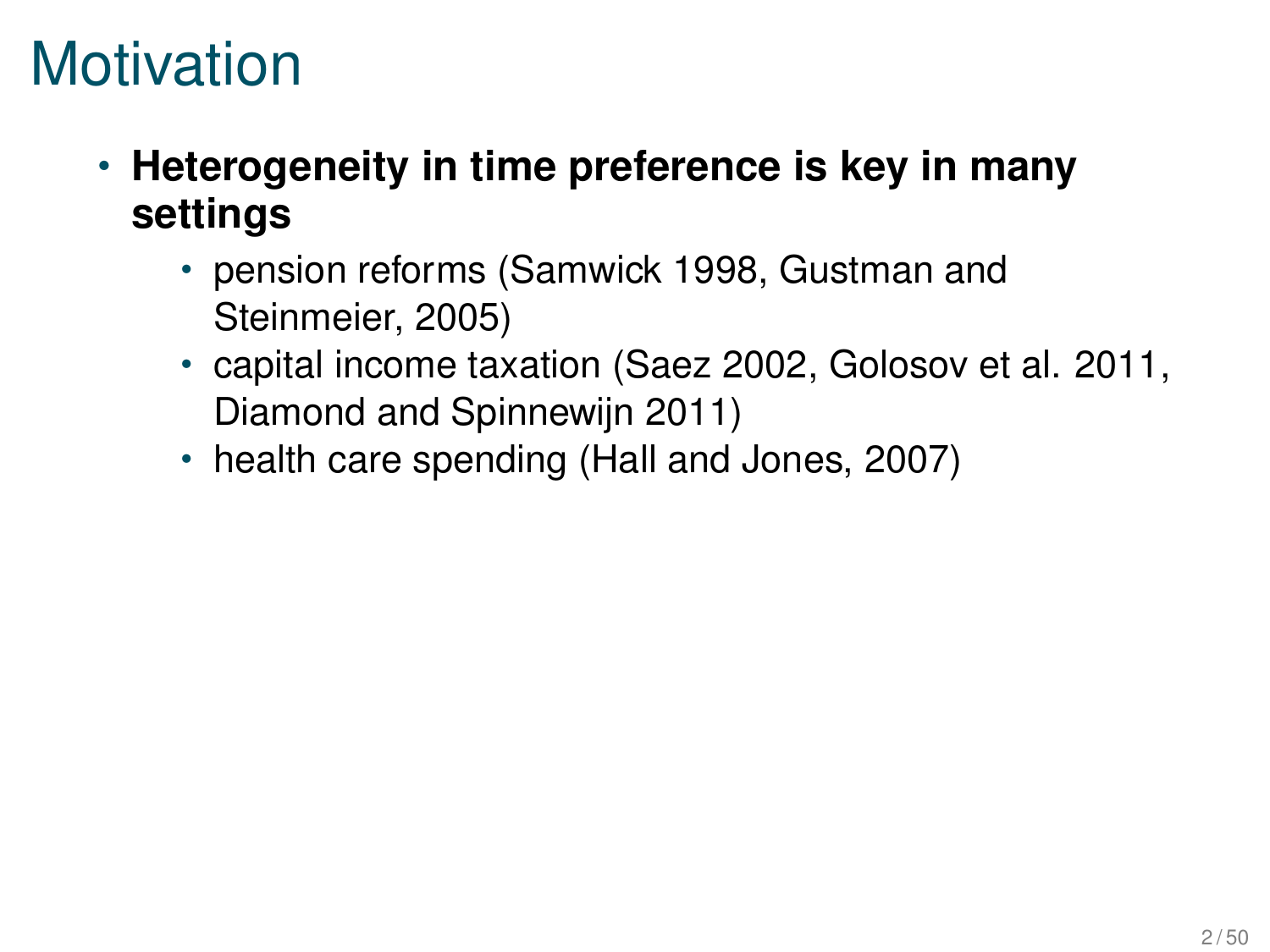#### **Motivation**

- **Heterogeneity in time preference is key in many settings**
	- pension reforms (Samwick 1998, Gustman and Steinmeier, 2005)
	- capital income taxation (Saez 2002, Golosov et al. 2011, Diamond and Spinnewijn 2011)
	- health care spending (Hall and Jones, 2007)

#### • **The discounted-utility model (Samuelson 1937)**

• A person maximises an inter-temporal utility function:

$$
\max_{c_1, c_2} U(c_1) + \frac{1}{1+\rho} U(c_2)
$$

where ρ is the *discount rate* and  $\beta=\frac{1}{1+\rho}$  is the *discount factor*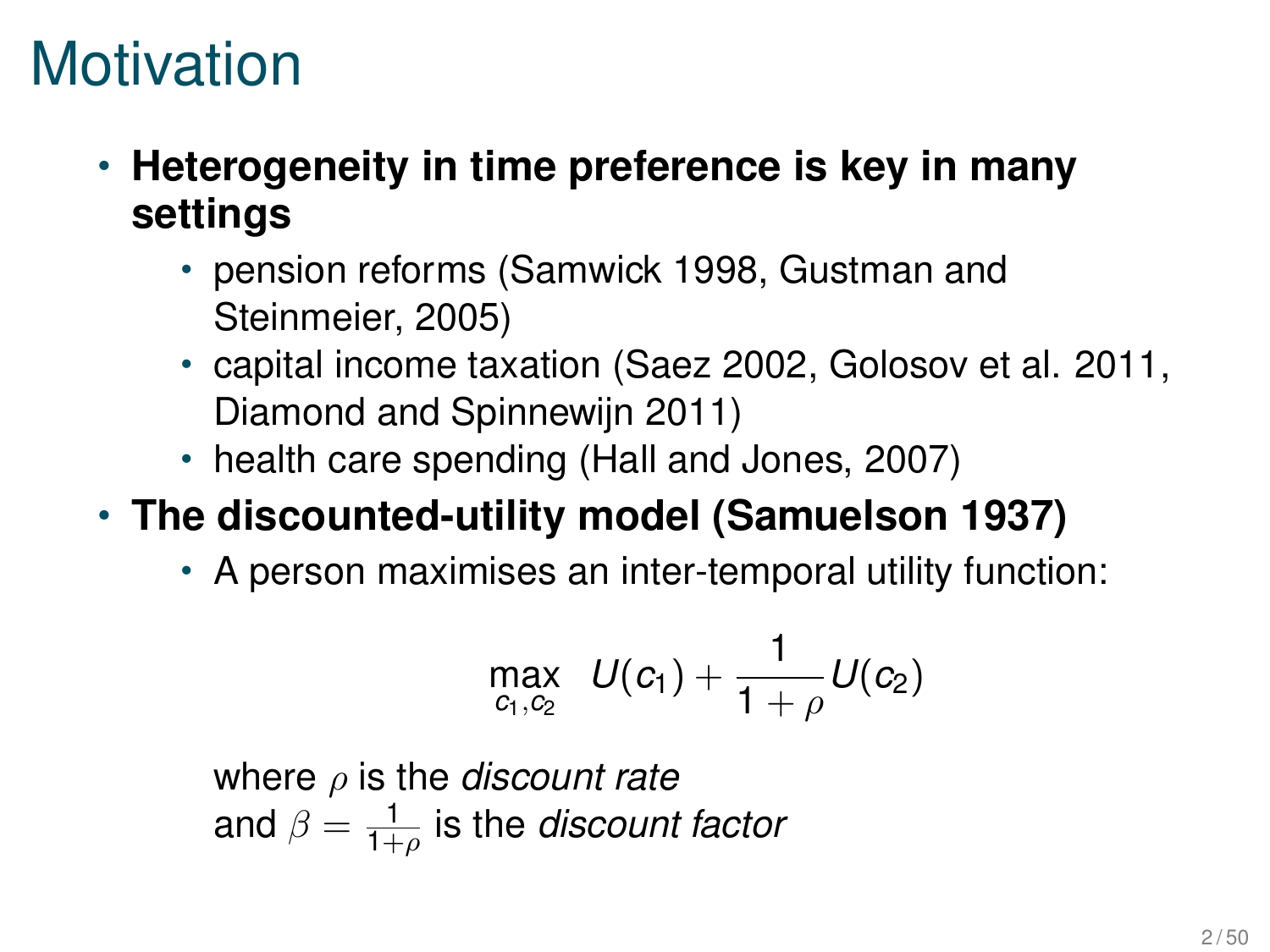### Measuring discount rates

- **Two broad approaches**
	- 1 A very large experimental literature
		- Clean, controlled data
		- Small stakes
		- Hard to to separate 'pure' discounting from other different phenomenon (e.g. intertemporal arbitrage, uncertainty)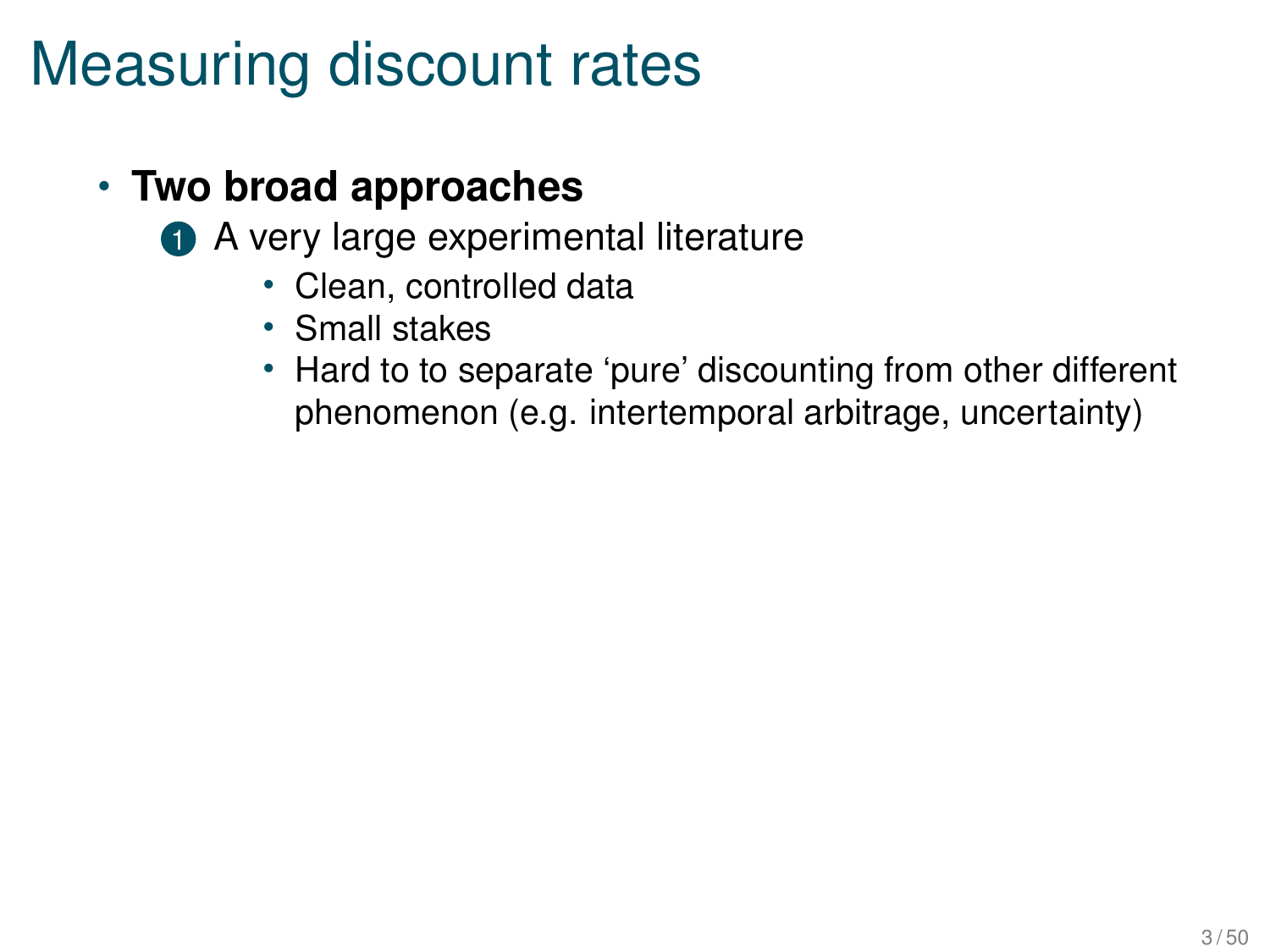## Measuring discount rates

#### • **Two broad approaches**

- 1 A very large experimental literature
	- Clean, controlled data
	- Small stakes
	- Hard to to separate 'pure' discounting from other different phenomenon (e.g. intertemporal arbitrage, uncertainty)
- **2** A very small literature using field data
	- Estimation of a lifecycle model of consumption and saving
	- Usually assumption of homogenous discount rate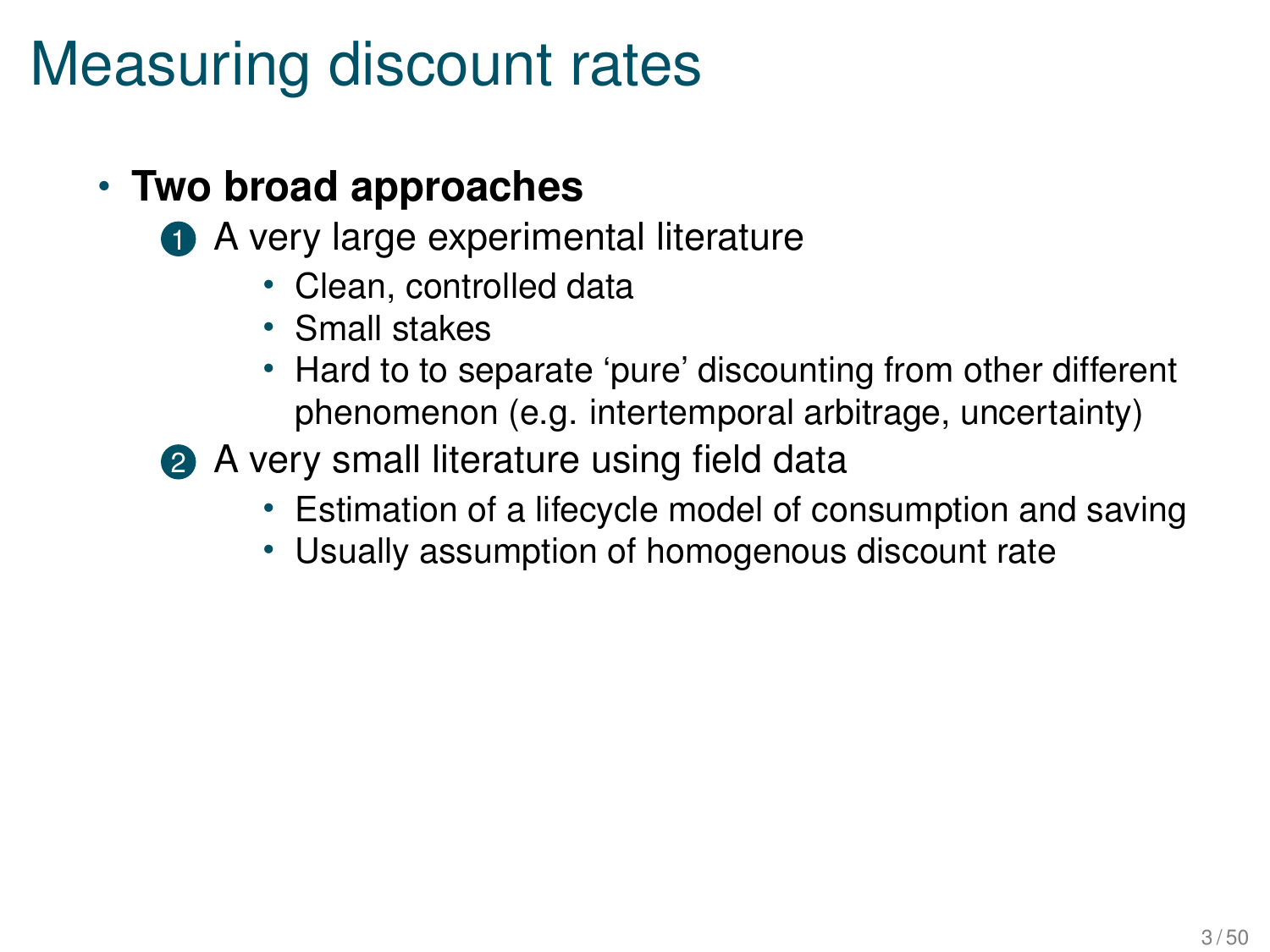## Measuring discount rates

#### • **Two broad approaches**

- 1 A very large experimental literature
	- Clean, controlled data
	- Small stakes
	- Hard to to separate 'pure' discounting from other different phenomenon (e.g. intertemporal arbitrage, uncertainty)

**2** A very small literature using field data

- Estimation of a lifecycle model of consumption and saving
- Usually assumption of homogenous discount rate

#### • **No consensus**

• Survey from Frederick et al. (2002): "*there is tremedous variability in the estimates (the corresponding implicit annual discount rates range from -6% to infinity)*"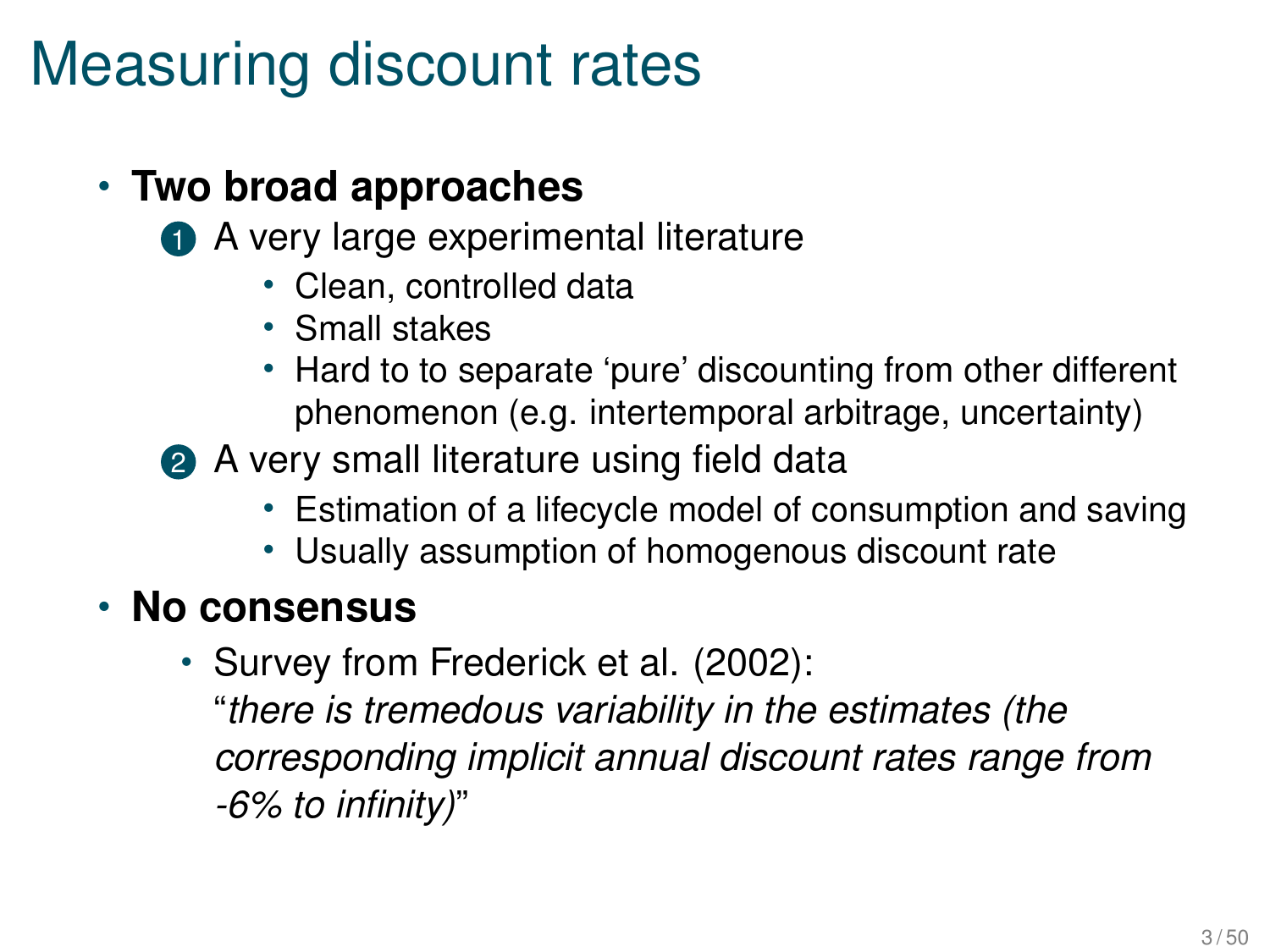### Our approach

• **Estimating Euler equations**

• A well-known equation (the Euler equation) links successive observations on consumption with the discount rate

$$
U'(c_t) = \frac{1+r}{1+\rho} U'(c_{t+1})
$$
 (1)

• BUT panel data on total household consumption is rare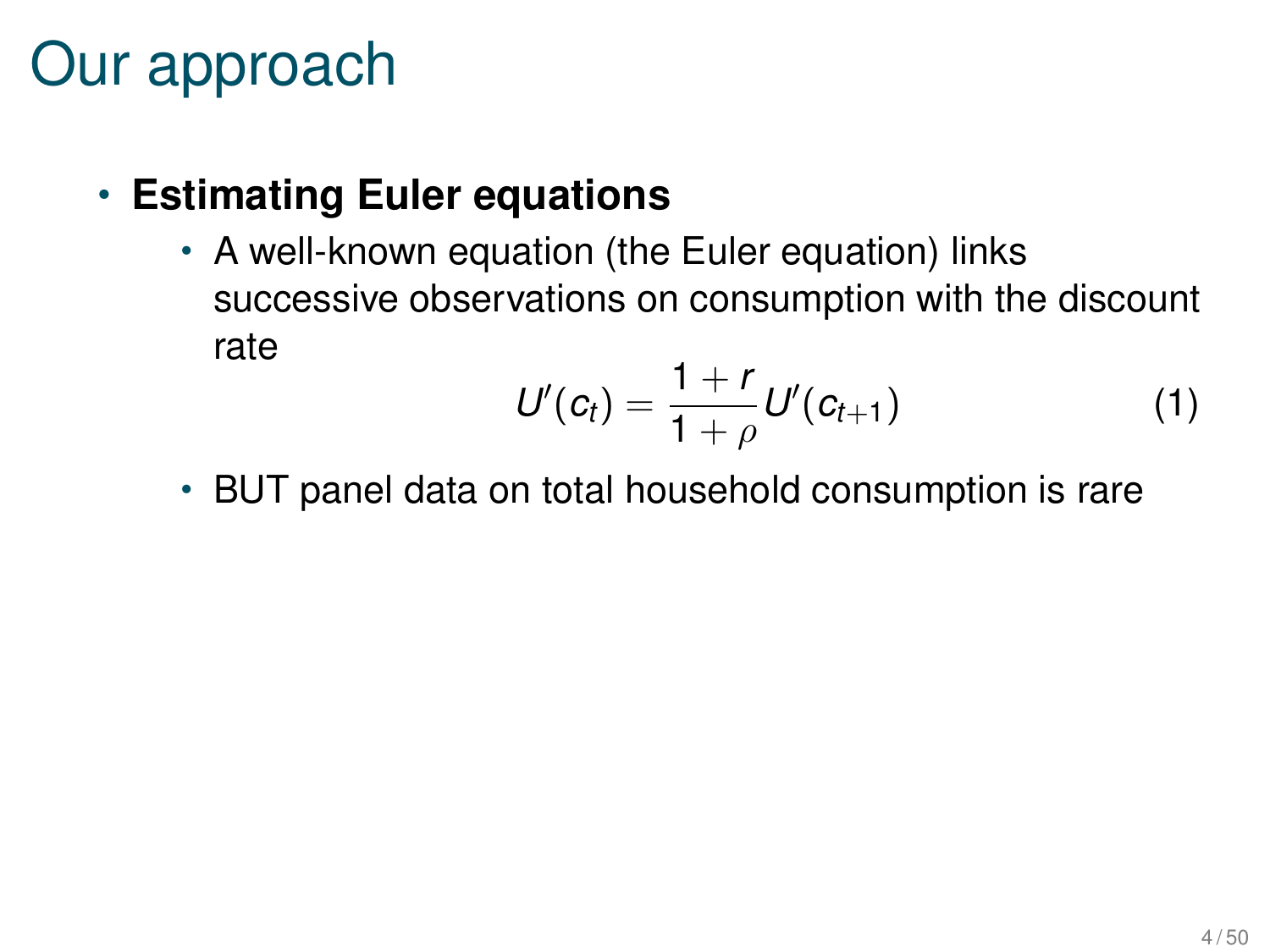## Our approach

#### • **Estimating Euler equations**

• A well-known equation (the Euler equation) links successive observations on consumption with the discount rate

$$
U'(c_t) = \frac{1+r}{1+\rho} U'(c_{t+1})
$$
 (1)

• BUT panel data on total household consumption is rare

#### • **Our approach in this paper**

- Use good panel data on income and assets to compute consumption
- Estimate time-varying discount rates
- Analyse distribution of discount rates by education and numeracy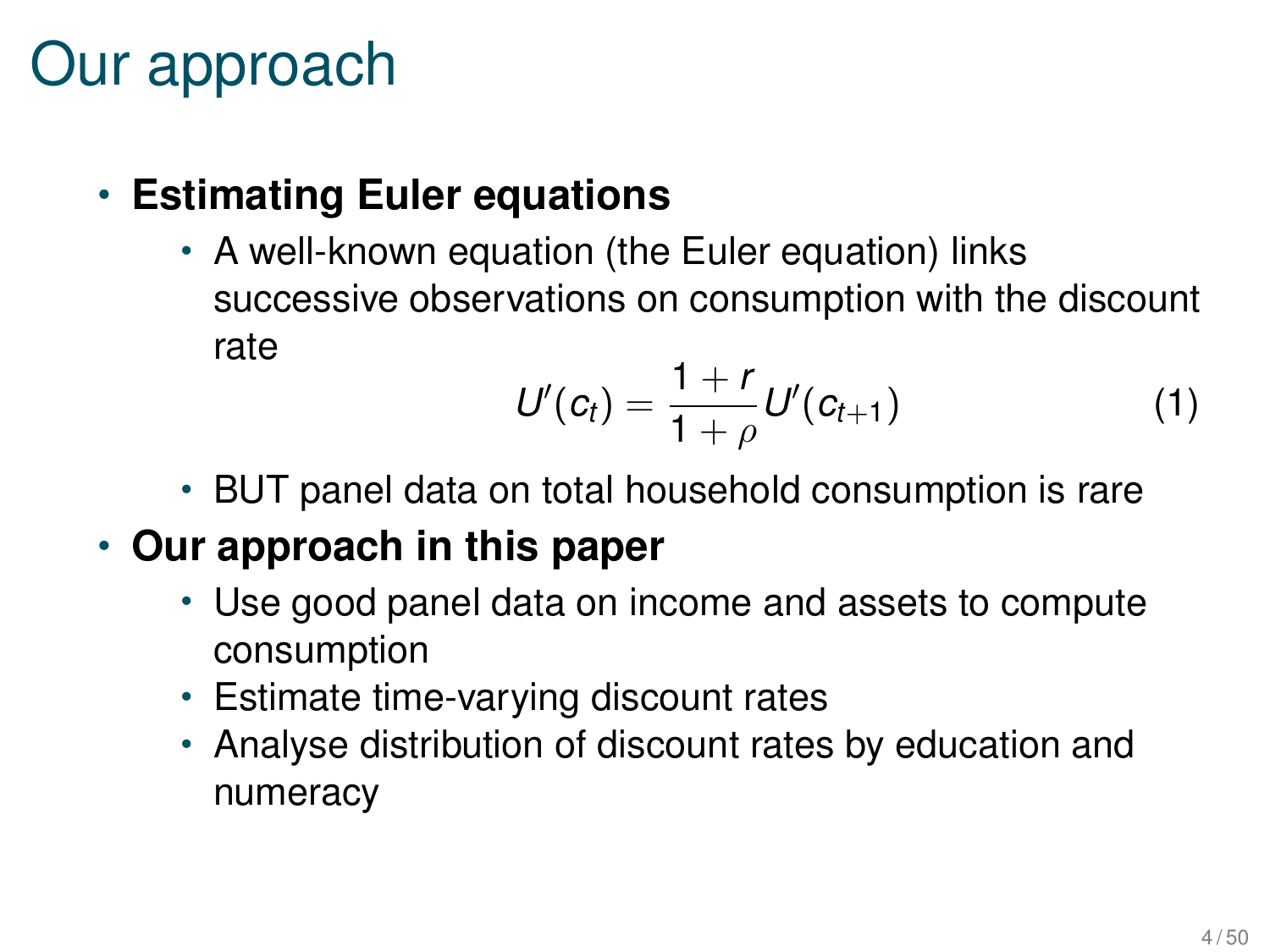# **Outline**

- Related literature
- Theory and empirical approach
- Data
- Calculation of consumption data
- 6 Results
- Conclusion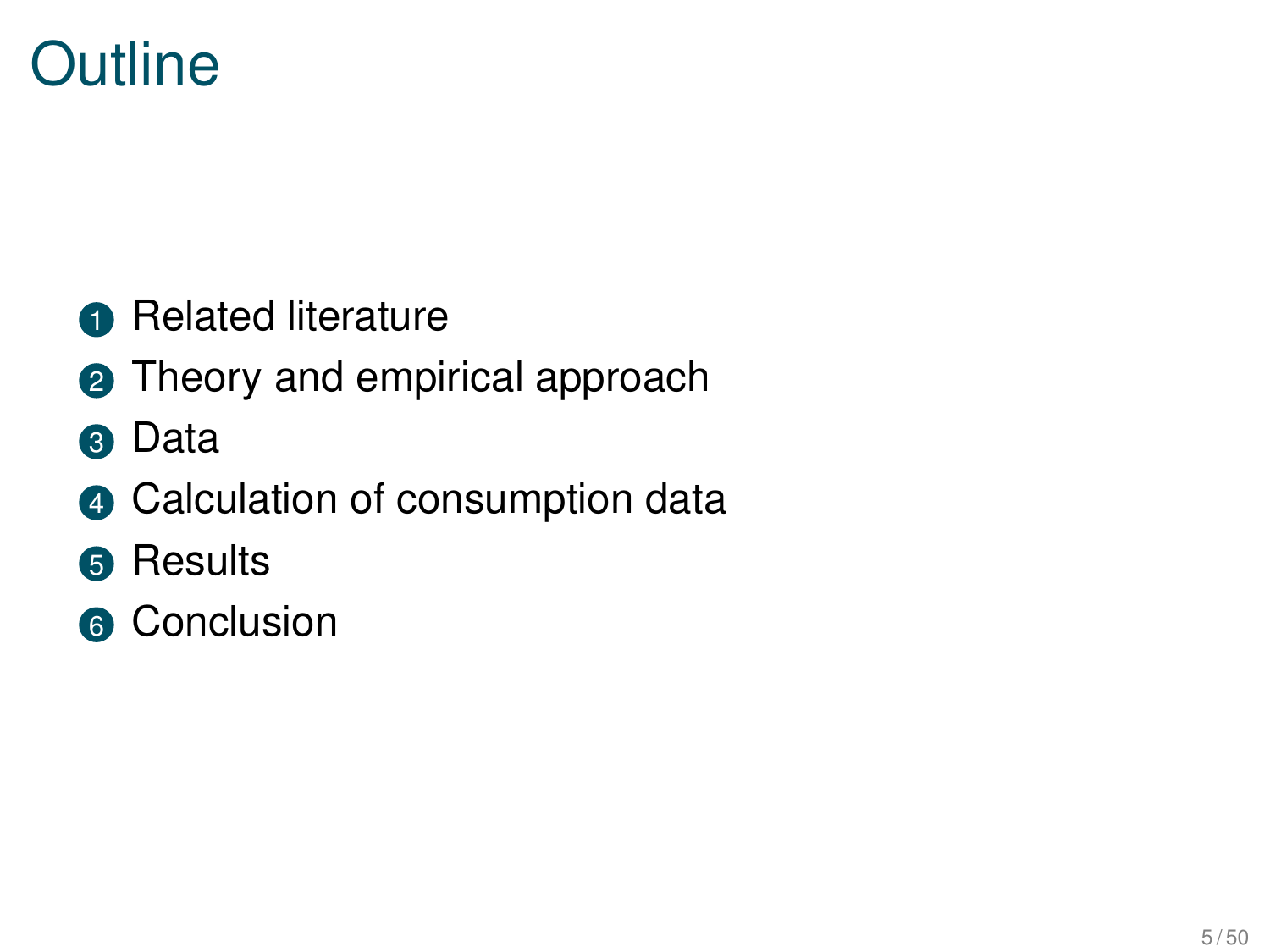#### **1** Creation of panel data on total consumption

- Browning et al. (1985)
- Skinner (1987), Blundell et al. (2008)
- Ziliak (1998), Browning & Leth-Peterson (2003)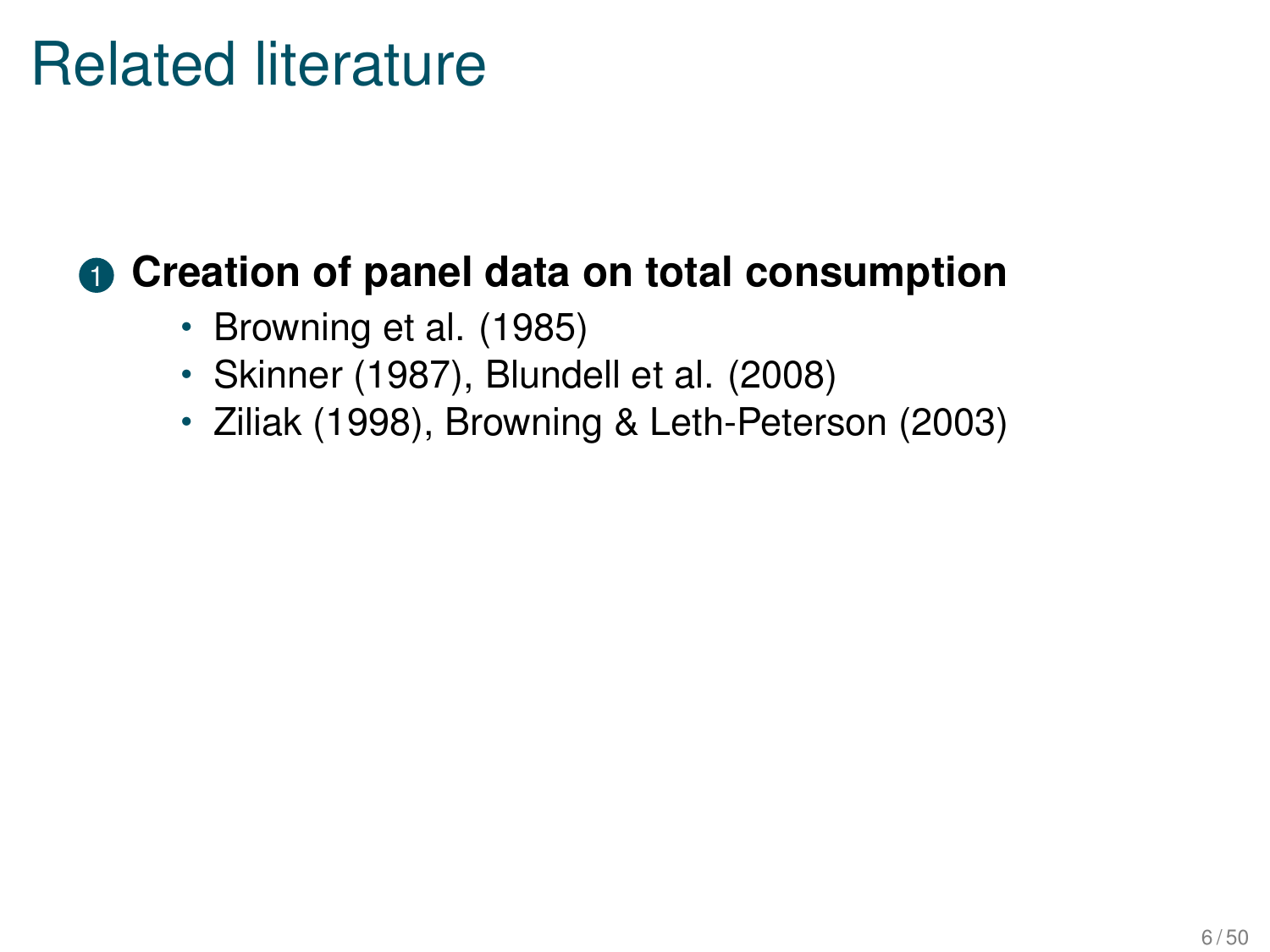#### **1** Creation of panel data on total consumption

- Browning et al. (1985)
- Skinner (1987), Blundell et al. (2008)
- Ziliak (1998), Browning & Leth-Peterson (2003)

<sup>2</sup> **Use of the Euler equation and consumption data to recover preference parameters**

- Attanasio & Weber (1993, 1995), Attanasio et al. (1999)
- Carroll (2001)
- Alan & Browning (2003), Low & Attanasio (2005)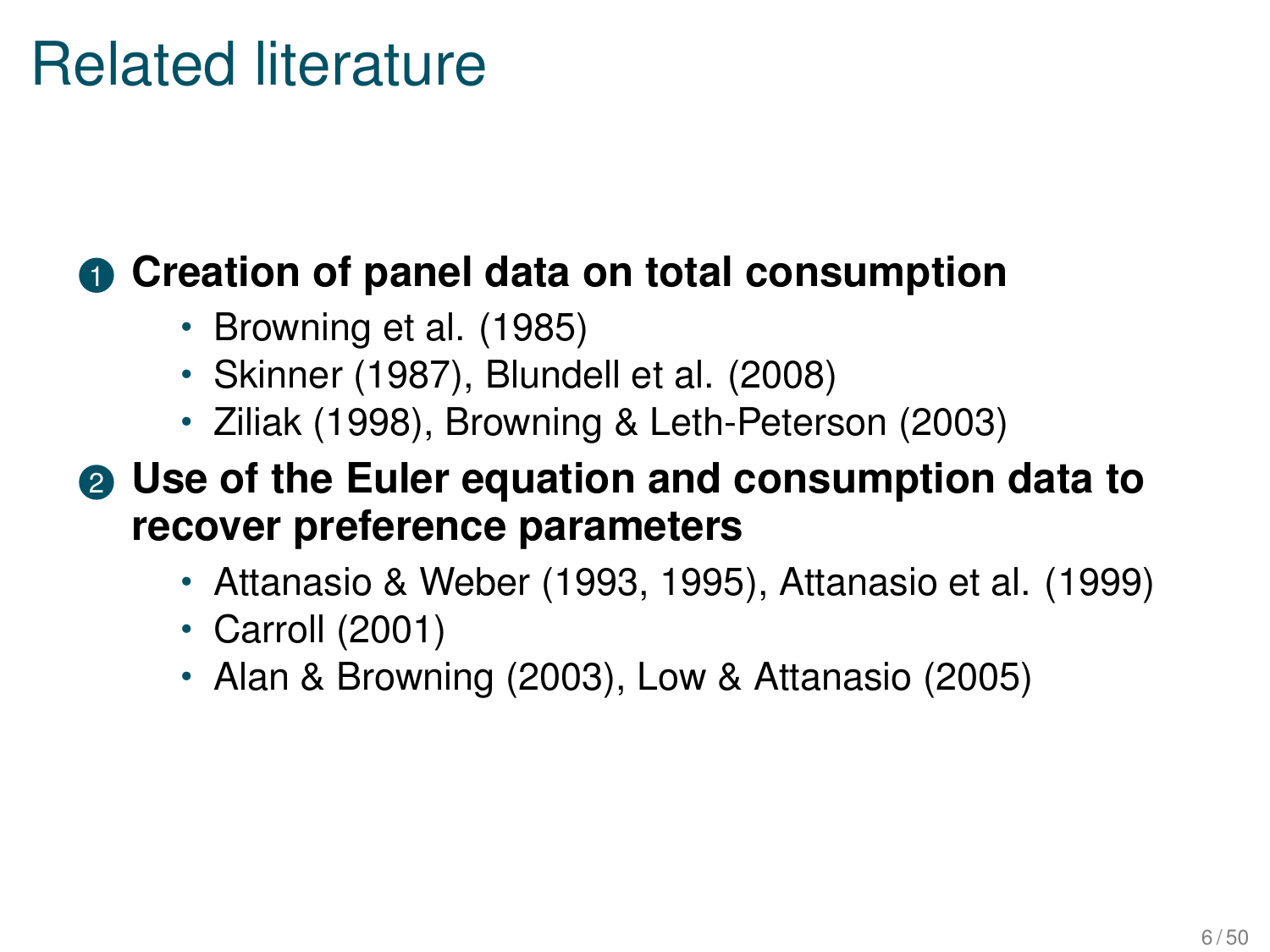#### <sup>3</sup> **Estimation of heterogeneity in discount rates**

- Large heterogeneity in discount rates
	- Samwick (1998); Gustman and Steinmeier (2005): field data
	- Dohmen et al. (2010): lab experiments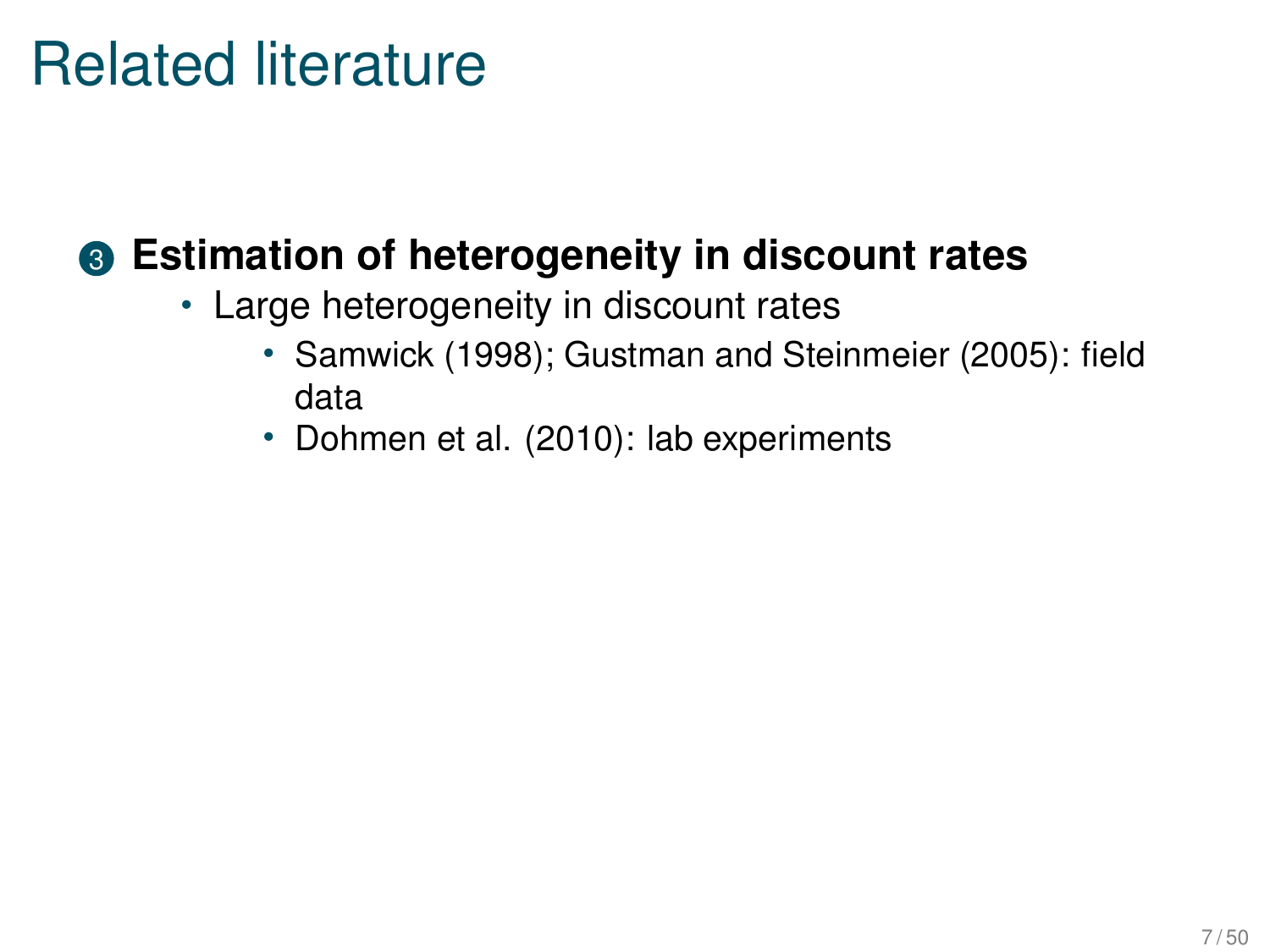#### <sup>3</sup> **Estimation of heterogeneity in discount rates**

- Large heterogeneity in discount rates
	- Samwick (1998); Gustman and Steinmeier (2005): field data
	- Dohmen et al. (2010): lab experiments
- Higher educated have lower discount rates?
	- Warner and Pleeter (2001): severance pay as lump-sum or annuity
	- Harrison et al. (2002); Dohmen et al. (2010): lab experiments
	- Lawrance (1991): using food consumption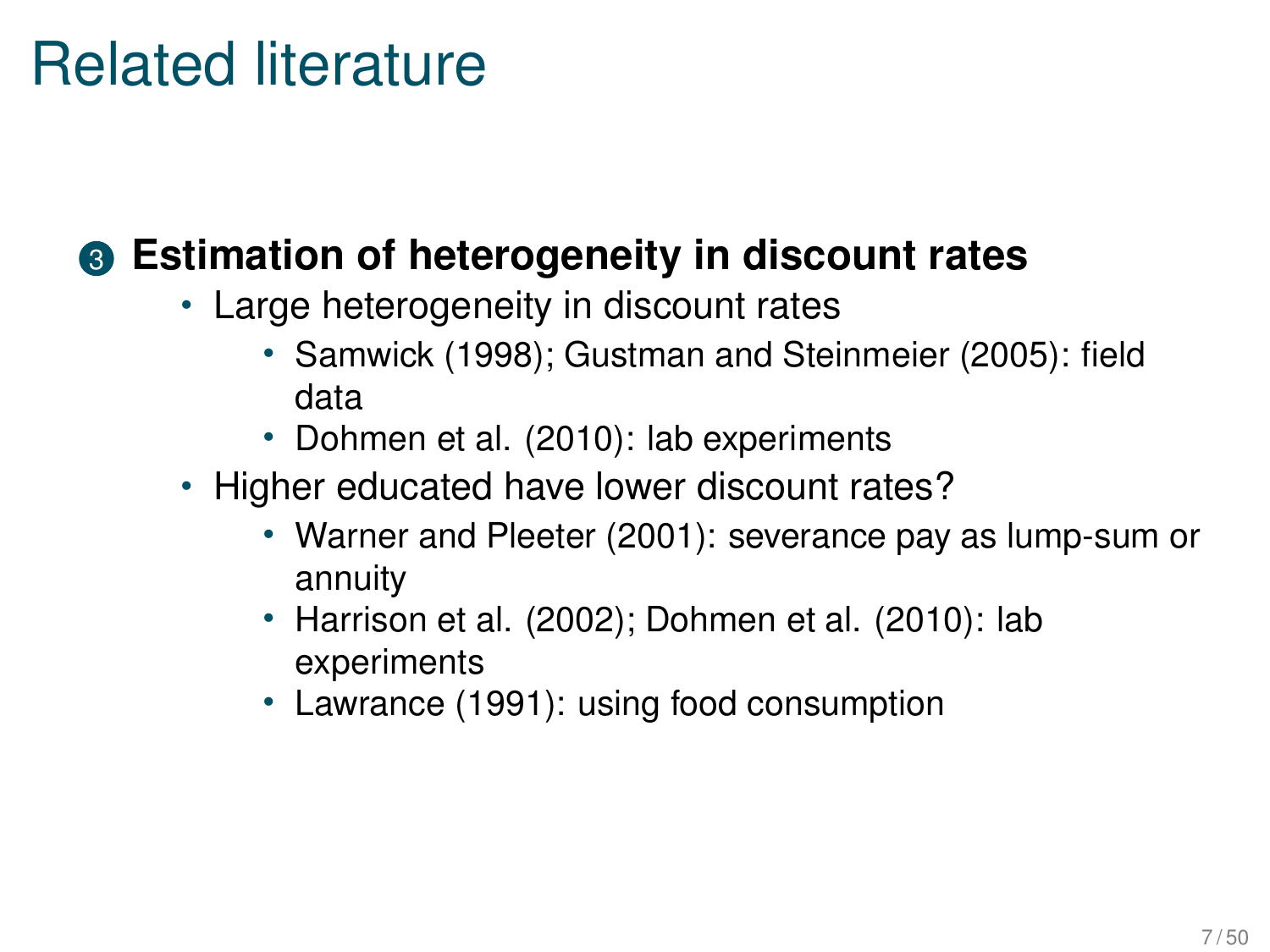# **Outline**

#### Related literature

#### Theory and empirical approach

- Data
- Calculation of consumption data
- Results
- Conclusion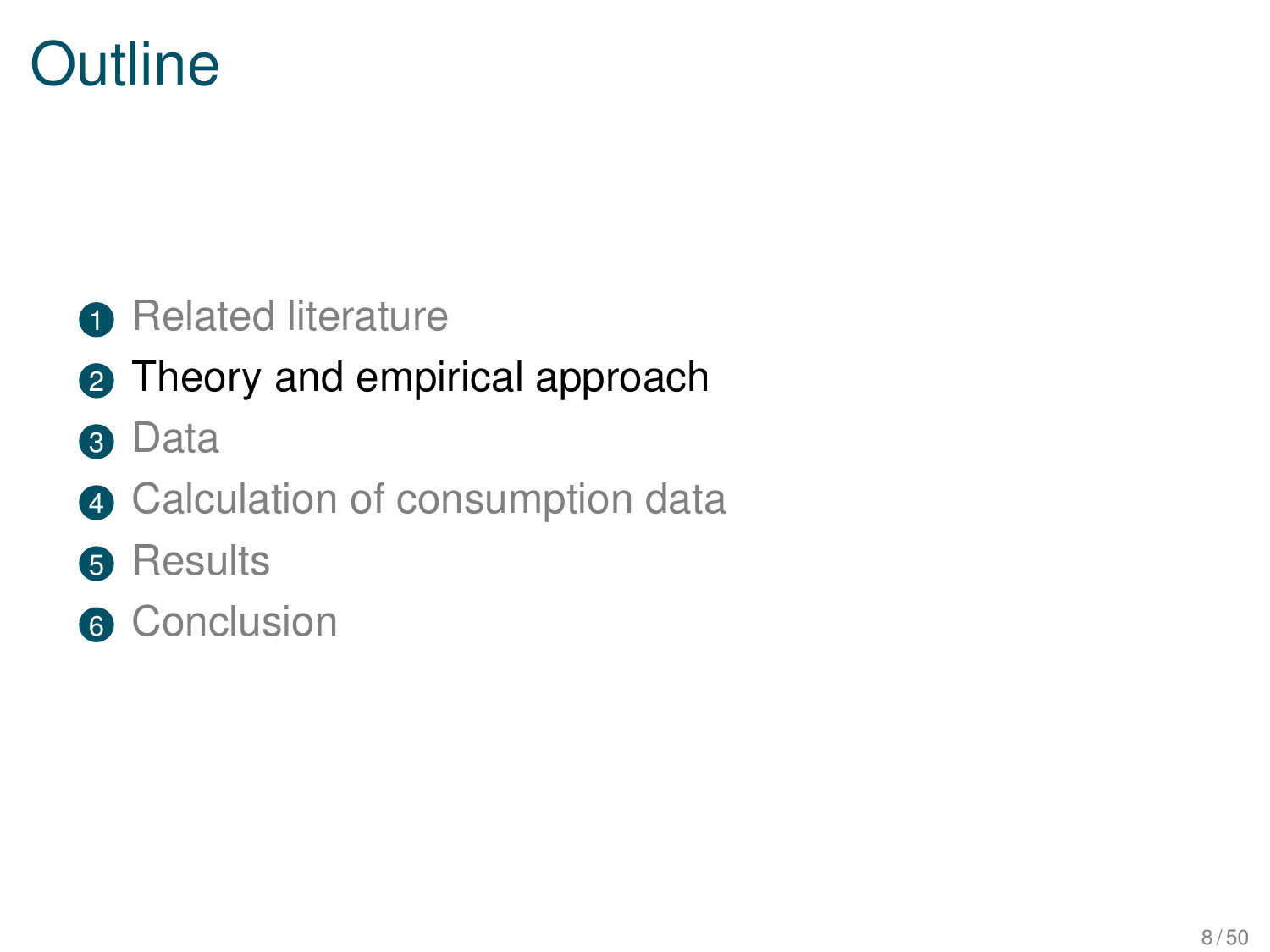### A standard lifecycle model

Our estimation is based on a life-cycle model where agents choose consumption each period to maximise their utility

- The decision-making unit (the 'agent') is the benefit unit
- Agents have identical utility functions between two periods
- Agents face identical returns on each type of assets
- Agents have heterogenous and time-varying discount rates

 $\Rightarrow$  discounting behaviour that departs from the standard model are not ruled out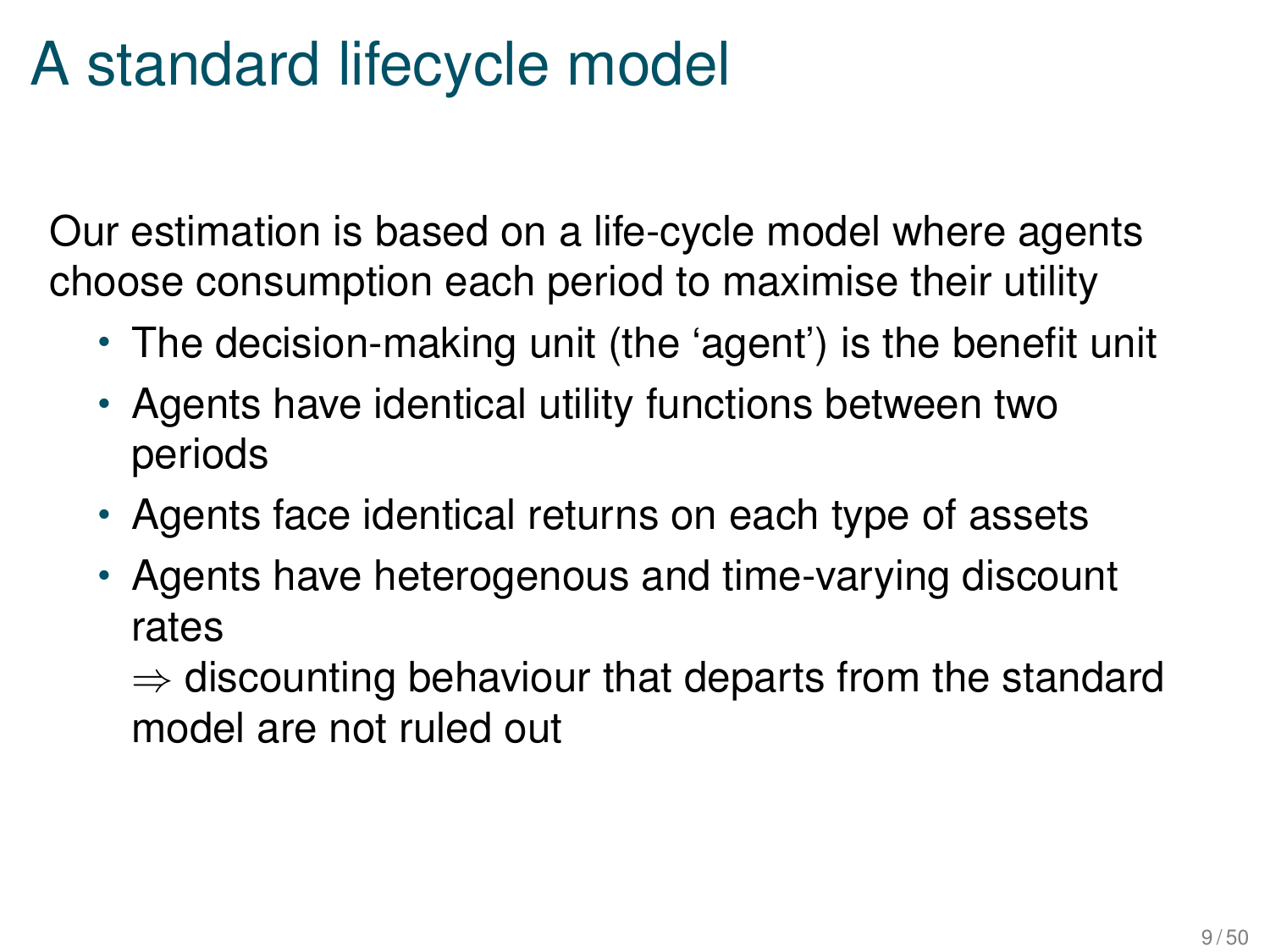#### A standard lifecycle model

The problem faced by agents is:

$$
\max_{\{X_{is}^j, c_{is}\}_{s=t}^T} \qquad u_t(c_{it}) + \sum_{\tau=t+1}^T \left( \prod_{s=1}^{\tau-t} \frac{1}{1+\rho_{it+s}} \right) E[u_\tau(c_{i\tau})]
$$
\n
$$
s.t \quad (i) \quad p_\tau c_{i\tau} + \sum_j p_{\tau+1}^j X_{i\tau+1}^j =
$$
\n
$$
e_{i\tau} + t_{i\tau} + \sum_j r_{i\tau+1}^j X_{i\tau}^j + \sum_j p_{\tau+1}^j X_{i\tau}^j \quad \forall \ \tau \ (2)
$$
\n
$$
(ii) \quad X_{i\tau+1}^j \geq b_{i\tau+1}^j \quad \forall \ \tau, j \tag{3}
$$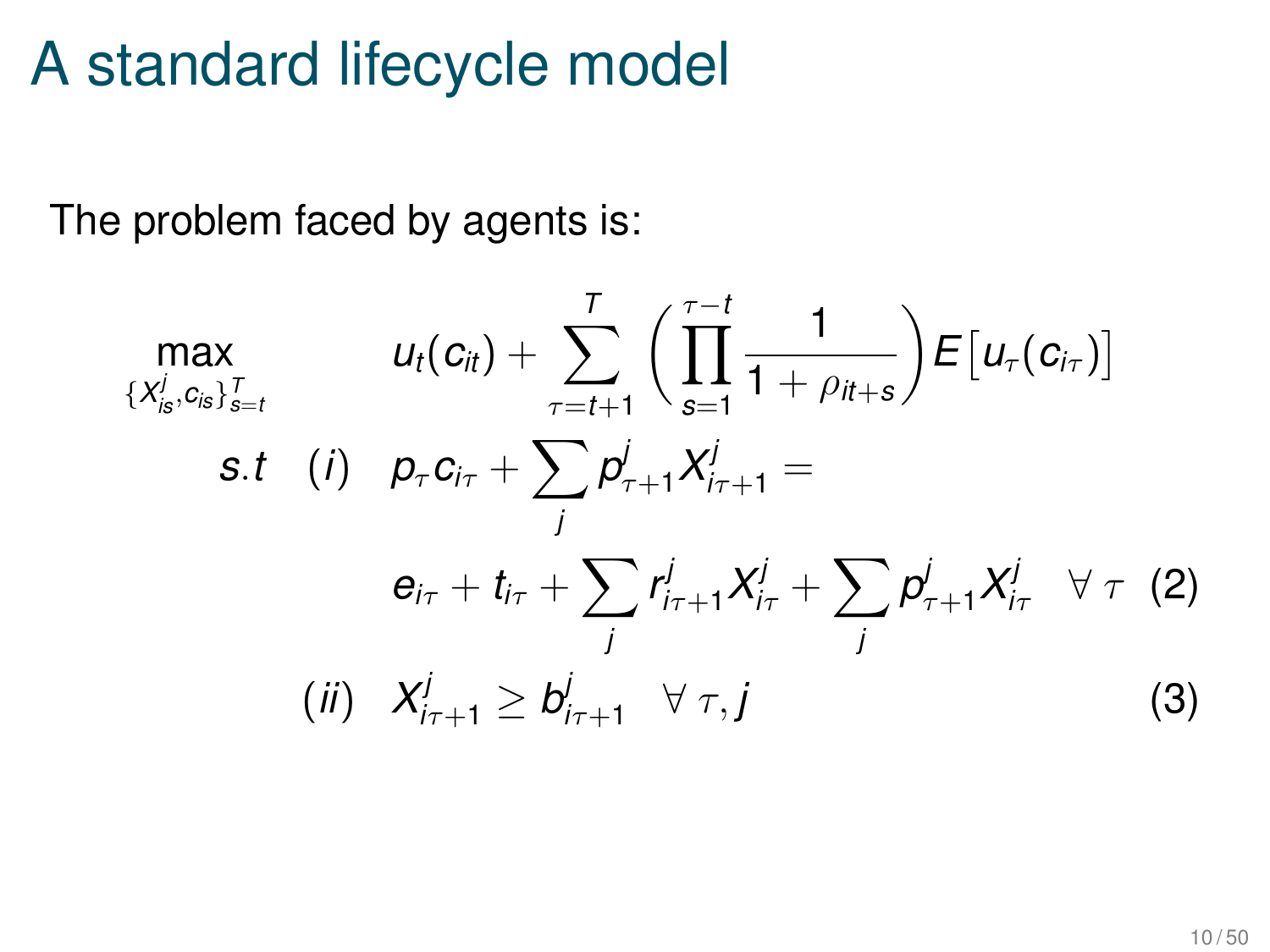# Optimal condition – Euler equation

Agents' optimal consumption choices will satisfy the Euler equation (First Order Condition)

<span id="page-17-0"></span>
$$
\frac{\mathrm{d}u_t(c_{it})}{\mathrm{d}c_{it}} \geq \frac{1}{(1+\rho_{it+1})} E\bigg[\frac{(\rho_{t+1}^j + r_{t+1}^j)}{\rho_t^j} \frac{\rho_t}{\rho_{t+1}} \frac{\mathrm{d}u_{t+1}(c_{it+1})}{\mathrm{d}c_{it+1}}\bigg] \qquad (4)
$$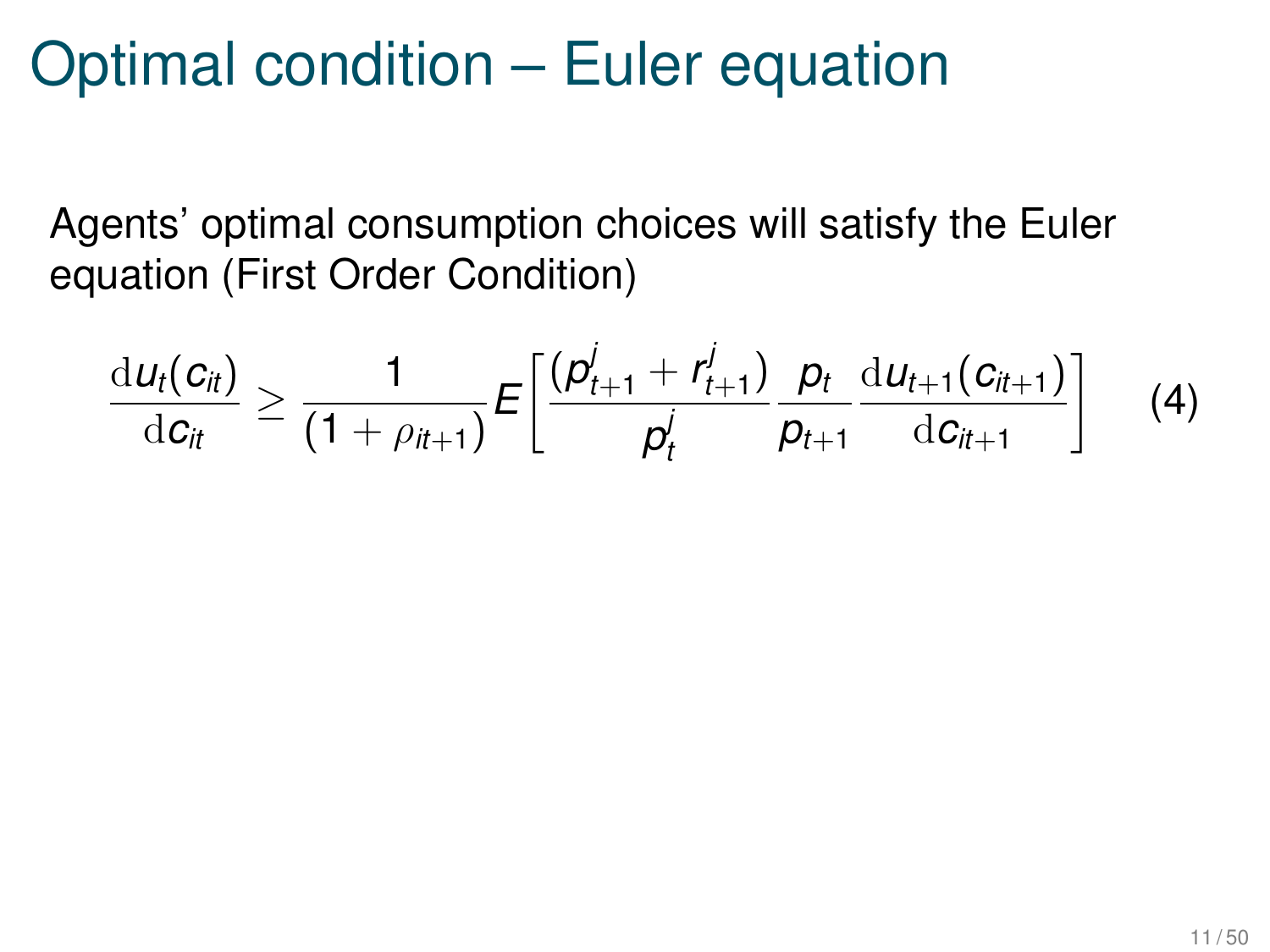# Optimal condition – Euler equation

Agents' optimal consumption choices will satisfy the Euler equation (First Order Condition)

$$
\frac{\mathrm{d}u_t(c_{it})}{\mathrm{d}c_{it}} \geq \frac{1}{(1+\rho_{it+1})} E\bigg[\frac{(\rho_{t+1}^j + r_{t+1}^j)}{\rho_t^j} \frac{\rho_t}{\rho_{t+1}} \frac{\mathrm{d}u_{t+1}(c_{it+1})}{\mathrm{d}c_{it+1}}\bigg] \qquad (4)
$$

For households not liquidity constrained

$$
\frac{\mathrm{d}u_t(c_{it})}{\mathrm{d}c_{it}} = \frac{1}{(1+\rho_{it+1})}E\bigg[(1+r_{t+1}^0)\frac{p_t}{p_{t+1}}\frac{\mathrm{d}u_{t+1}(c_{it+1})}{\mathrm{d}c_{it+1}}\bigg]
$$
(5)

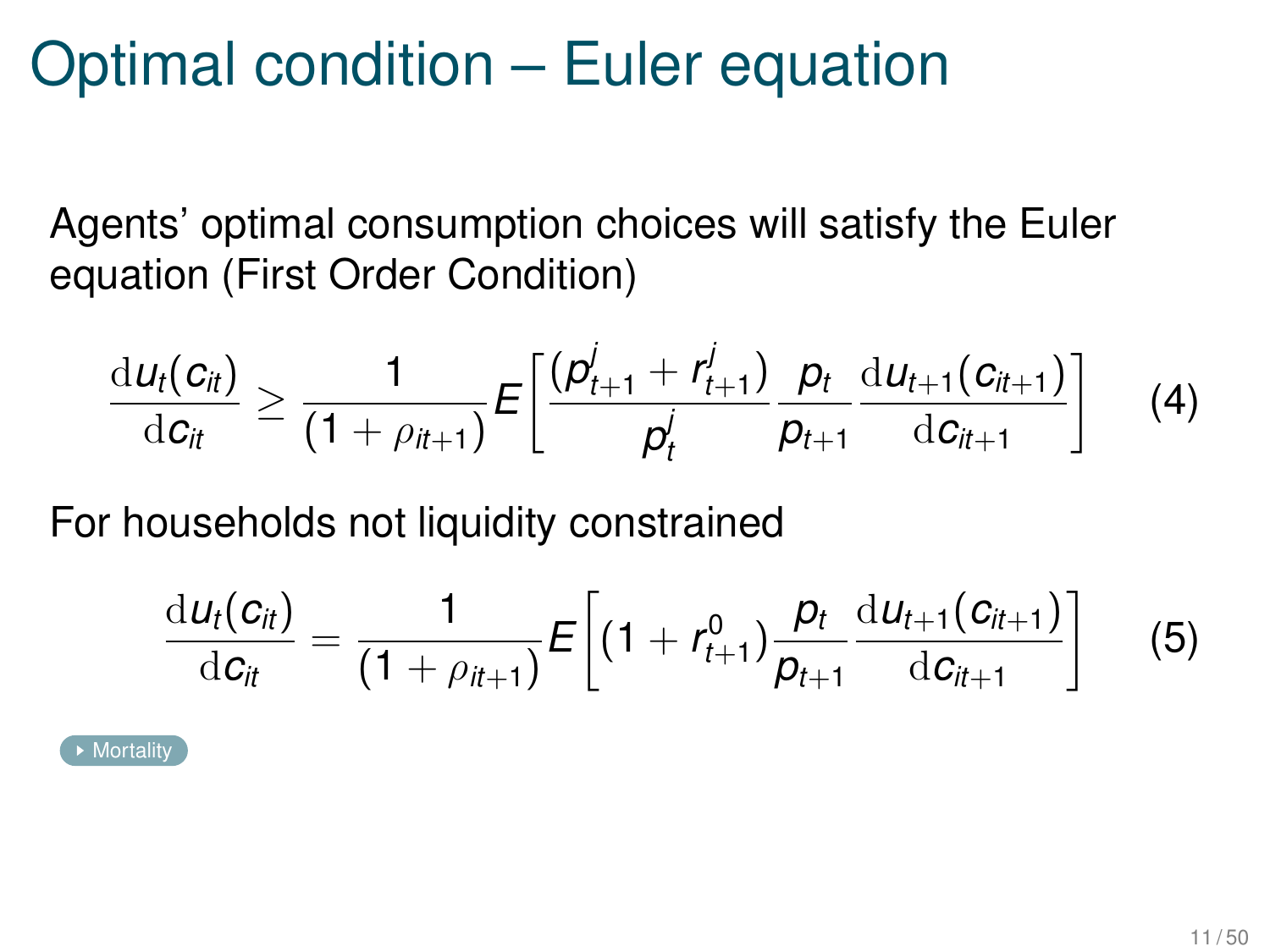We use the constant relative risk aversion (CRRA) utility function:

$$
U(c) = \frac{c^{1-\gamma}}{1-\gamma}
$$

$$
U_c(c) = c^{-\gamma}
$$

1  $\frac{1}{\gamma}$  is the elasticity of intertemporal substitution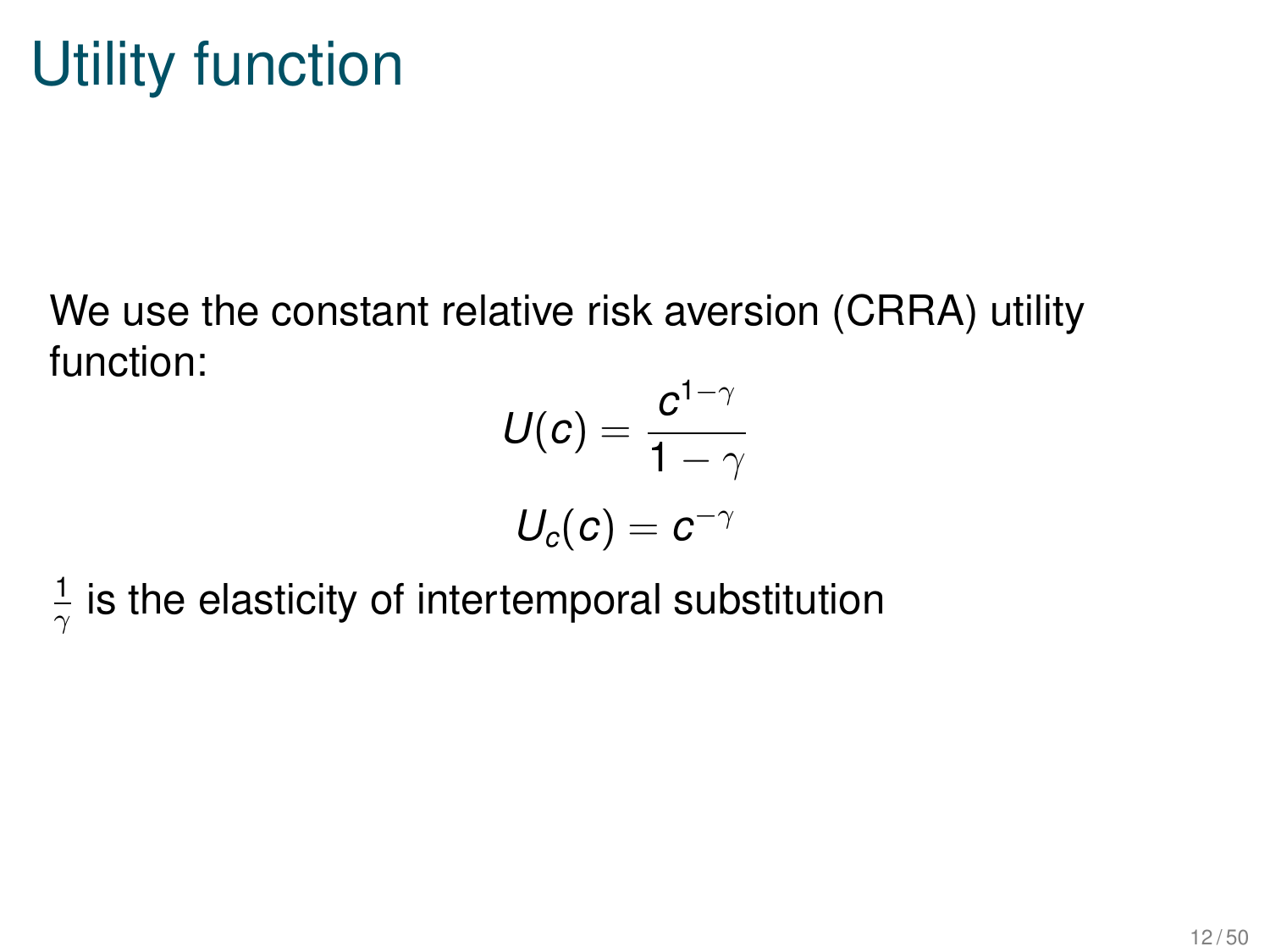# Identifying the discount factor

The utility function and Euler equation yield the following expression:

<span id="page-20-0"></span>
$$
\rho_{t+1} = E\bigg[(1 + r_{t+1}^0)\frac{p_t}{p_{t+1}}\bigg(\frac{c_t}{c_{t+1}}\bigg)^{\gamma}\bigg] - 1. \hspace{1cm} (6)
$$

If we had:

- An estimate of  $\gamma$ 
	- We take from 1.25 Attanasio & Weber (1993)
- Knowledge of the interest rate  $r_{t+1}^0$   $\cdot$   $\stackrel{\text{\tiny\textsf{Rates}}}{\cdot}$  $\stackrel{\text{\tiny\textsf{Rates}}}{\cdot}$  $\stackrel{\text{\tiny\textsf{Rates}}}{\cdot}$
- Panel data on consumption  $c_t, c_{t+1}$

then we could identify the discount rate  $\rho$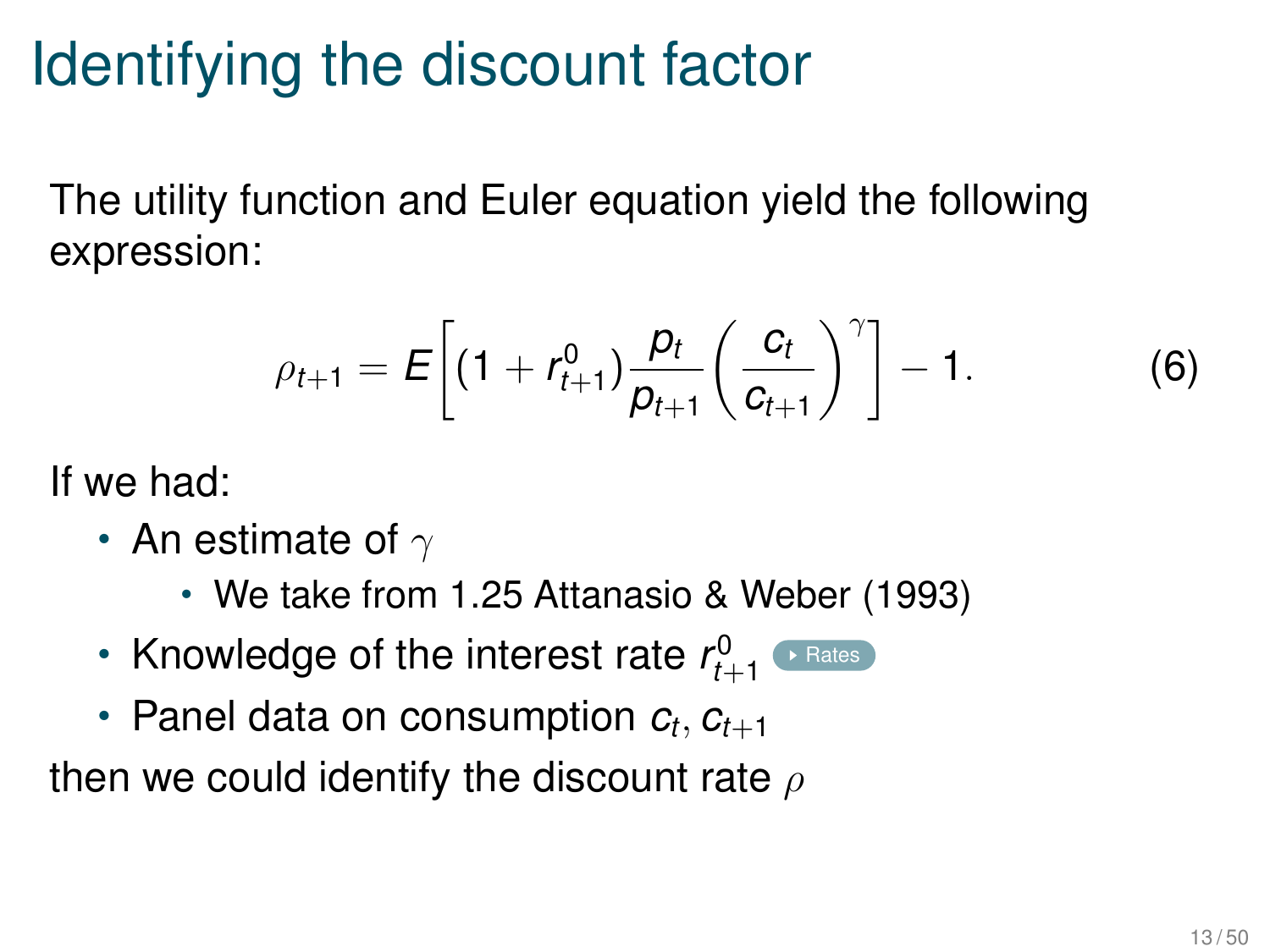# **Outline**

#### **O** Literature

- Theory and empirical approach
- Data
- Calculation of consumption data
- Results
- Conclusion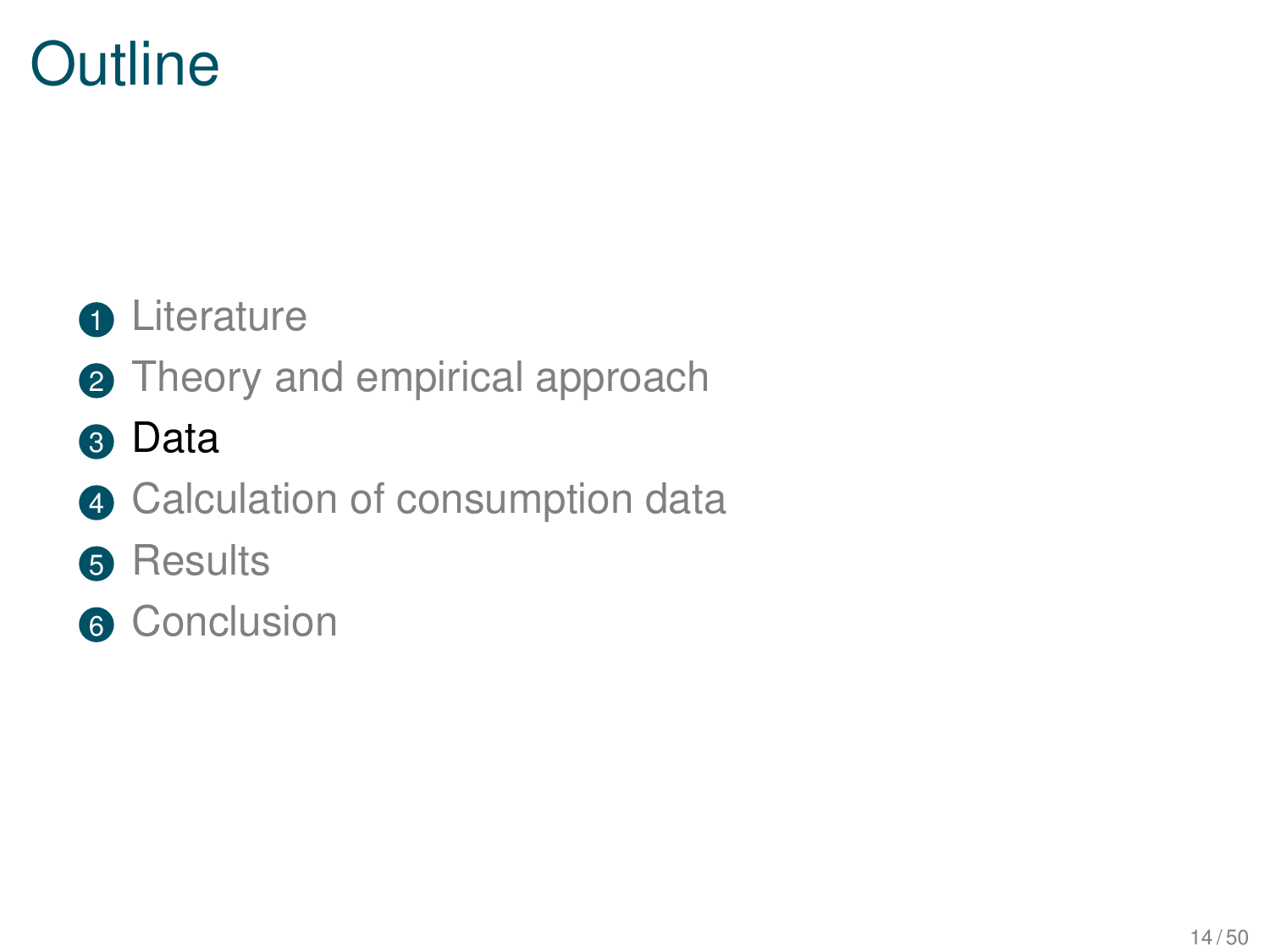# English Longitudinal Study of Ageing (ELSA)

- **English version of old-age surveys**
	- Representative survey of the English population aged 50 and above
	- Similar to HRS, SHARE, JSTAR, etc.
	- 12,000 respondents in 2002

#### • **Comprehensive survey**

- Detailed information on health, pension rights
- Matched with administrative data on earnings
- Comprehensive data on income and assets

#### • **Panel data**

- Interview every 2 years
- We use waves 1 to 4 (2002/03; 2004/05; 2006/07; 2008/09)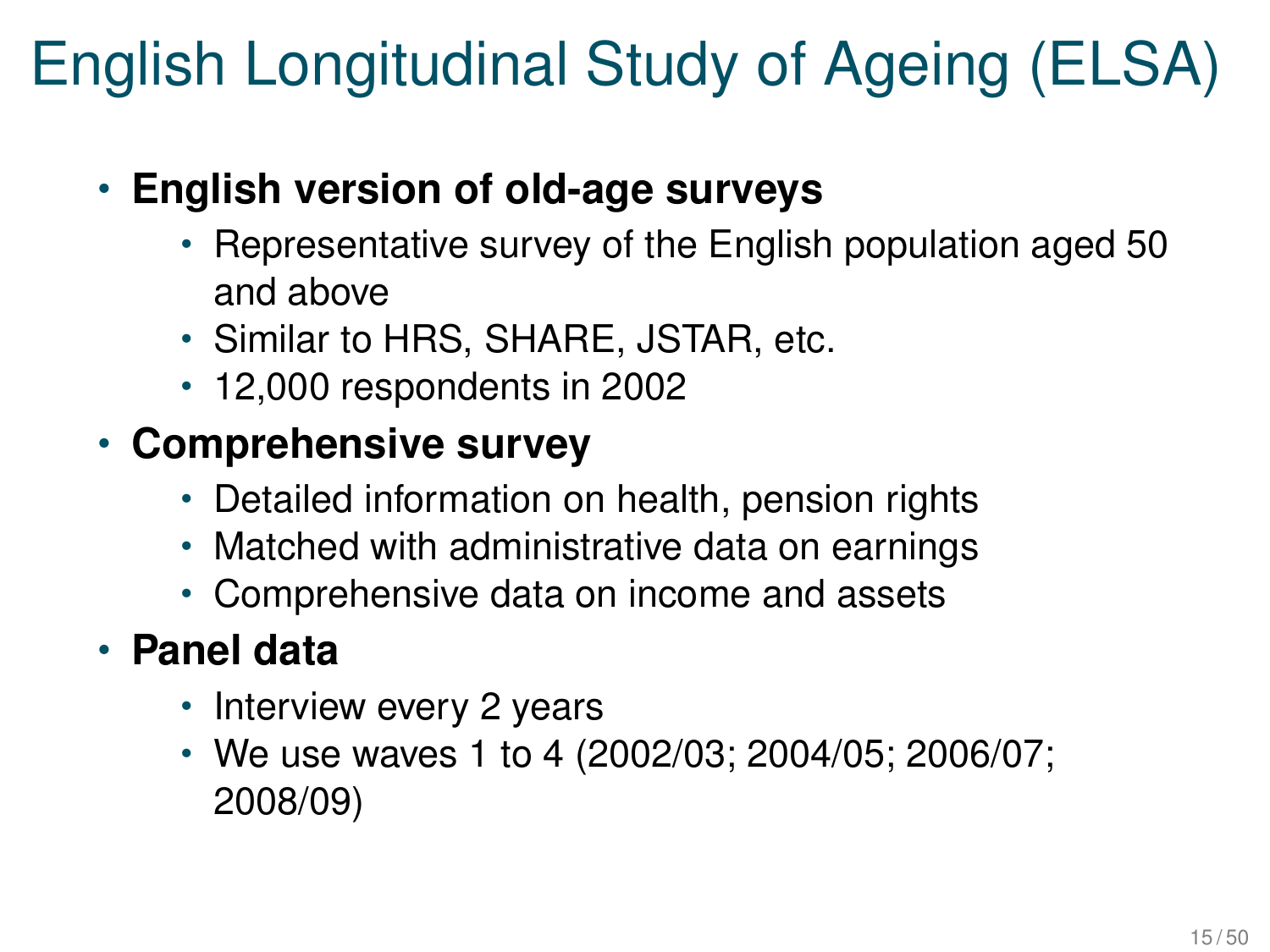## Asset components in ELSA data

| <b>Asset</b>        | Mean      | Mean    | Med     | Proportion |
|---------------------|-----------|---------|---------|------------|
|                     | (Uncond.) | (Cond.) | (Cond.) | with asset |
| <b>Cash Savings</b> | 12,111    | 13,474  | 4,000   | 90.1%      |
| Cash ISAs           | 2,436     | 7,452   | 6,000   | 34.1%      |
| <b>TESSAs</b>       | 1,457     | 9,796   | 9,000   | 16.7%      |
| National savings    | 832       | 11,547  | 3,000   | 9.2%       |
| <b>Bonds</b>        | 2,837     | 29,425  | 16,000  | 11.6%      |
| <b>Shares</b>       | 6,650     | 22,087  | 3,500   | 31.6%      |
| <b>S&amp;S ISAs</b> | 1,551     | 11,982  | 7,000   | 14.8%      |
| <b>PEPs</b>         | 2,792     | 18,158  | 9,000   | 17.2%      |
| Invest. trusts      | 2,379     | 26,483  | 12,000  | 10.9%      |
| Life ins. savings   | 2,267     | 22,470  | 10,000  | 12.0%      |
| Other savings       | 2,179     | 40,458  | 15,000  | 7.4%       |
| Total               | 38,346    | 41,258  | 12,152  | 93.1%      |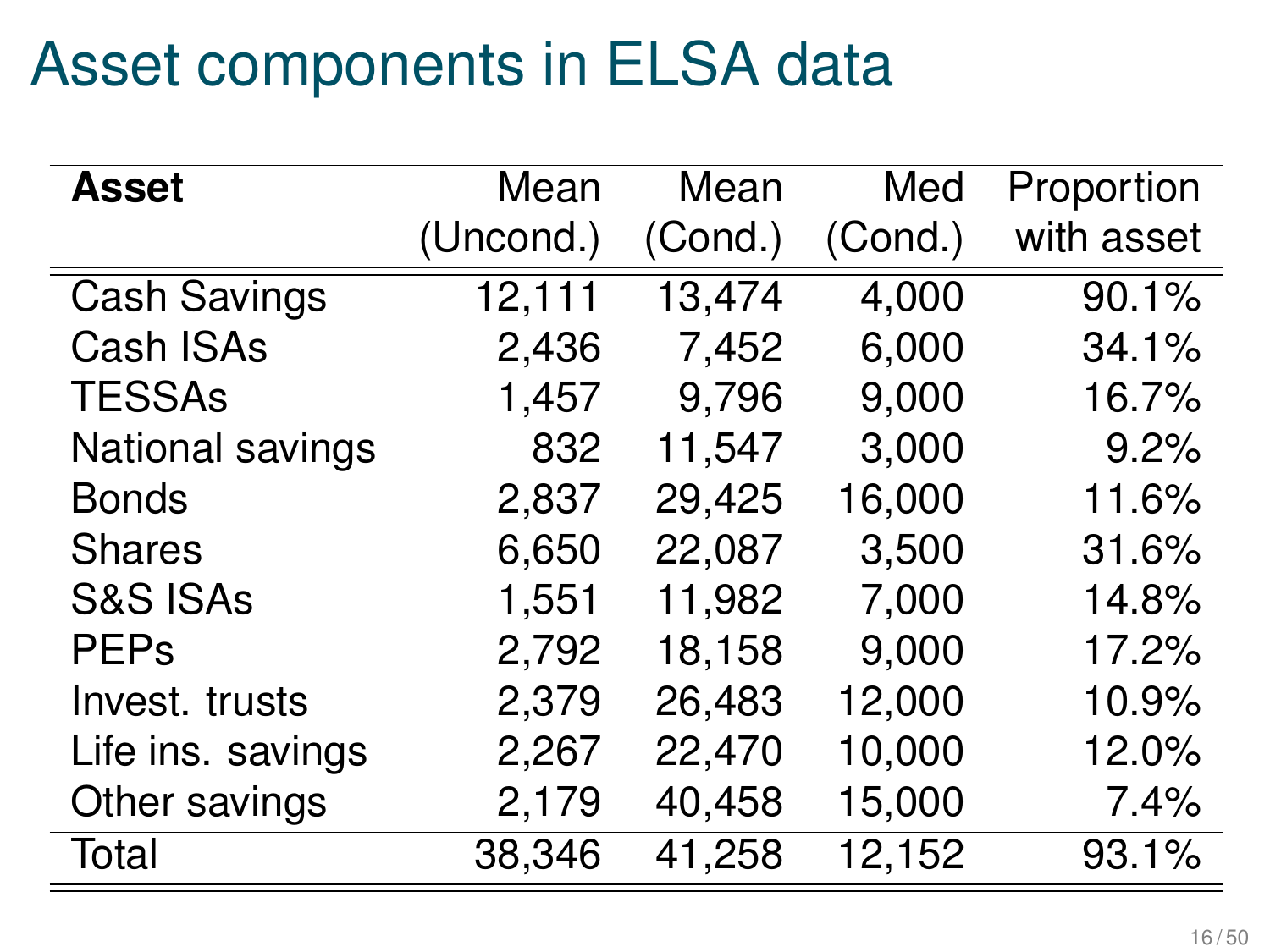# **Outline**

#### **O** Literature

- **2** Theory and empirical approach
- **8** Data

#### 4 Calculation of consumption data

- **6** Results
- **6** Conclusion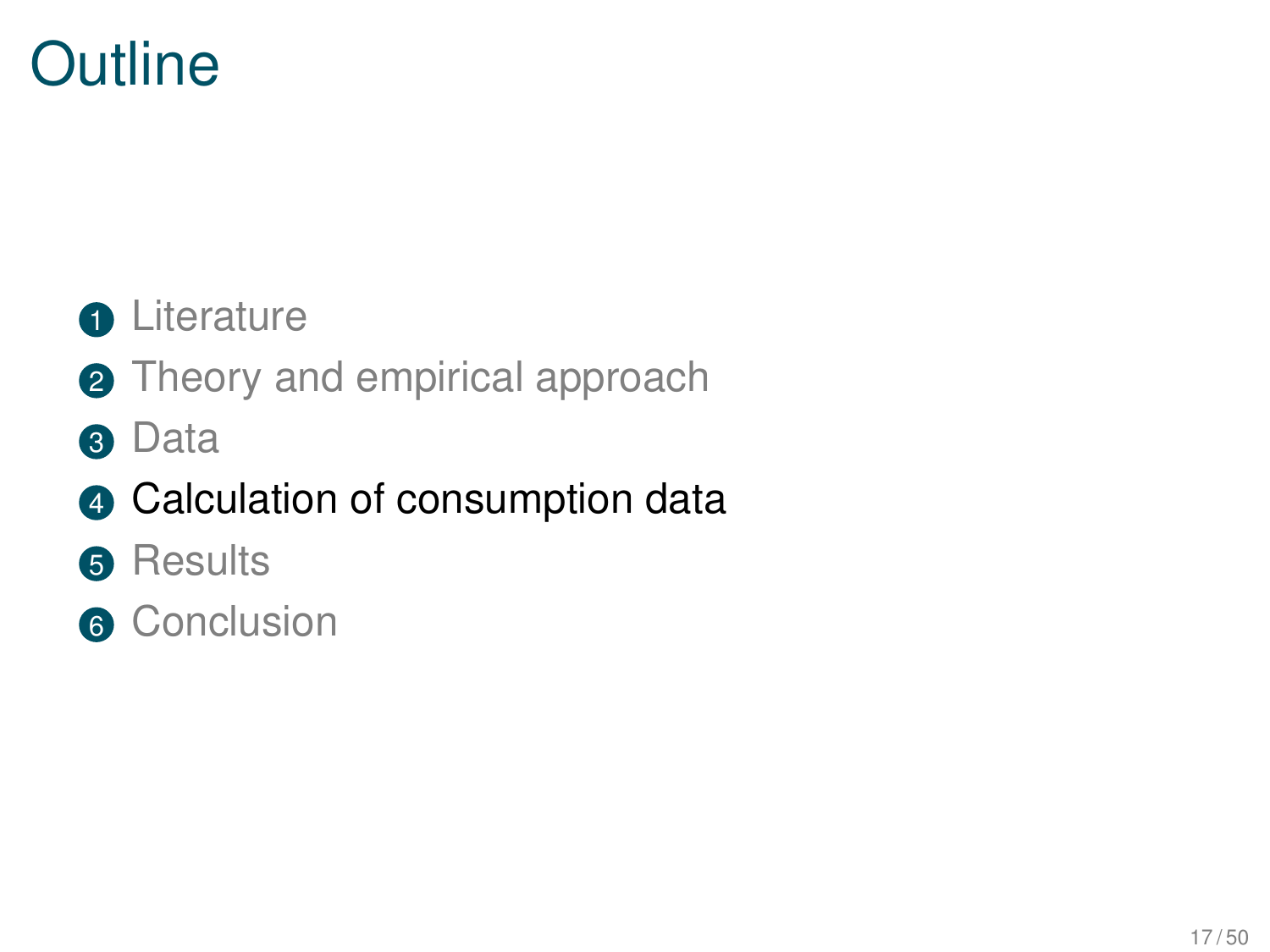• Using the budget constraint to calculate consumption:

$$
p_t c_t = e_t + t_t + \sum_j r_{t+1}^j X_t^j + \sum_j p_{t+1}^j (X_t^j - X_{t+1}^j)
$$

$$
p_t c_t = e_t + \sum_j r_t^j p_t^j X_t^j + t_t
$$
  
+ 
$$
\sum_j \left( \frac{p_{t+1}^j}{p_t^j} p_t^j X_t^j - p_{t+1}^j X_{t+1}^j \right)
$$

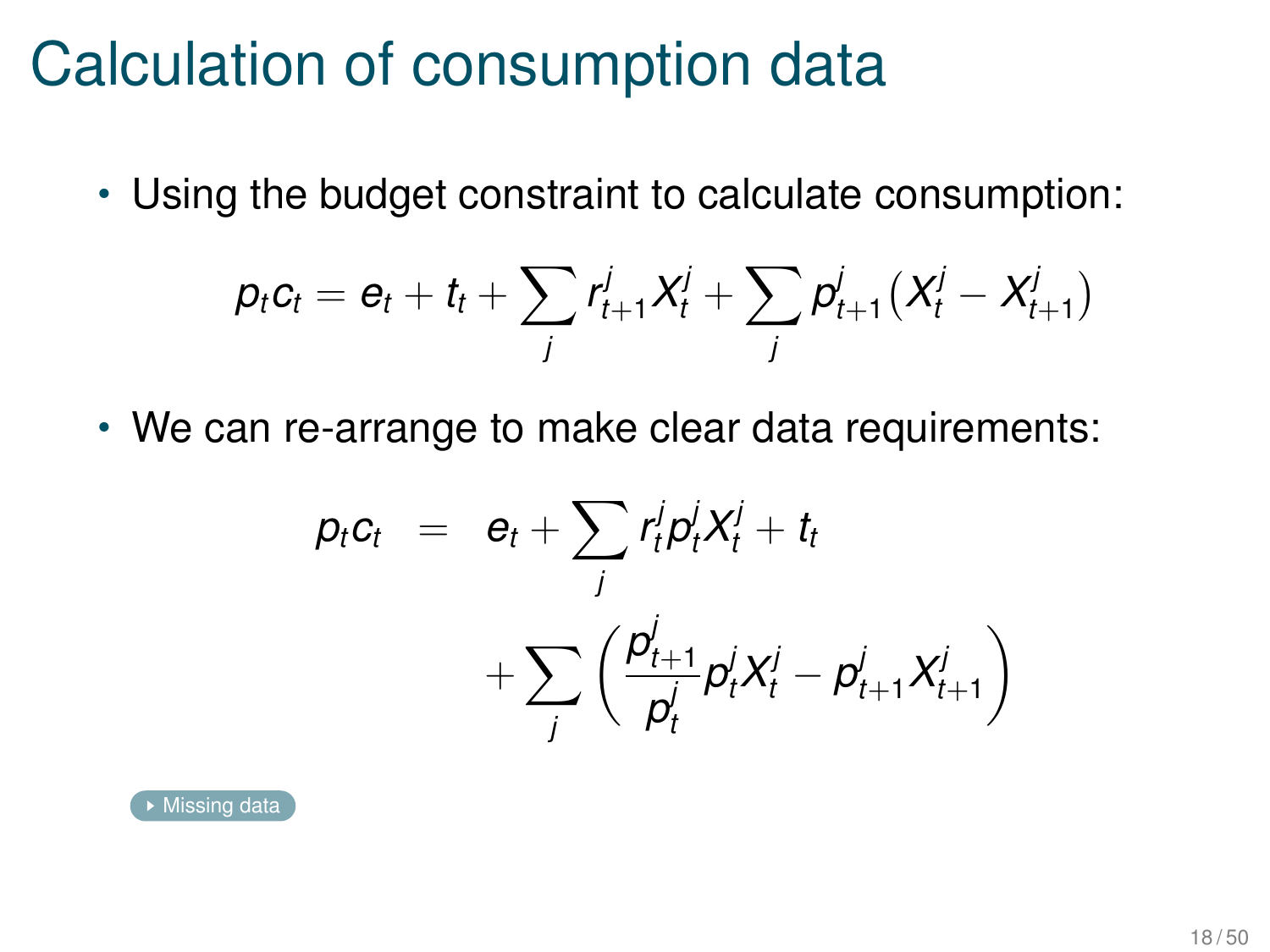• Using the budget constraint to calculate consumption:

$$
p_t c_t = e_t + t_t + \sum_j r_{t+1}^j X_t^j + \sum_j p_{t+1}^j (X_t^j - X_{t+1}^j)
$$

$$
p_t c_t = e_t + \sum_j r_t^j p_t^j X_t^j + t_t
$$
  
+ 
$$
\sum_j \left( \frac{p_{t+1}^j}{p_t^j} p_t^j X_t^j - p_{t+1}^j X_{t+1}^j \right)
$$

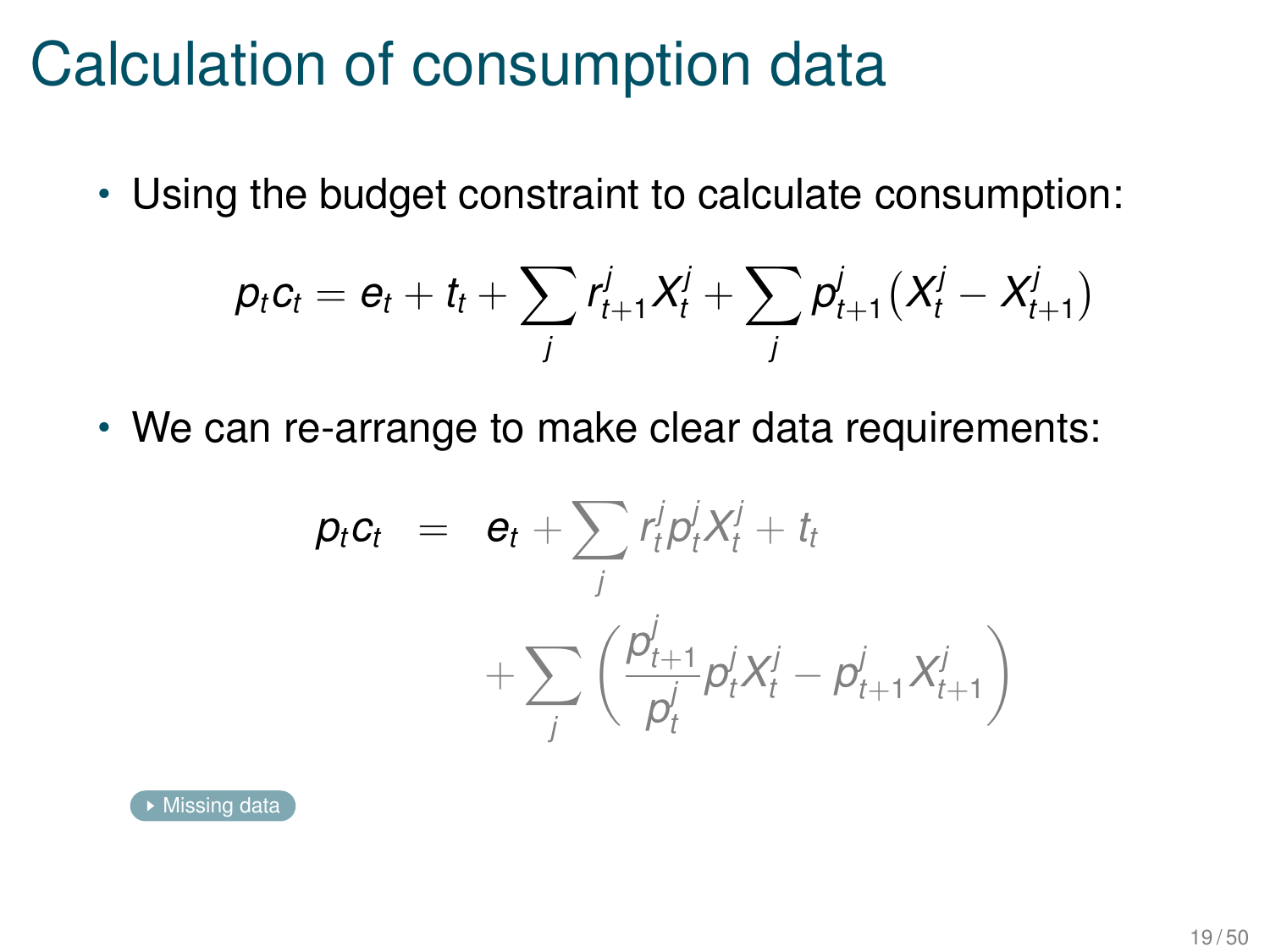• Using the budget constraint to calculate consumption:

$$
p_t c_t = e_t + t_t + \sum_j r_{t+1}^j X_t^j + \sum_j p_{t+1}^j (X_t^j - X_{t+1}^j)
$$

$$
p_t c_t = e_t + \sum_j r_t^j p_t^j X_t^j + t_t
$$
  
+ 
$$
\sum_j \left( \frac{p_{t+1}^j}{p_t^j} p_t^j X_t^j - p_{t+1}^j X_{t+1}^j \right)
$$

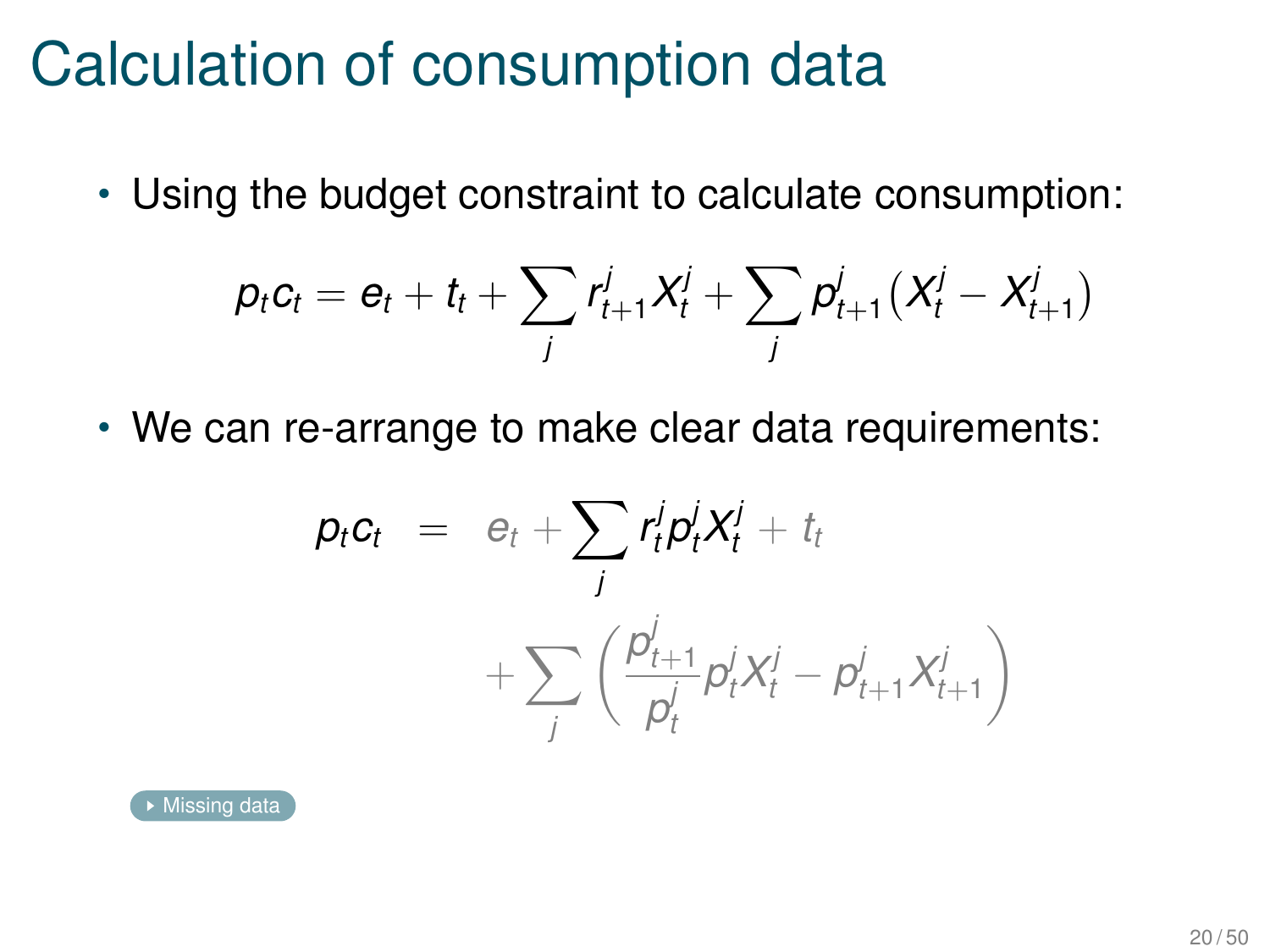• Using the budget constraint to calculate consumption:

$$
p_t c_t = e_t + t_t + \sum_j r_{t+1}^j X_t^j + \sum_j p_{t+1}^j (X_t^j - X_{t+1}^j)
$$

$$
p_t c_t = e_t + \sum_j r_t^j p_t^j X_t^j + t_t
$$
  
+ 
$$
\sum_j \left( \frac{p_{t+1}^j}{p_t^j} p_t^j X_t^j - p_{t+1}^j X_{t+1}^j \right)
$$

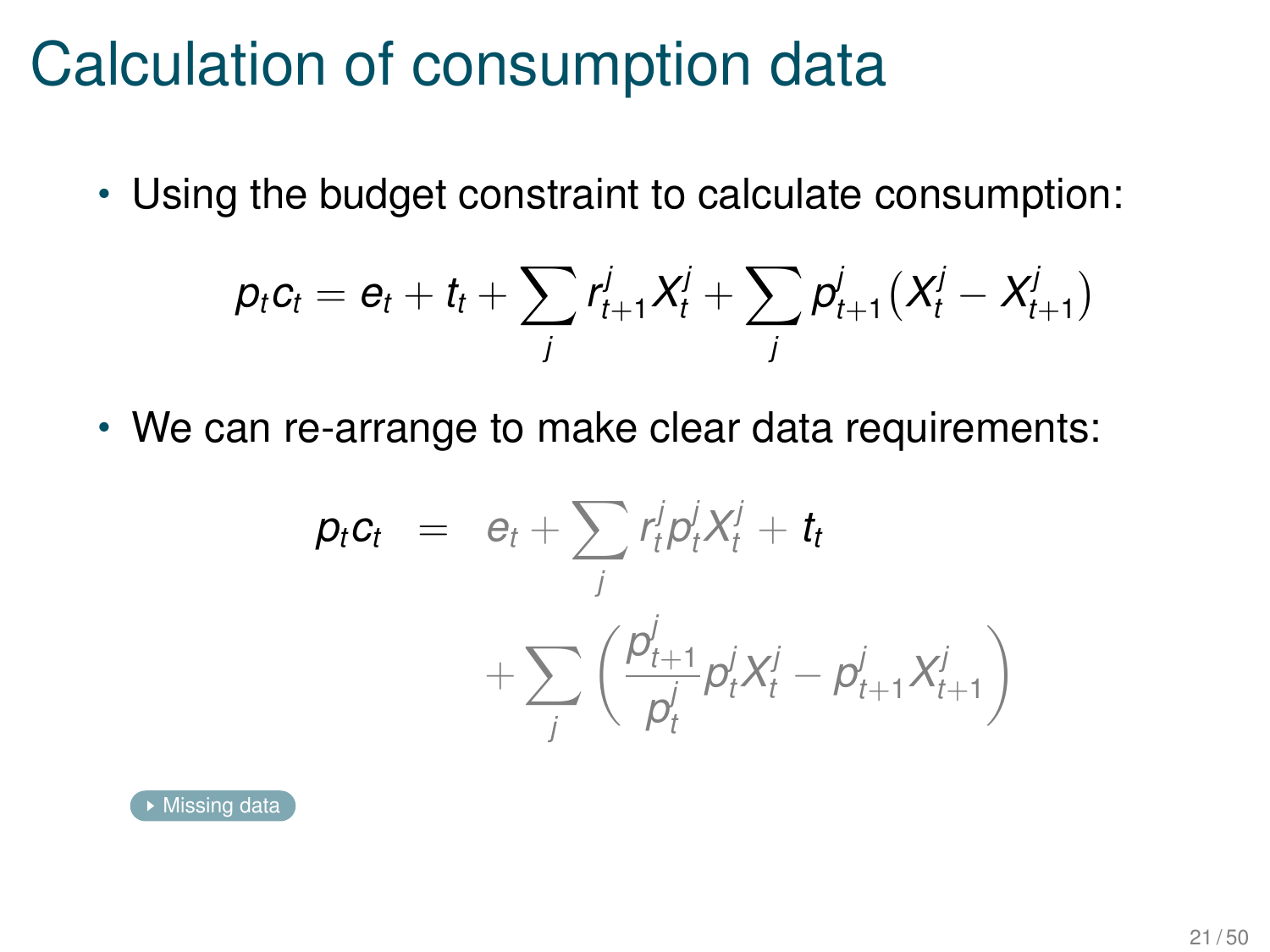• Using the budget constraint to calculate consumption:

$$
p_t c_t = e_t + t_t + \sum_j r_{t+1}^j X_t^j + \sum_j p_{t+1}^j (X_t^j - X_{t+1}^j)
$$

$$
p_t c_t = e_t + \sum_j r_t^j p_t^j X_t^j + t_t
$$
  
+ 
$$
\sum_j \left( \frac{p_{t+1}^j}{p_t^j} p_t^j X_t^j - p_{t+1}^j X_{t+1}^j \right)
$$

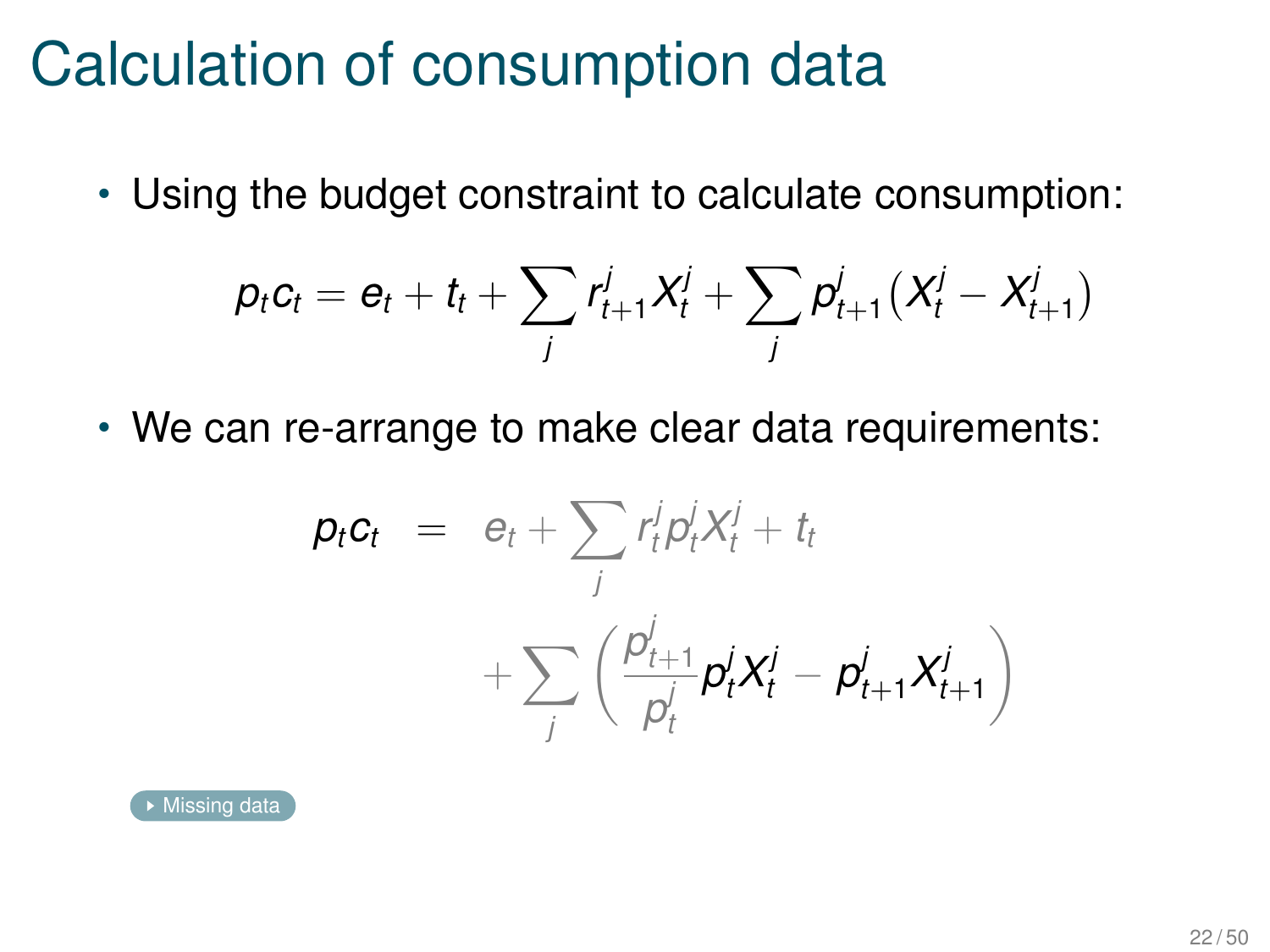<span id="page-30-0"></span>• Using the budget constraint to calculate consumption:

$$
p_t c_t = e_t + t_t + \sum_j r_{t+1}^j X_t^j + \sum_j p_{t+1}^j (X_t^j - X_{t+1}^j)
$$

$$
\begin{array}{rcl} \mathbf{p}_t \mathbf{c}_t & = & e_t + \sum_j r_t^j p_t^j X_t^j + t_t \\ & & + \sum_j \left( \frac{\mathbf{p}_{t+1}^j}{\mathbf{p}_t^j} p_t^j X_t^j - p_{t+1}^j X_{t+1}^j \right) \end{array}
$$

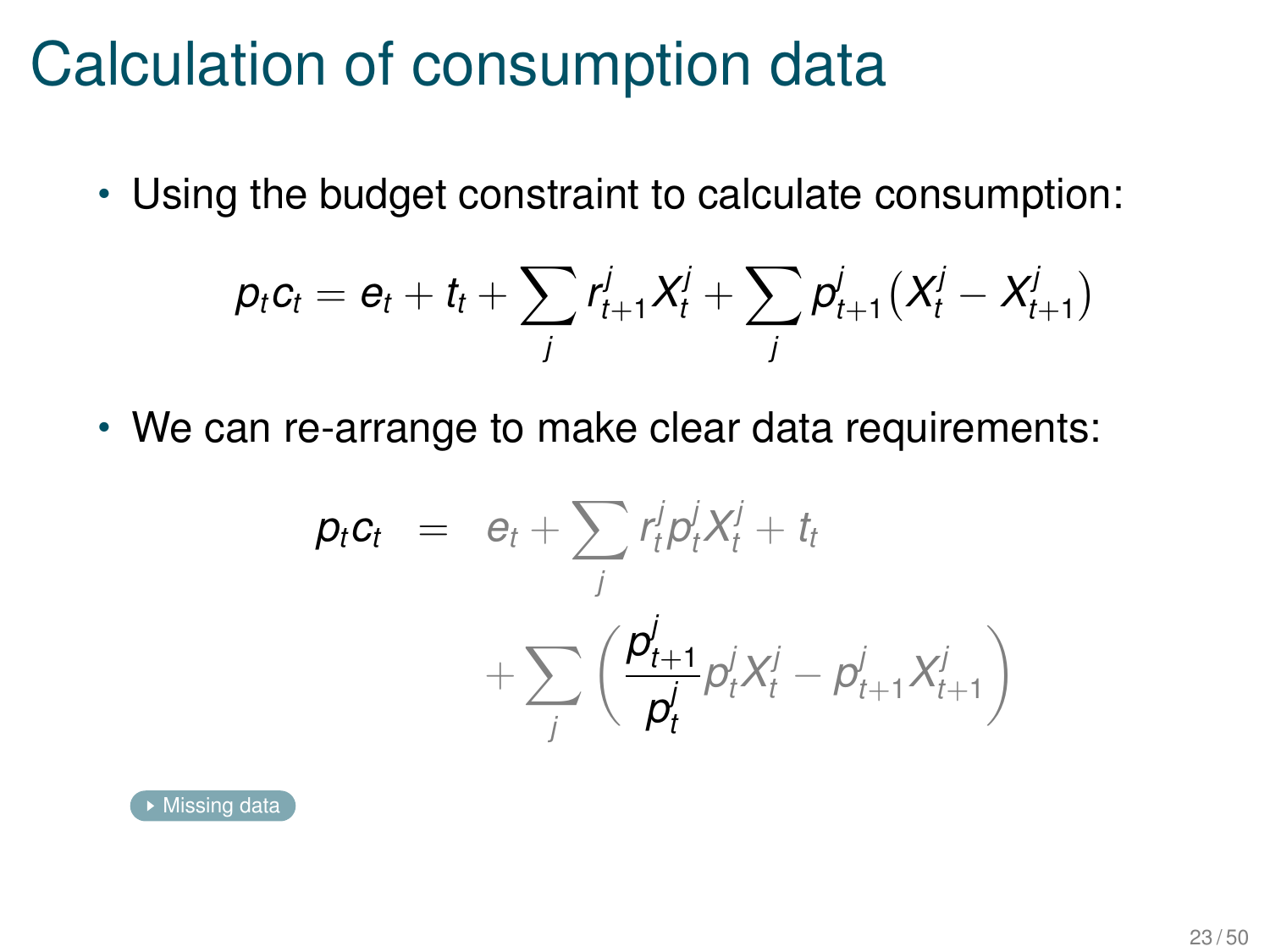## Sample selection

#### • **Selection rules**

- Exclude if income not known in waves t and t+1
- Exclude if large change in physical wealth
- Exclude if house sold or bought
- <span id="page-31-0"></span>• Exclude if household composition changed

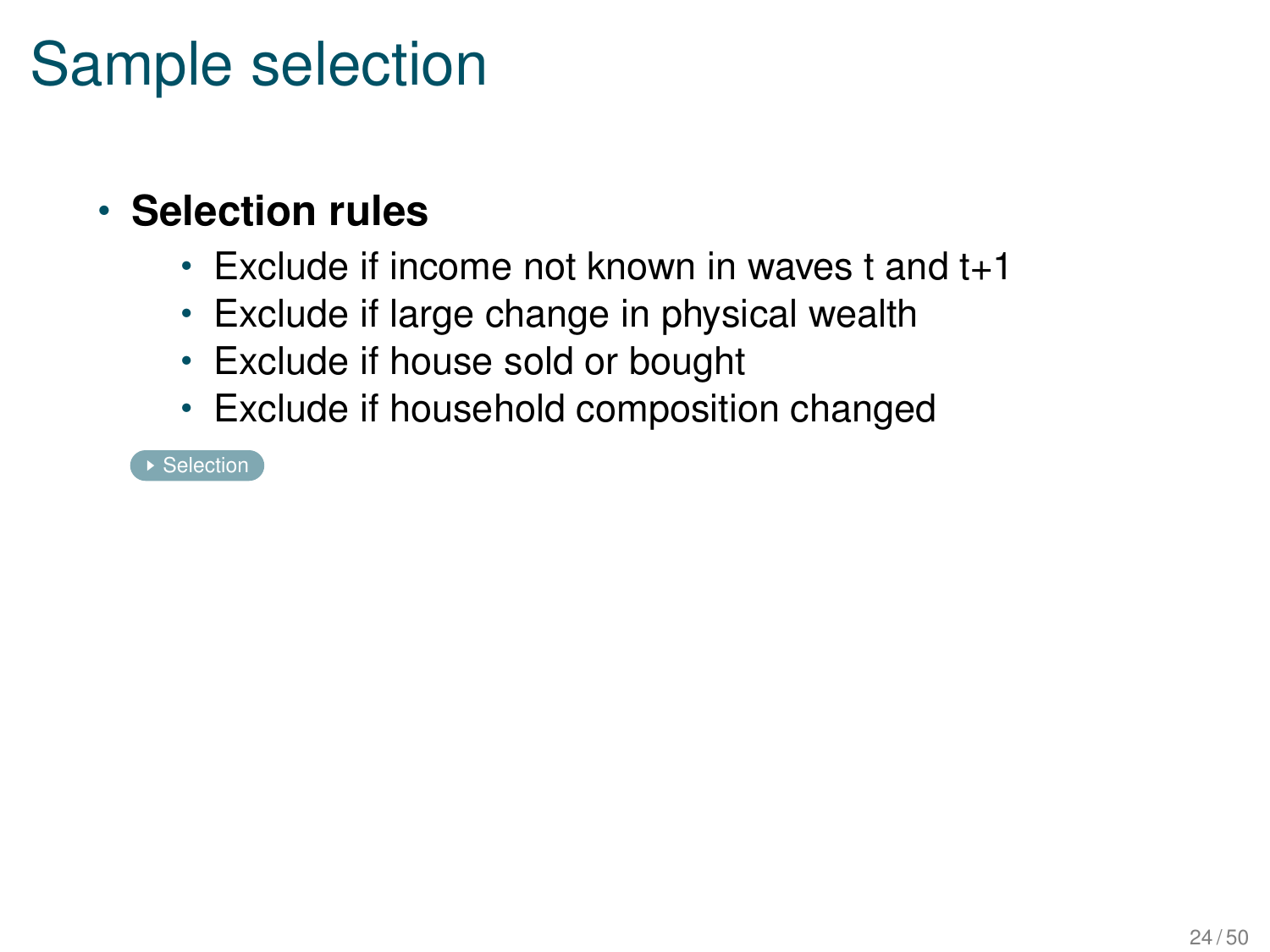### Sample selection

#### • **Selection rules**

- Exclude if income not known in waves t and t+1
- Exclude if large change in physical wealth
- Exclude if house sold or bought
- Exclude if household composition changed

- **A non-representative sample**
	- Very-old over represented, less wealthy under-represented
	- We weight our results by age, marital status, education, income and wealth
	- Unobserved heterogeneity between those in our sample and those not may be important

 $\overline{\triangleright}$  [Selection](#page-51-0)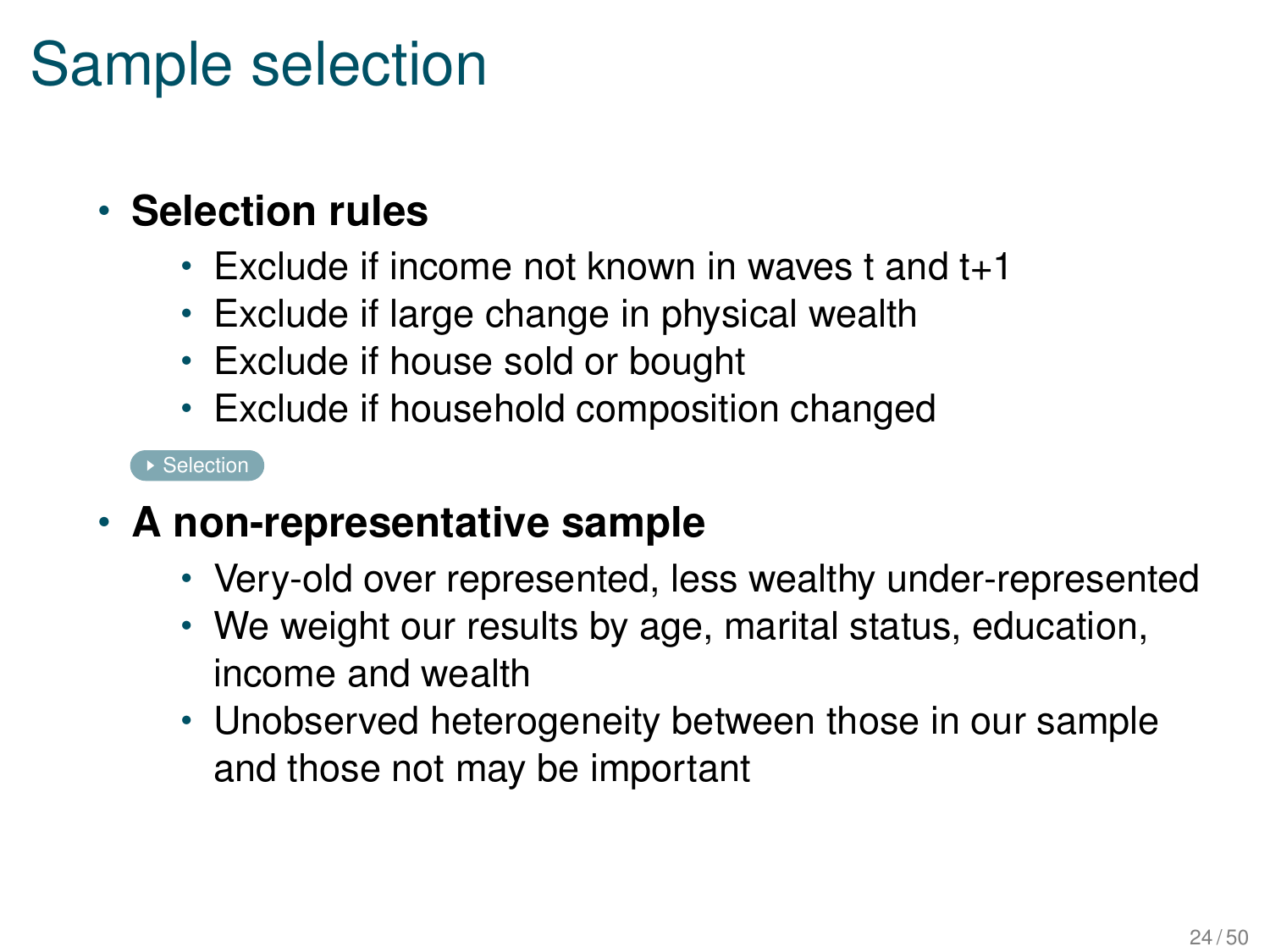## Consumption in ELSA vs EFS

#### • **The Expenditure and Food Survey (EFS)**

- UK's household budget survey
- Data collected annually and nationally representative

#### • **Comparison ELSA vs EFS**

- Sample of household whose head is 50 and above from EFS 2003
- Consumption calculated from ELSA 2002/03 and 2004/05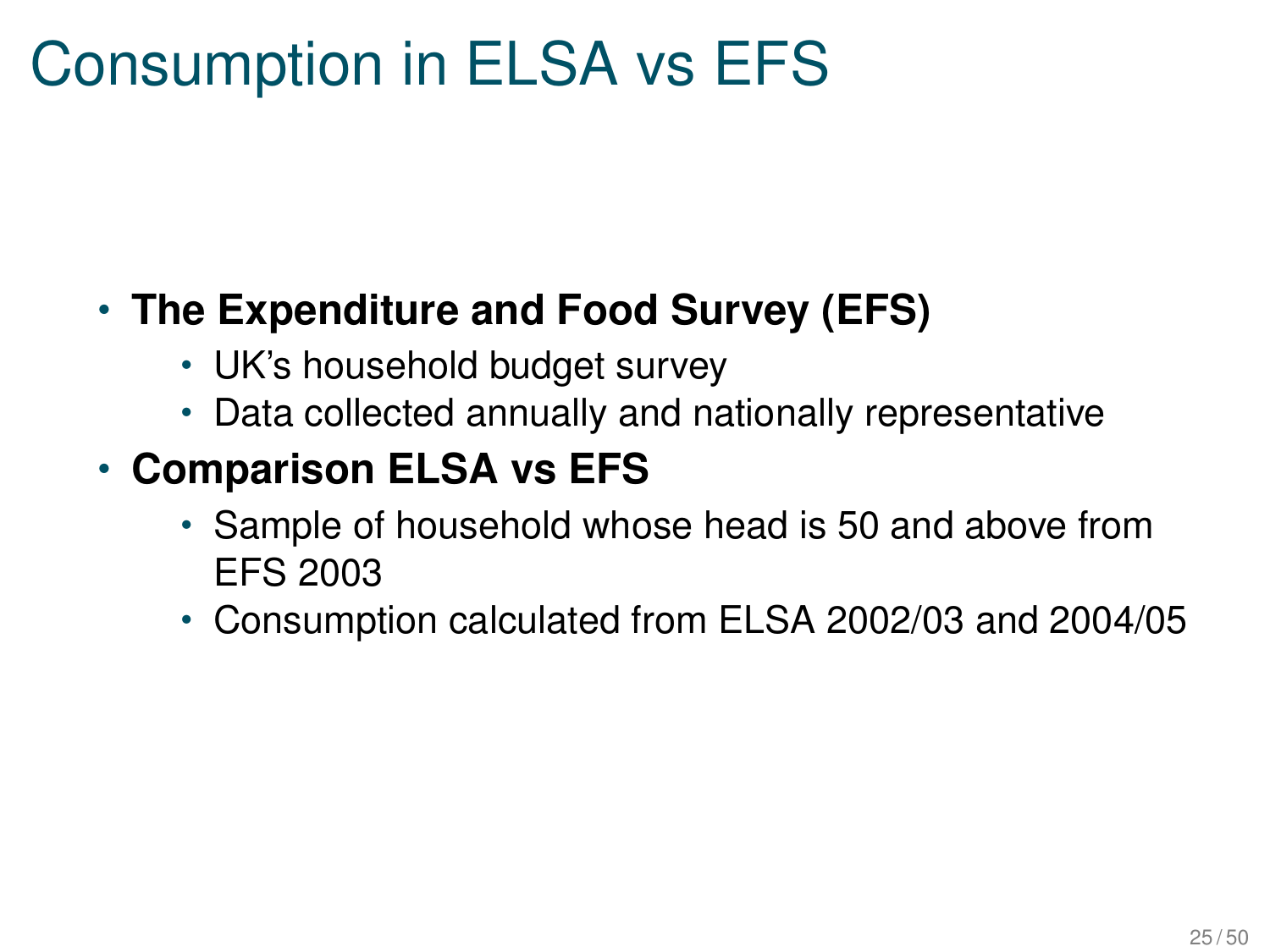# Consumption in ELSA vs EFS

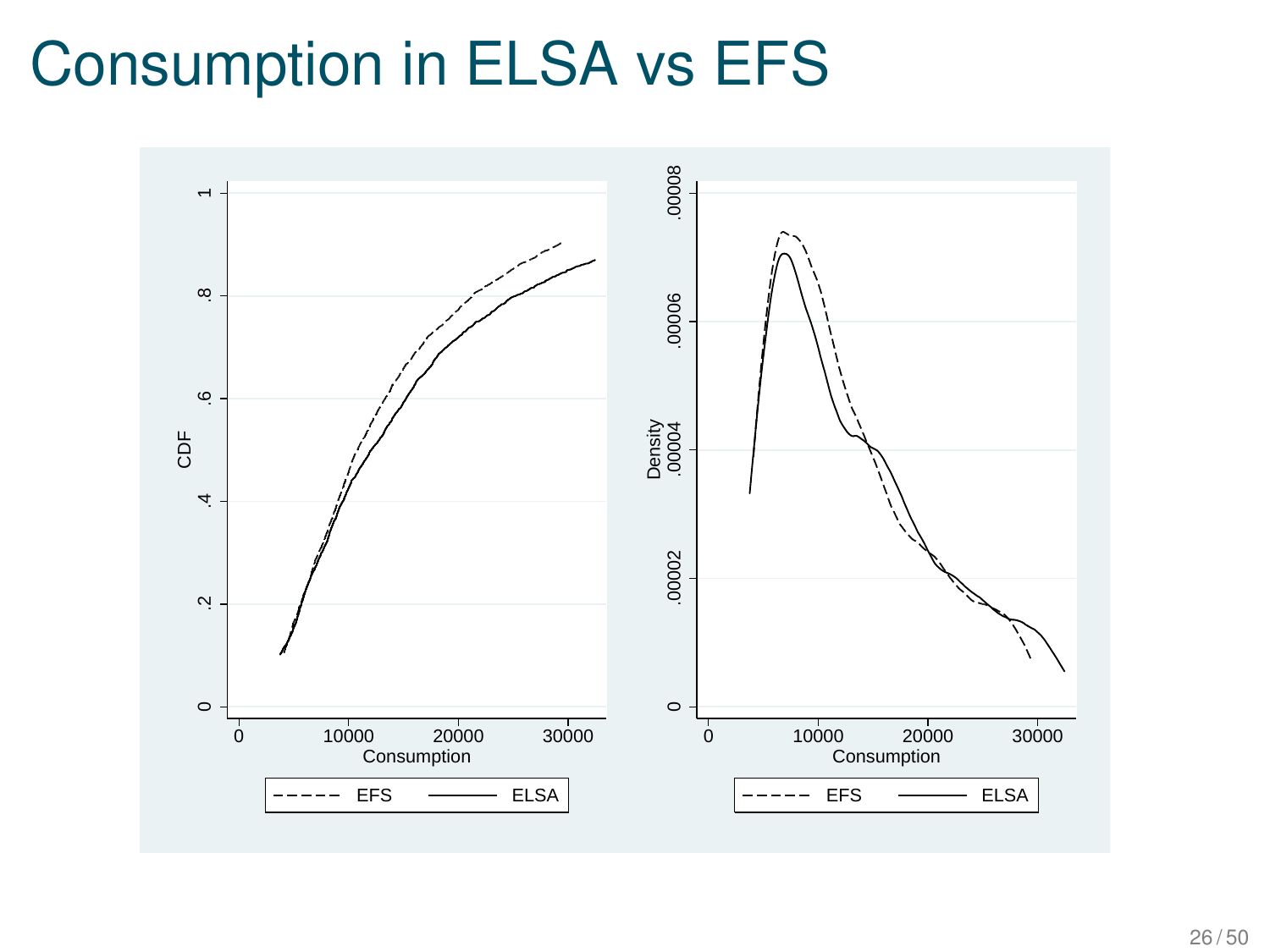### Consumption in ELSA vs EFS: by age

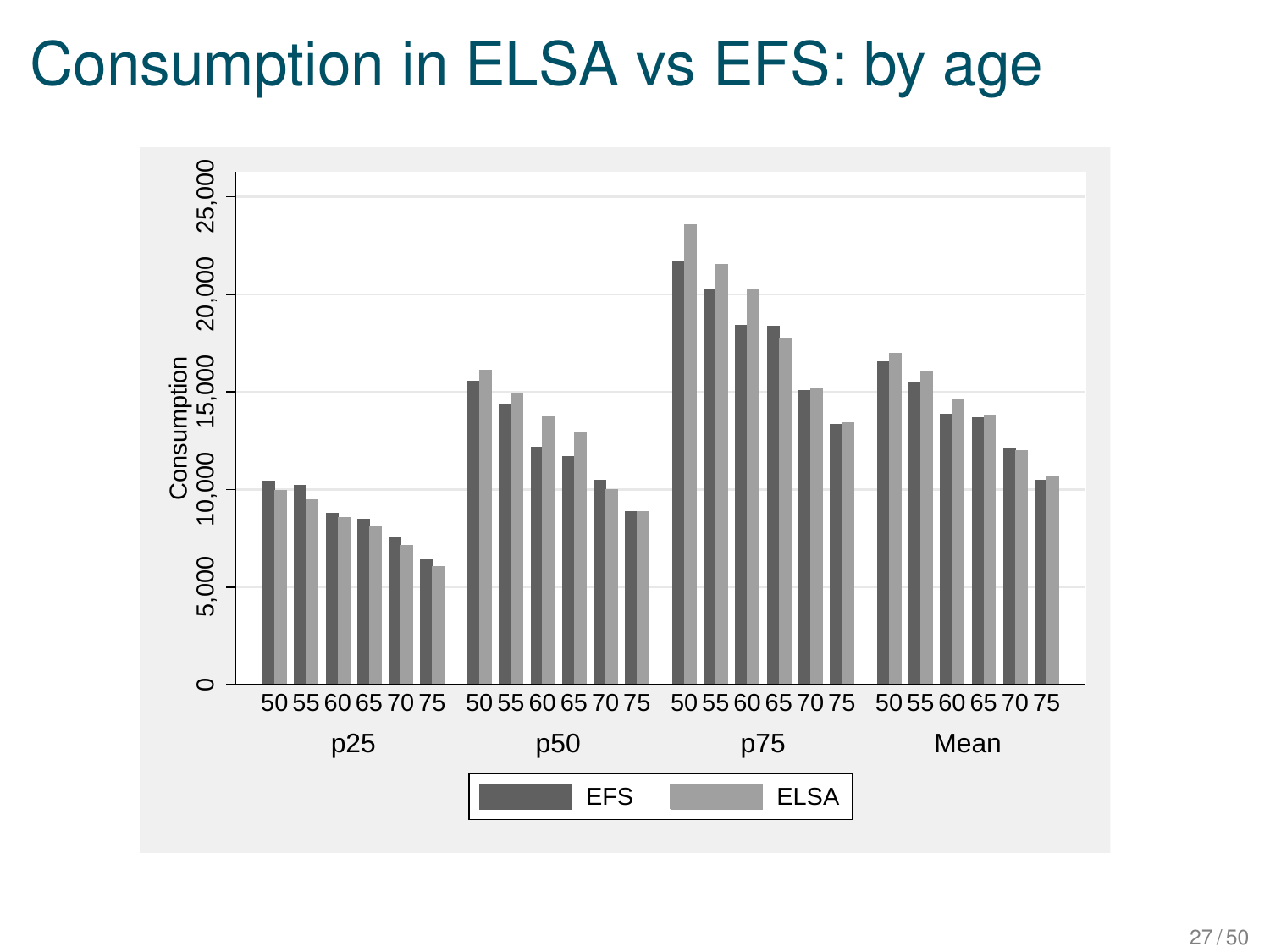### Consumption in ELSA vs EFS: by education

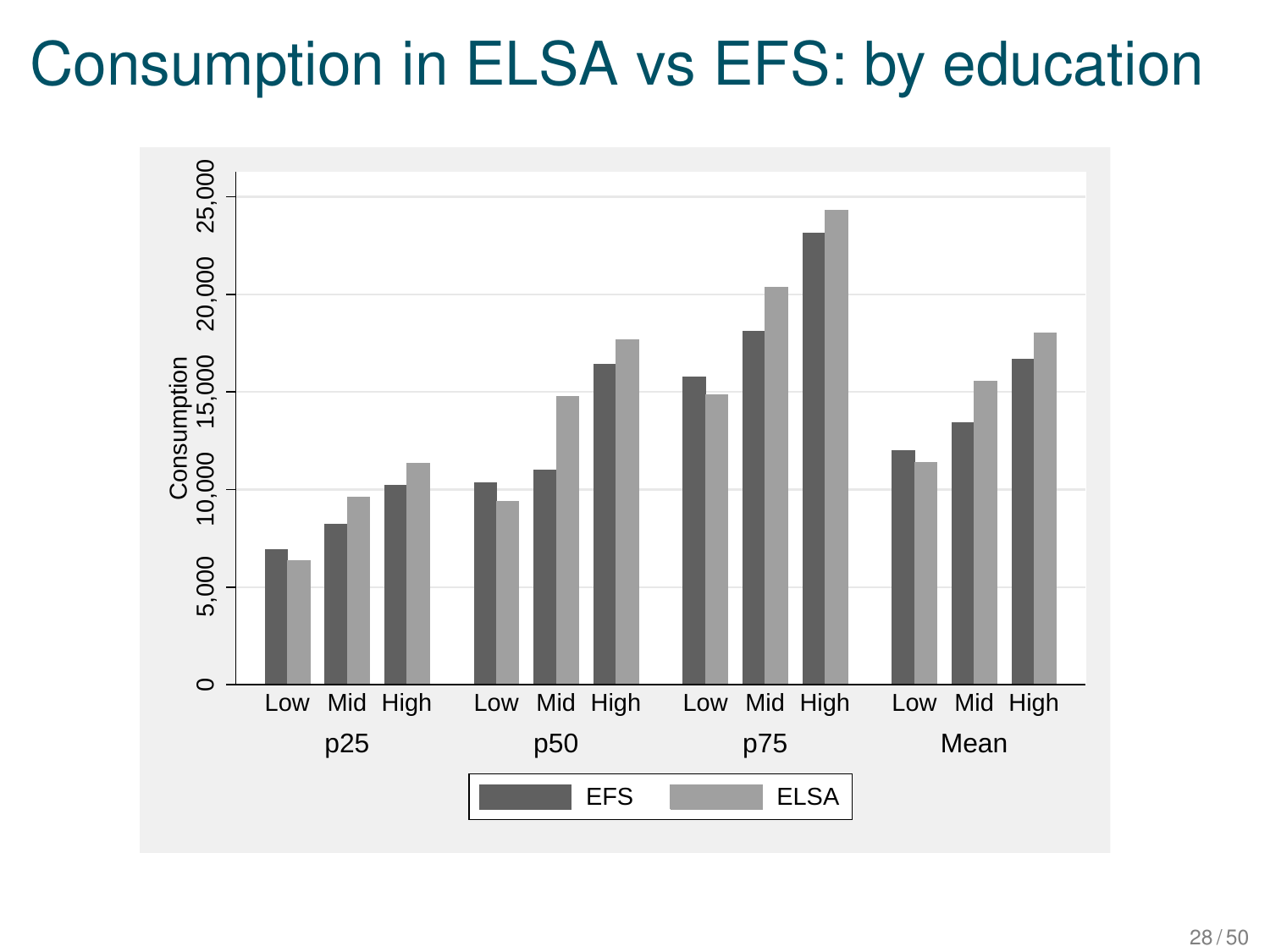# Consumption in ELSA vs EFS: by marital status

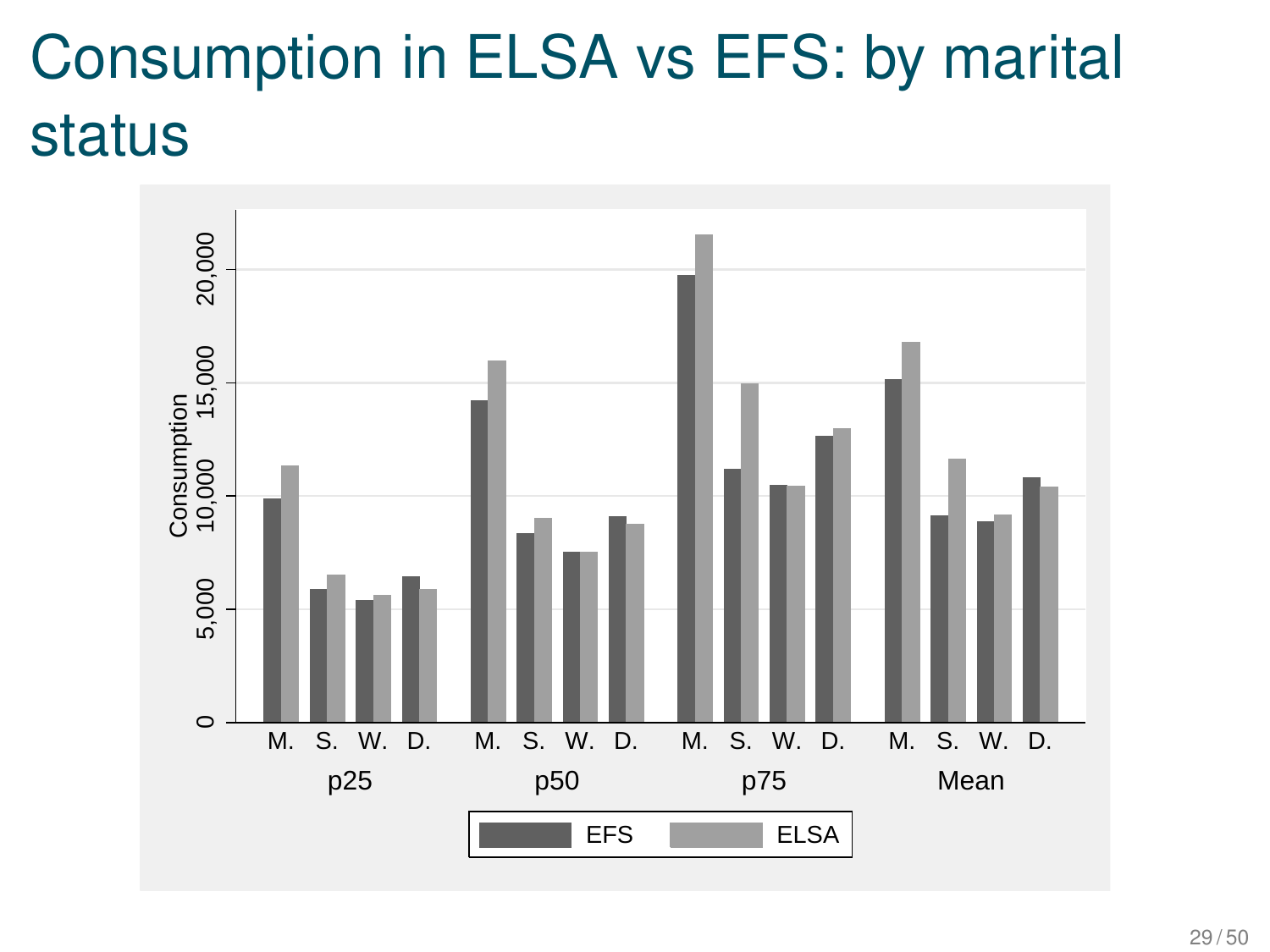# Relationship between food spending and consumption

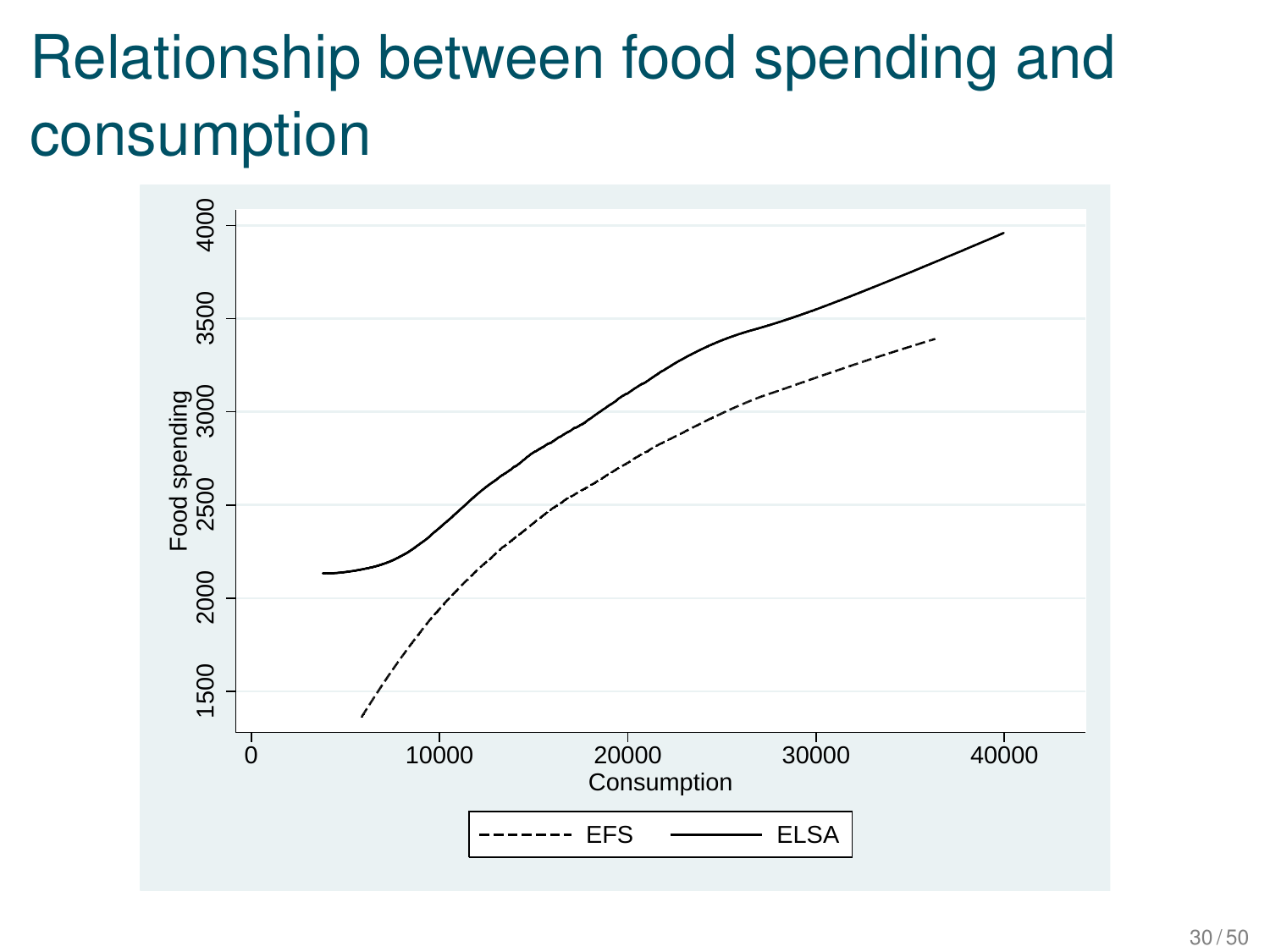# **Outline**

#### **O** Literature

- Theory and empirical approach
- Data
- Calculation of consumption data
- Results
- Conclusion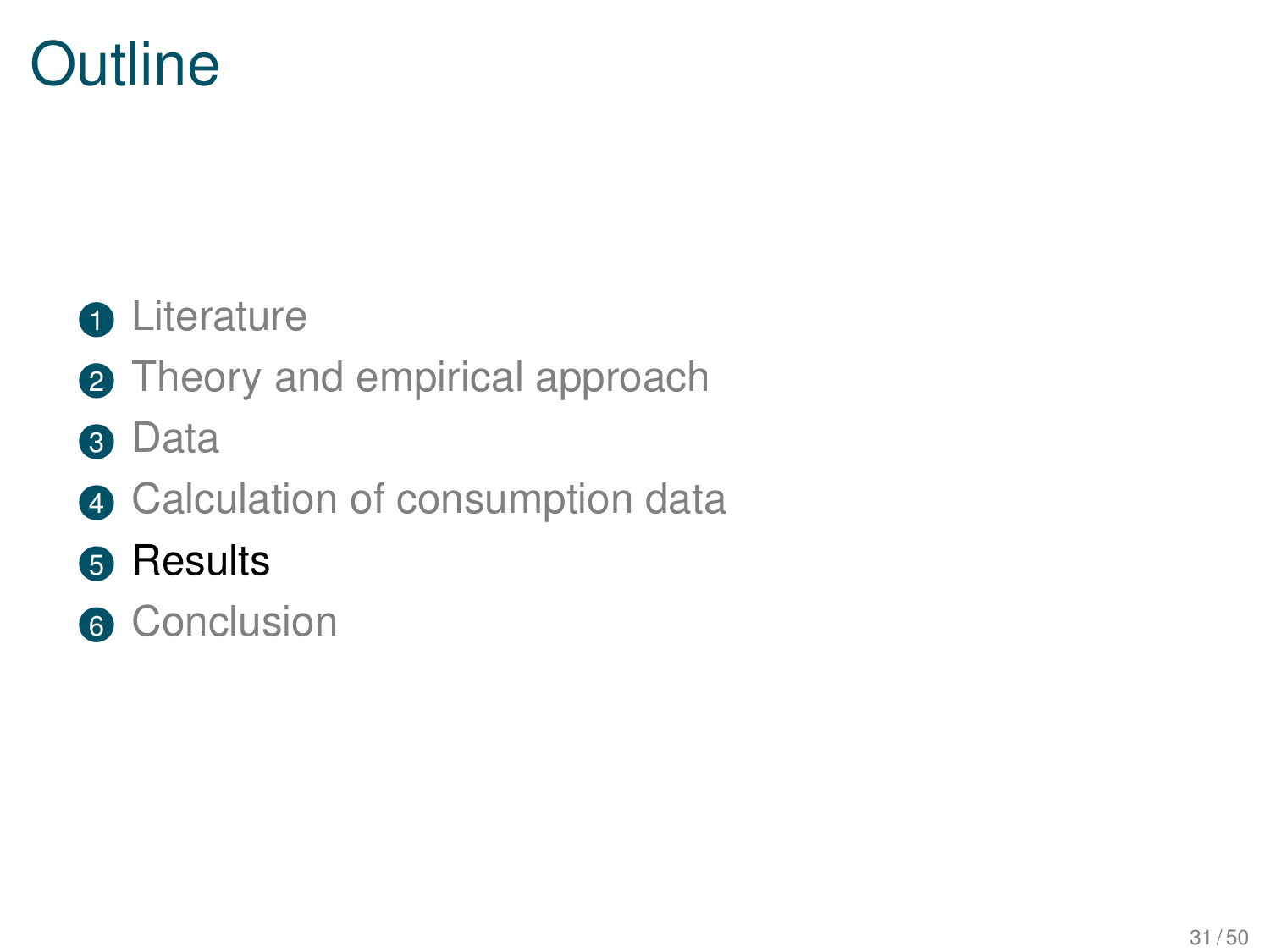# Results (1): *ex post* discount rates

• **Distribution of** *ex post* **discount rates**

$$
\left[ (1 + r_{t+1}^0) \frac{p_t}{p_{t+1}} \left( \frac{c_t}{c_{t+1}} \right)^{\gamma} \right] - 1 \tag{7}
$$

• This would be the discount rate if  $c_{t+1}$  was perfectly forecasted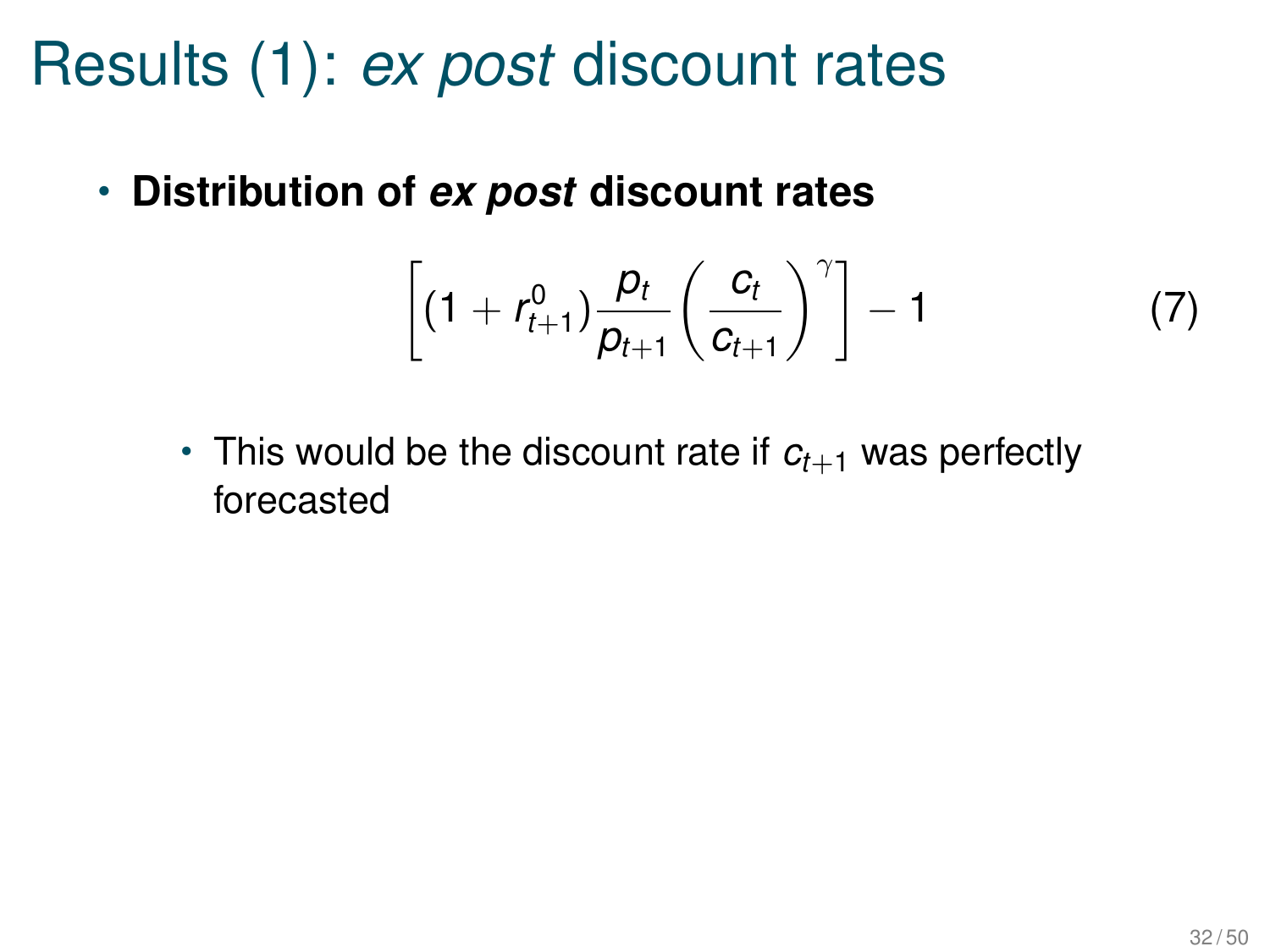# Results (1): *ex post* discount rates

• **Distribution of** *ex post* **discount rates**

$$
\left[ (1 + r_{t+1}^0) \frac{p_t}{p_{t+1}} \left( \frac{c_t}{c_{t+1}} \right)^{\gamma} \right] - 1 \tag{7}
$$

• This would be the discount rate if  $c_{t+1}$  was perfectly forecasted

#### • **Summary statistics**

- 4 waves of data, 3 observations of consumption, 2 observations of discount rate
- Median: -3% in first period, 0% in second period
- Low levels compared to the literature
- Large heterogeneity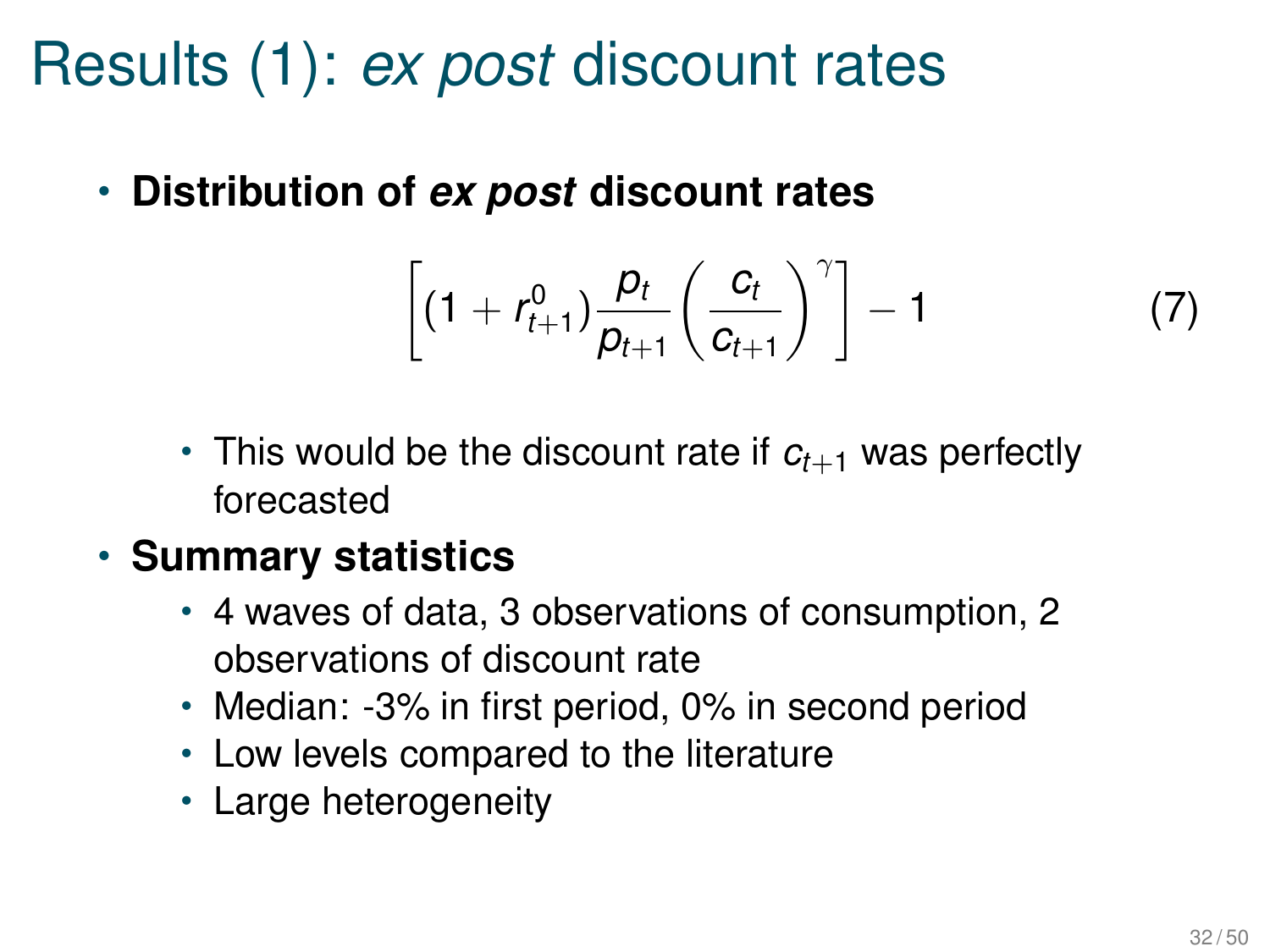### Distribution of ex post discount rates

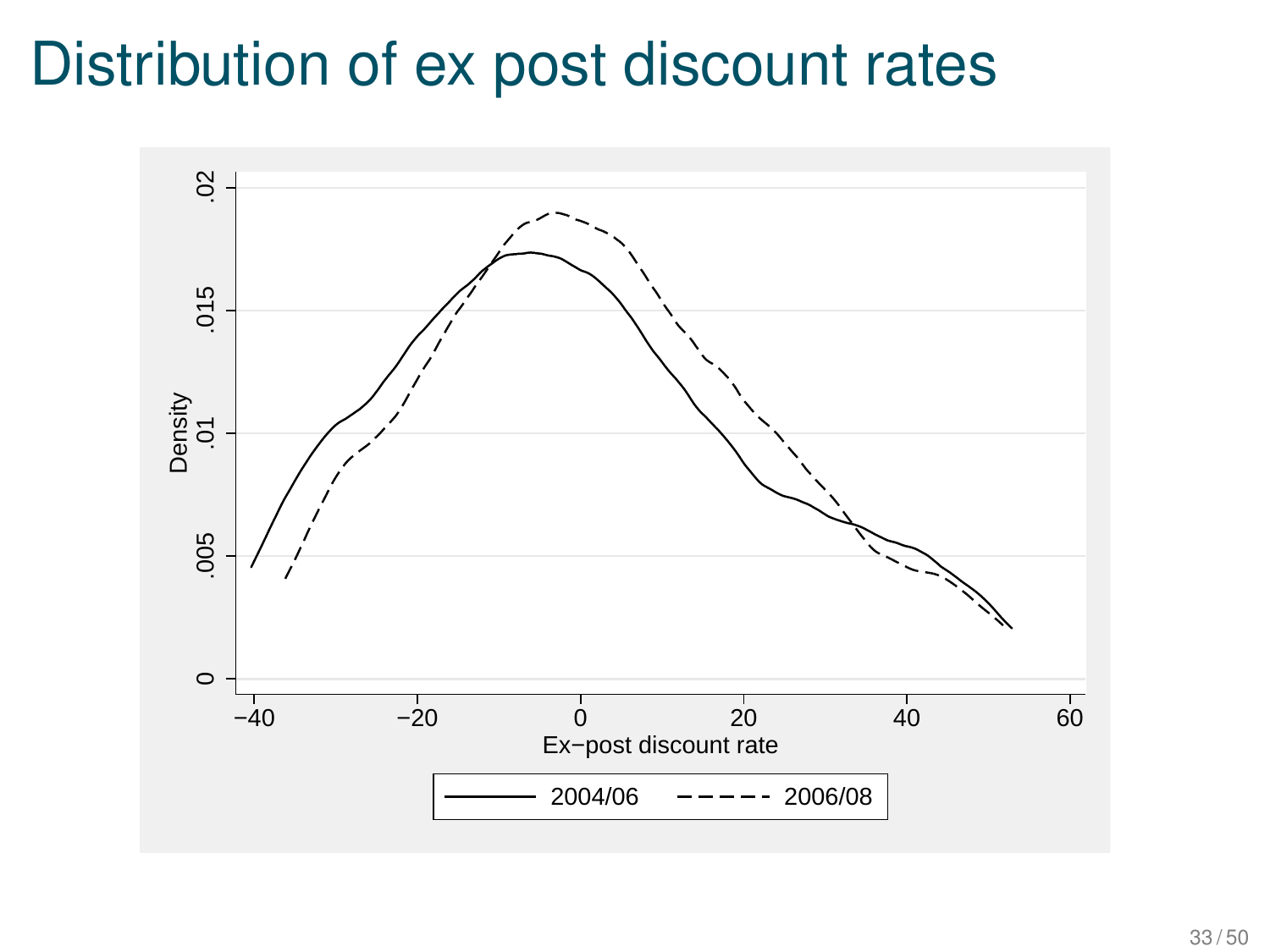### Distribution of ex post discount rates

#### • **Large heterogeneity**

- Differences in the degree of patience between individuals
- Differences in the degree of patience over time
- Expectational errors
- Measurement errors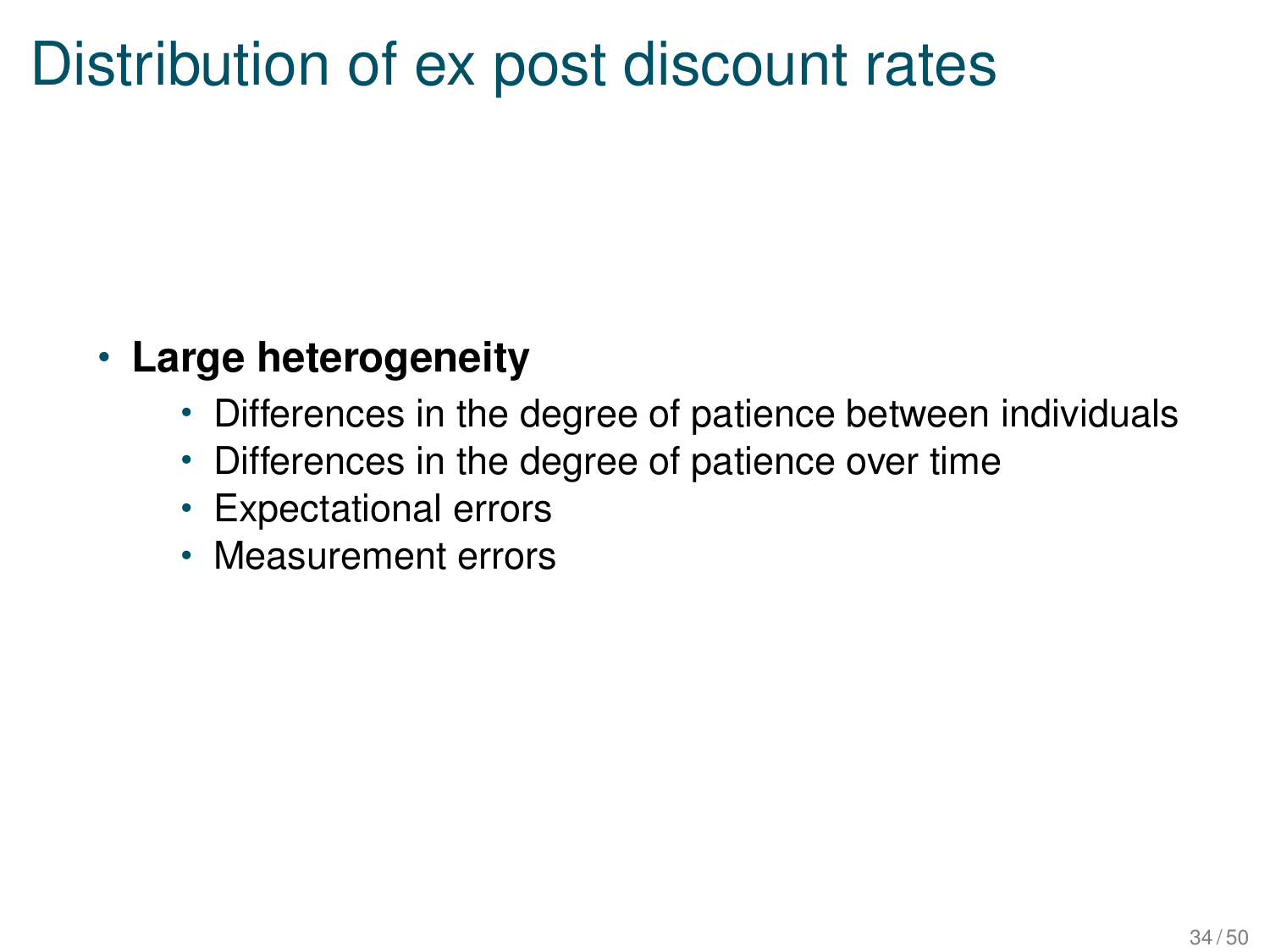### Distribution of average ex post discount rates

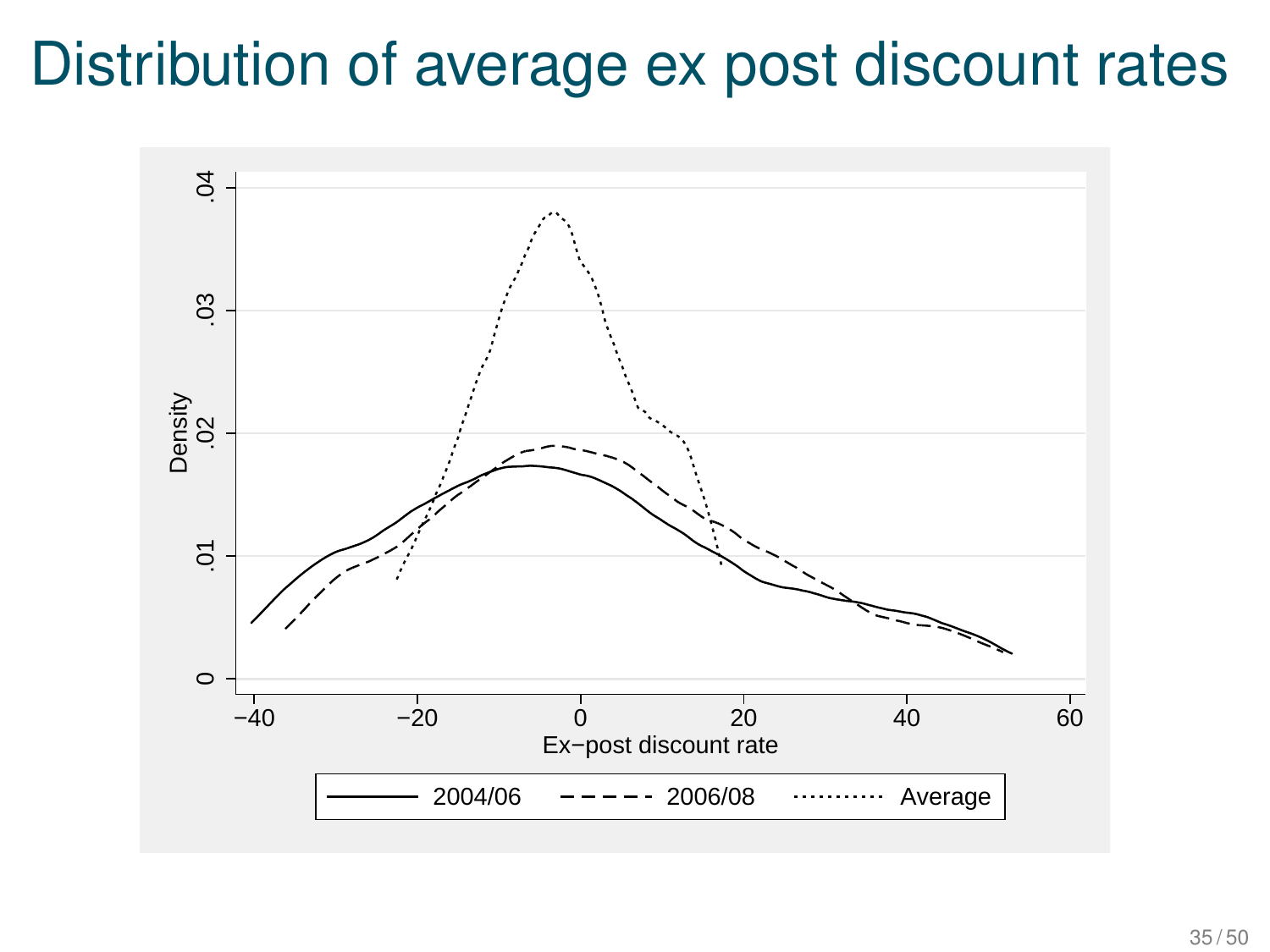# How do these results compare with others reported in literature

- No direct comparisons are possible (geography/age group in (small) literature different)
- But worth comparing our results to those from the two papers with models that most closely correspond (Samwick (1998) and Gustman & Steinmeier (2005))

| <b>Discount</b> | Samwick |                | <b>GS</b> Ours | <b>Ours</b> Ours |     |  |
|-----------------|---------|----------------|----------------|------------------|-----|--|
| rate            |         |                | 04-06          | 06-08            | Ave |  |
| $<$ 5%          | 38%     | 40%            | $60\%$         | 56%              | 67% |  |
| 5%-10%          |         | 25% 21%        | 5%             | 6%               | 8%  |  |
| 10%-15%         | 10%     | 6%             | 4%             | 6%               | 7%  |  |
| >15%            |         | <b>25%</b> 33% | $30\%$         | 32%              | 18% |  |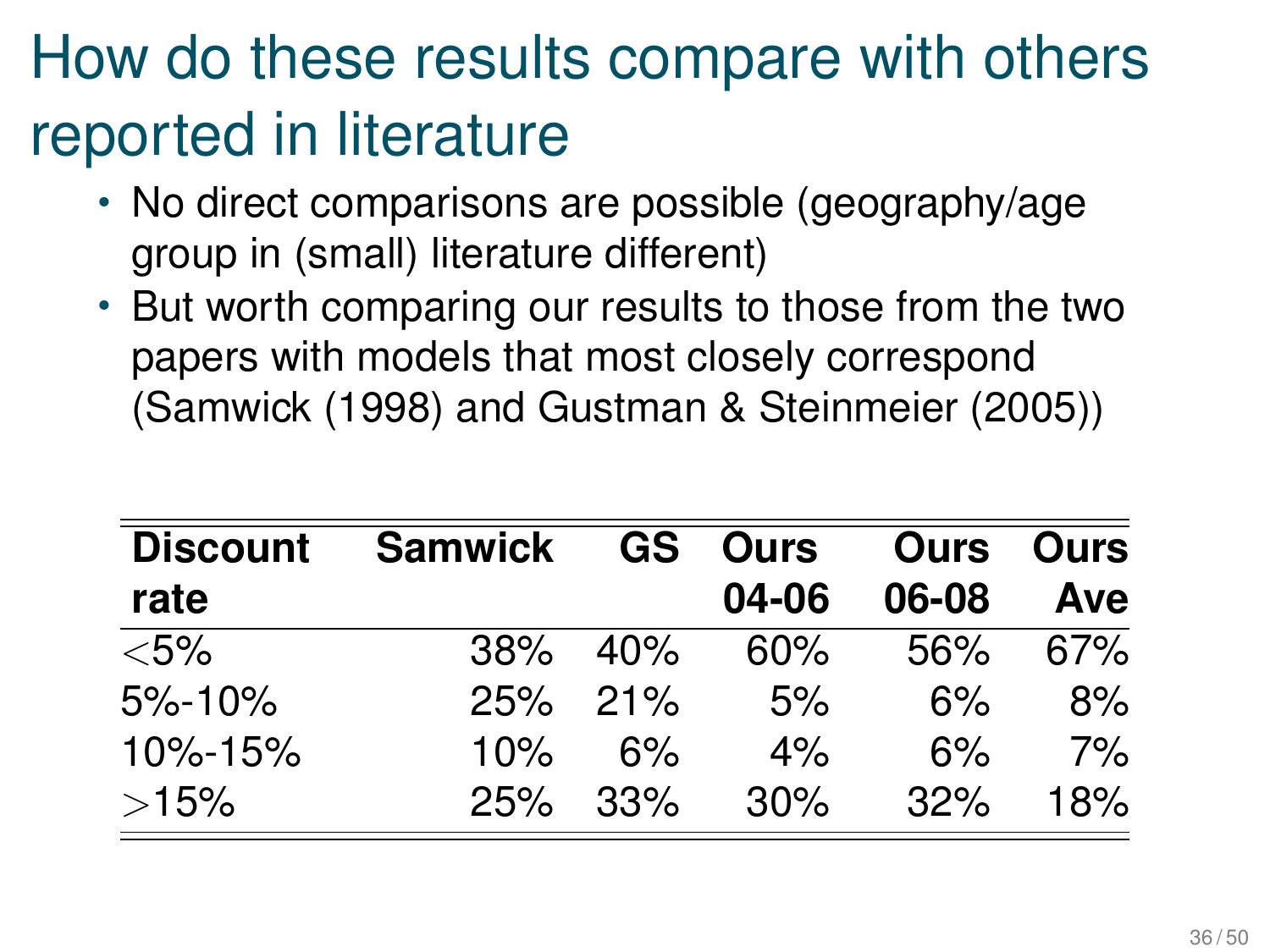# Ex post discount rate by education and numeracy

<span id="page-46-0"></span>

|                  |        |          | <b>Numerical</b> |        |          |
|------------------|--------|----------|------------------|--------|----------|
| <b>Education</b> |        | $\sigma$ | ability          |        | $\sigma$ |
| Low              | $-3.4$ | 1.0      | 1 (Lowest)       | $-2.9$ | 2.0      |
| Mid.             | $-1.8$ | 2.3      | 2                | $-3.4$ | 1.1      |
| High             | 5.7    | 5.7      | 3                | $-0.8$ | 2.7      |
|                  |        |          | 4 (Highest)      | $-1.3$ | 4.0      |
| ΔII              | $-2.5$ | 1.0      | All              | $-2.3$ |          |

**K** [Numeracy](#page-57-0)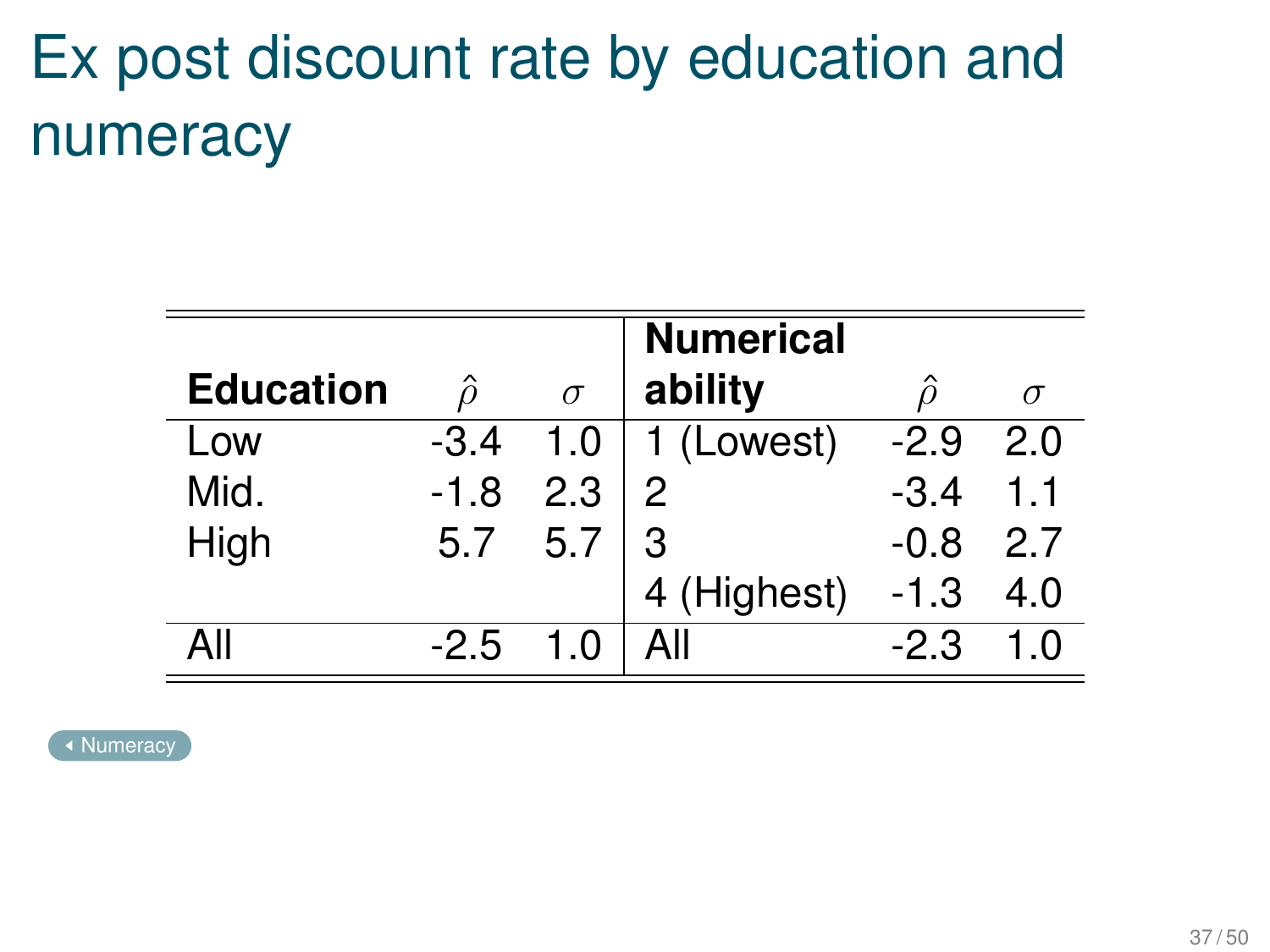#### Results (2): *ex ante* discount rates

#### • **Estimating** *ex ante* **discount rates**

• Using grouping estimator to estimate the expectation in:

$$
\rho_{t+1} = E\bigg[(1 + r_{t+1}^0) \frac{p_t}{p_{t+1}} \bigg(\frac{c_t}{c_{t+1}}\bigg)^{\gamma}\bigg] - 1.
$$

• Compute sample analogue for a particular group (by age, marital status, education, numerical ability)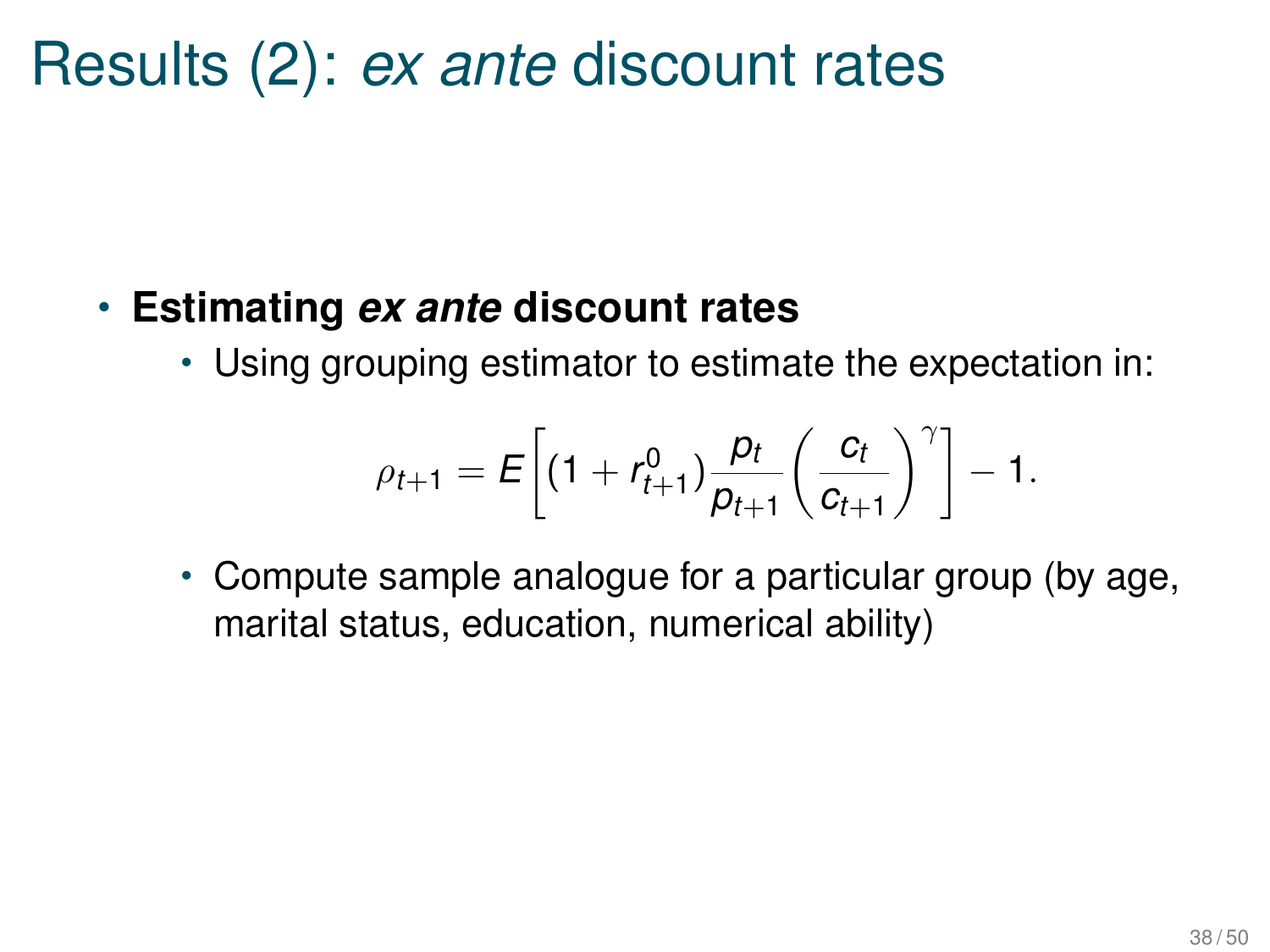# *Ex ante* discount rate by education and numeracy

<span id="page-48-0"></span>

|                  |               |          | <b>Numerical</b>        |               |          |
|------------------|---------------|----------|-------------------------|---------------|----------|
| <b>Education</b> | $\mathcal{D}$ | $\sigma$ | ability                 |               | $\sigma$ |
| Low              | $-2.5$        | 0.7      | $\overline{1}$ (Lowest) | $-3.5$        | 1.4      |
| Mid.             | 0.9           | 1.4      | 2                       | $-2.3$        | 0.8      |
| High             | 6.7           | 3.0      | 3                       | 1.7           | 1.5      |
|                  |               |          | 4 (Highest)             | 2.0           | 2.4      |
| ΑII              | $-1.0$        | 0.6      | All                     | $-1$ $\Omega$ |          |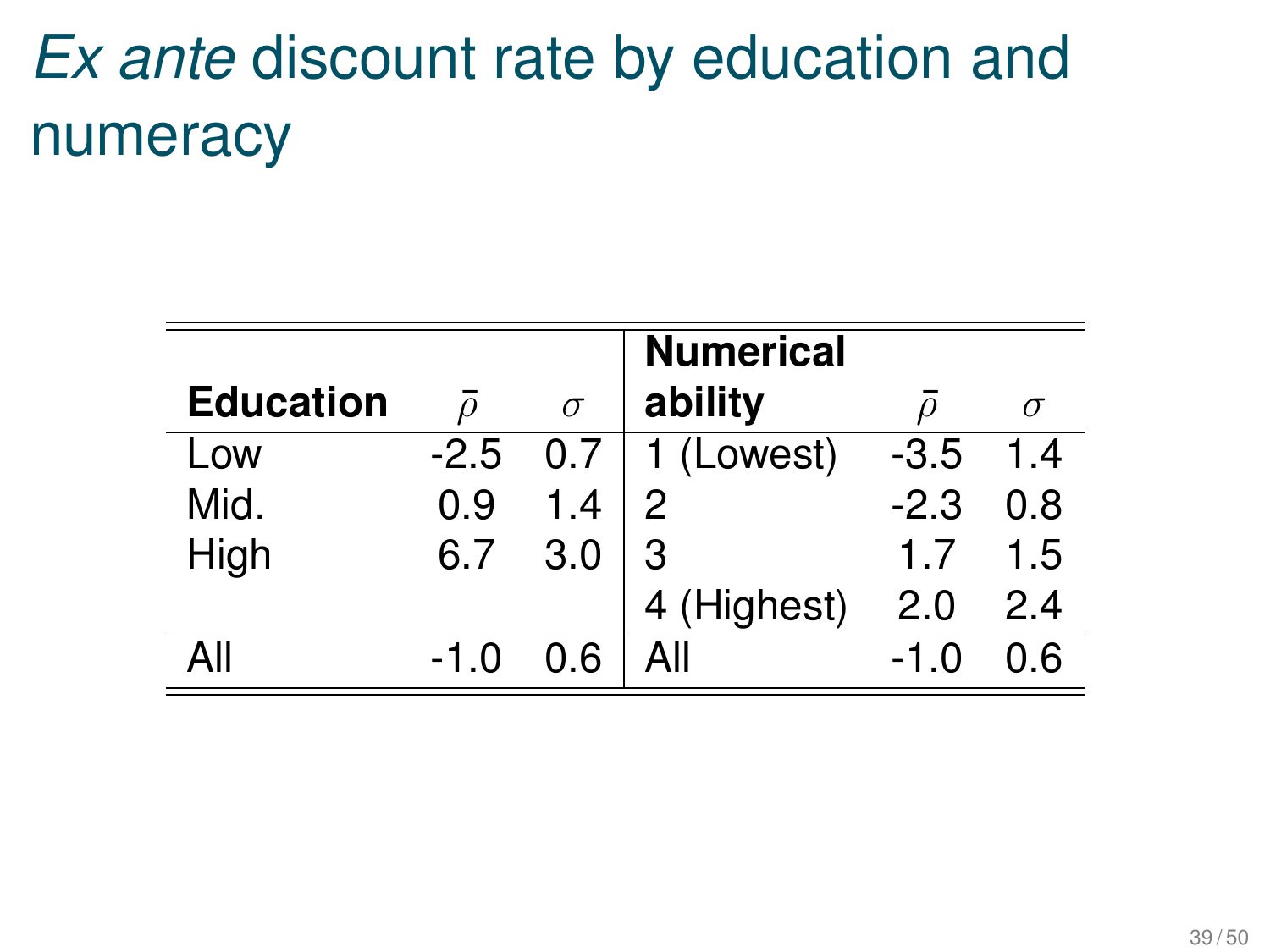# Conclusion

- We use panel data on asset and income to obtain panel data on consumption
- We compute individual time-varying ex post discount rates on a representative sample of the English population aged 50 and above
- We compute ex ante discount rates using grouping estimator by education and numeracy levels
- We find large heterogeneity in discount rates
- We find that low education groups *within this sample* tend to exhibit lower discount rate (greater patience) than those with high education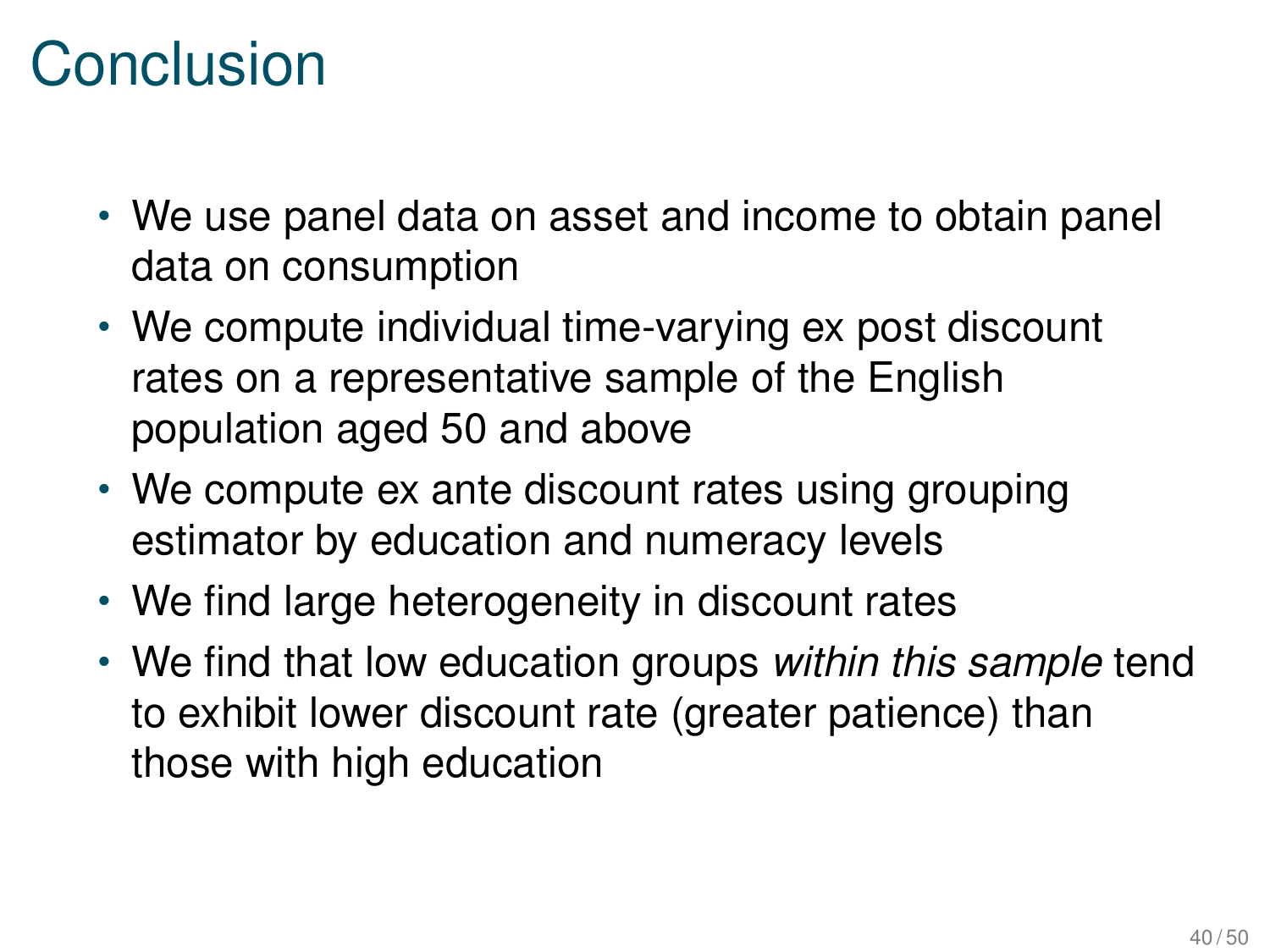Heterogeneity in time preference among older households

> Antoine Bozio (PSE and IFS) Guy Laroque (UCL and IFS) Cormac O'Dea (IFS and UCL)

Paris Seminar in Economic Demography 4th December 2012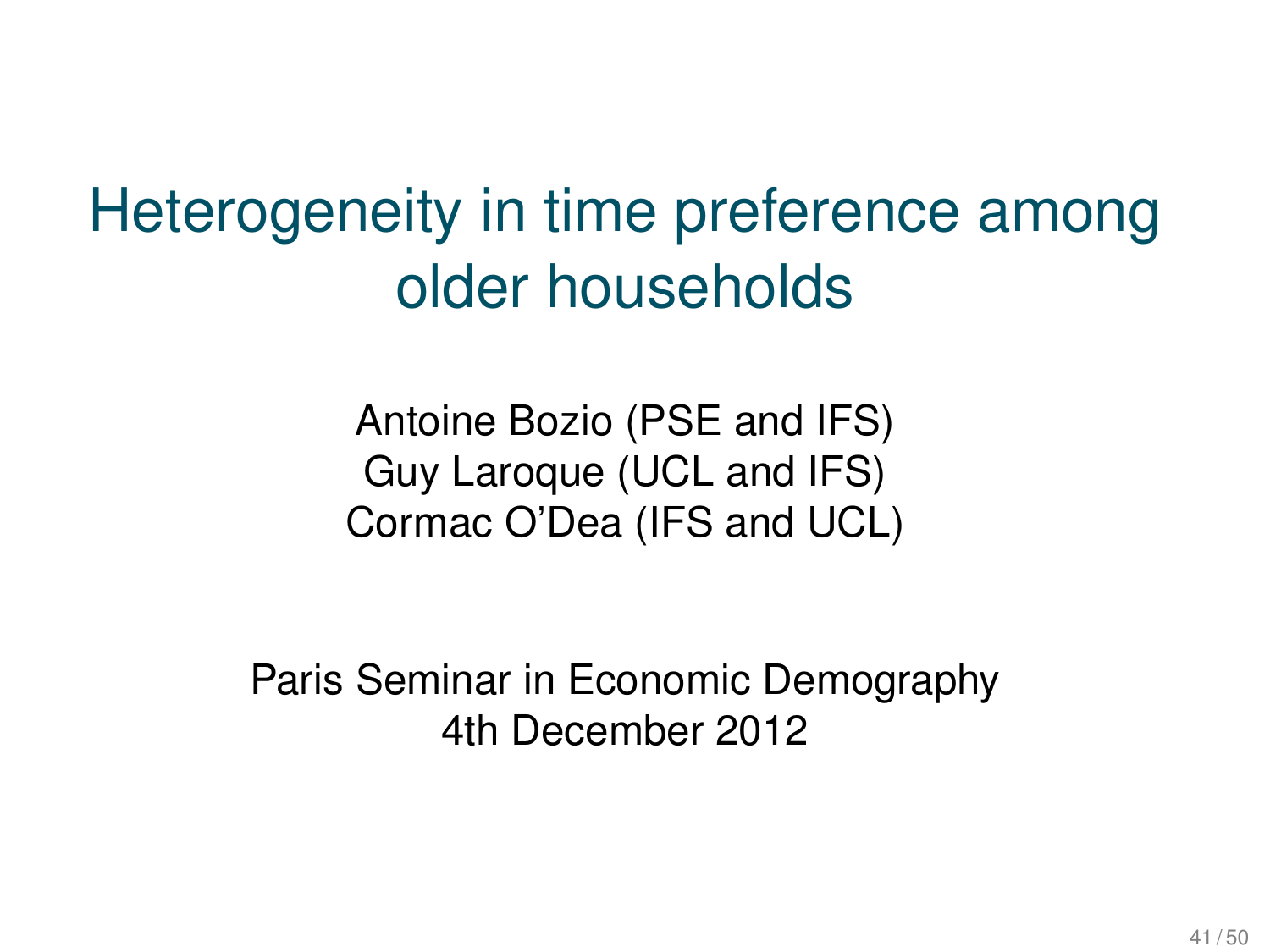#### Success rate of consumption calculation

<span id="page-51-0"></span>

|                           |                    | Proportions of | Proportions of |            |  |
|---------------------------|--------------------|----------------|----------------|------------|--|
|                           |                    | balanced panel | wave 1 sample  |            |  |
| <b>Computation status</b> | Percentage<br>Obs. |                | Obs.           | Percentage |  |
| Have consumption          | 3,541              | 58.8%          | 3,541          | 44.8%      |  |
| <b>Calculation failed</b> | 2,298<br>38.2%     |                | 2,298          | 29.1%      |  |
| Negative consumption      | 183                | 3.0%           | 183            | 2.3%       |  |
| Attrited                  |                    |                | 1,872          | 23.7%      |  |
| Total                     | 6.022              | 100.0          | 7,894          | 100.0%     |  |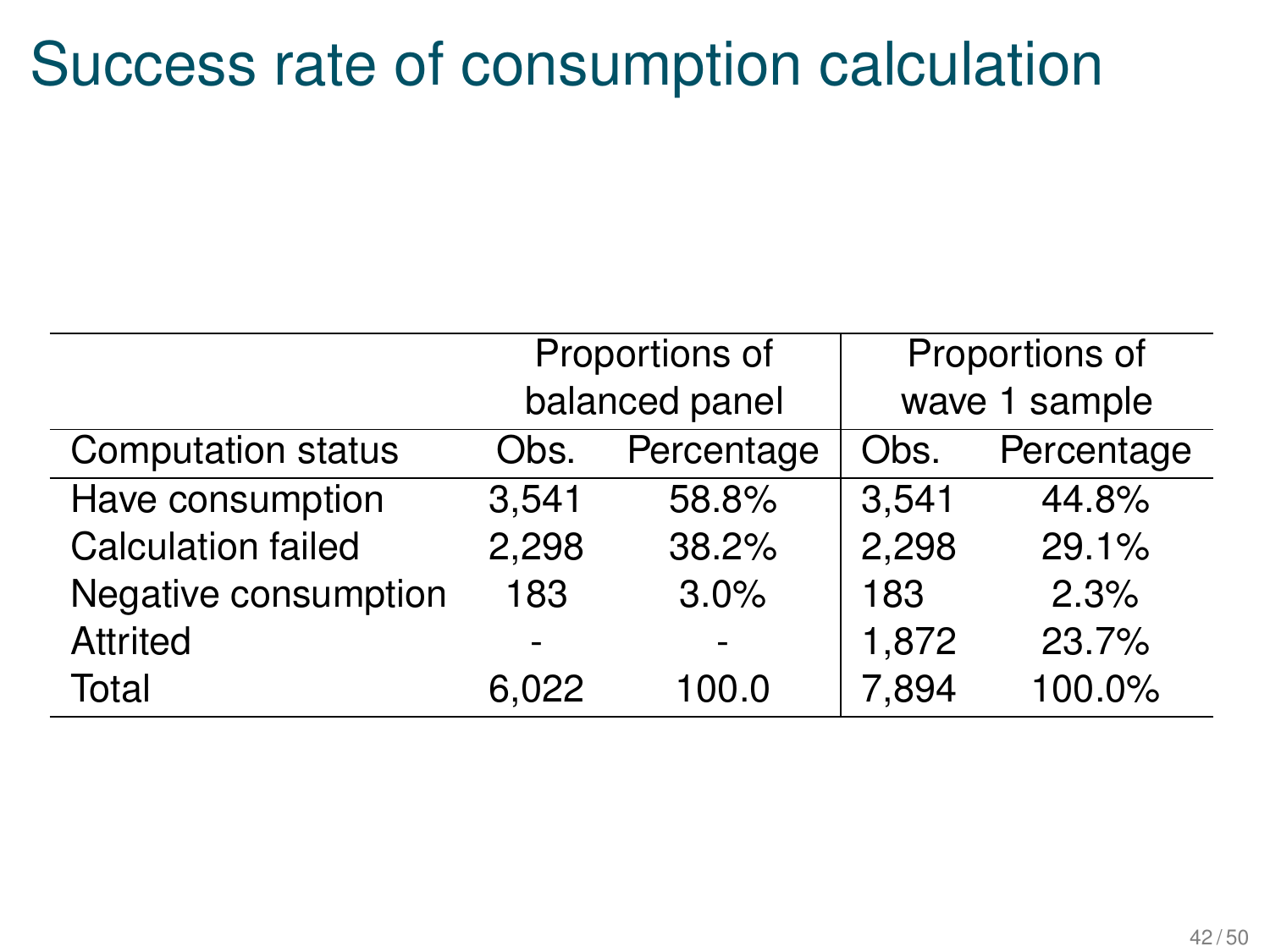# Reasons for consumption calculation failing

| <b>Reasons</b>                   | Percentage |      |
|----------------------------------|------------|------|
| Consumption calculation failed   | 2,532      | 51.8 |
| Consumption less than £3000      | 780        | 16.0 |
| Benefit unit composition changed | 1,103      | 22.6 |
| Labour supply changed            | 690        | 14.1 |

**Exercise**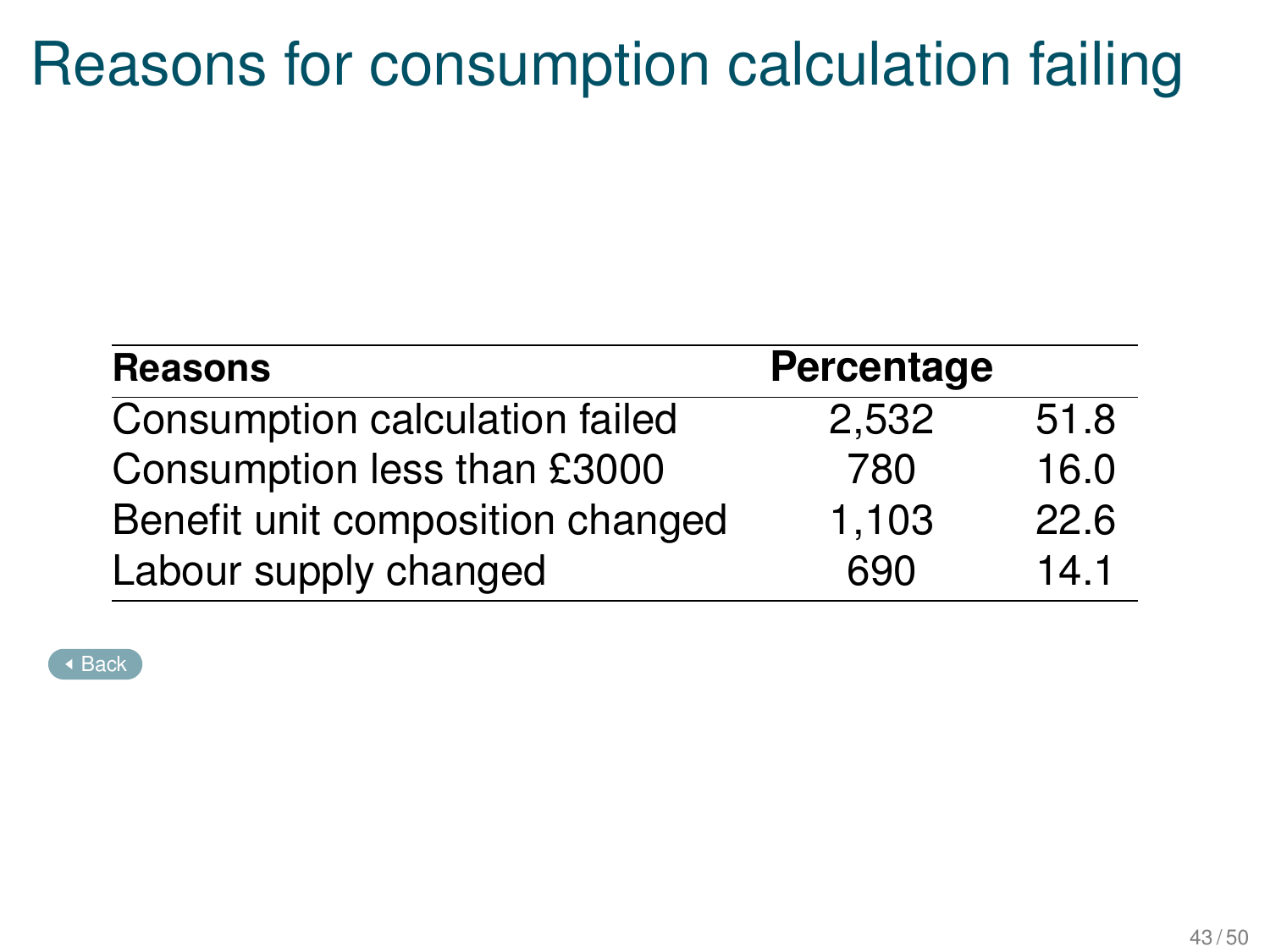# Interest rates: Nominal return on cash - 2002-2008

● [Back](#page-20-0)

<span id="page-53-0"></span>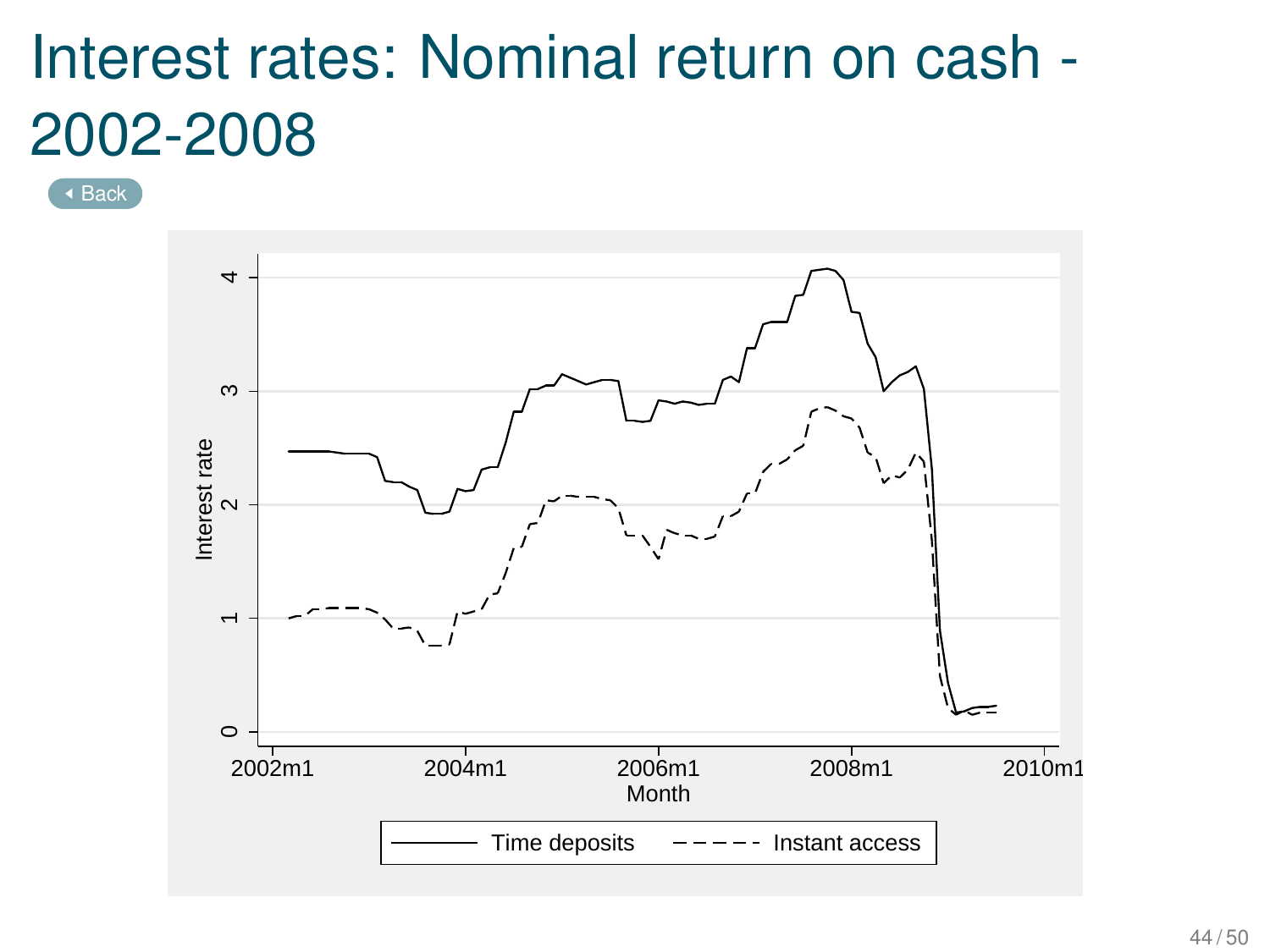# What about death? (1)

• If we took explicit account of probability of death, and assumed no bequest motive:

$$
U'(c_t) = \beta_i P(s_{t+1})(1+r)V'(a_{t+1})
$$

where

- $P(s_{t+1})$  is the probability of survival to period  $t+1$ , conditional on having survived to period *t*
- V() is the value function
- <span id="page-54-0"></span>• This implies a particular interpretation on the coefficient:
	- It is a product of a 'pure' discount factor and the probability of survival
	- In principle the 'pure' discount factor could be recovered with data on the probability of survival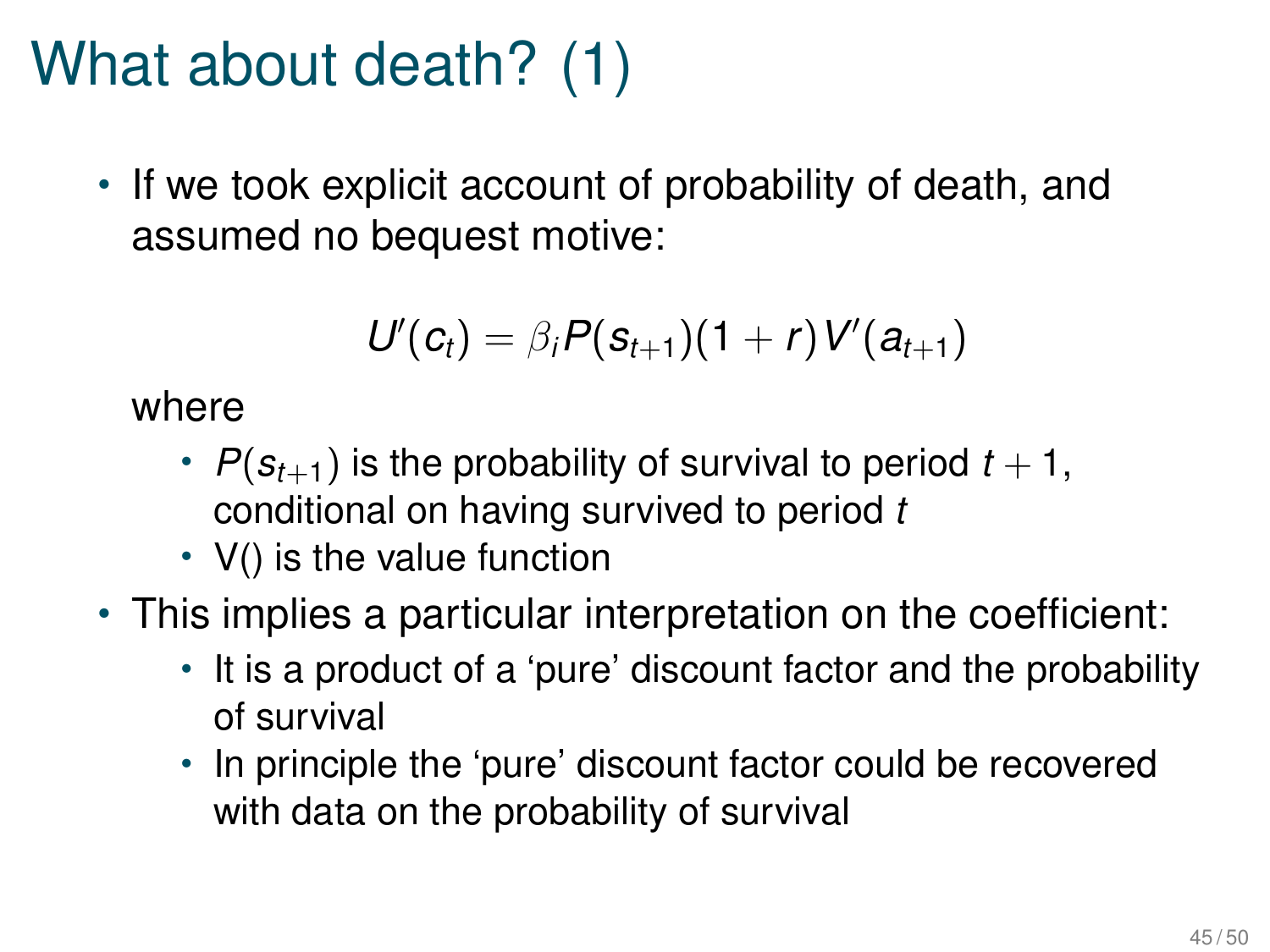### What about death? (2)

• If assume that there is a bequest function *B*(.) then the (simplified) Euler equation is:

$$
U'(c_t) = \beta_i(1+r) \bigg( P(s_{t+1}) V'(a_{t+1}) + (1 - P(s_{t+1})) B'(a_{t+1}) \bigg)
$$

• We will, erroneously, be using:

$$
U'(c_t)=\beta_i(1+r)V'(a_{t+1})
$$

though bias will be small as long as  $P(s_{t+1})$  is big or  $V'(a_{t+1}) \approx B'(a_{t+1})$ .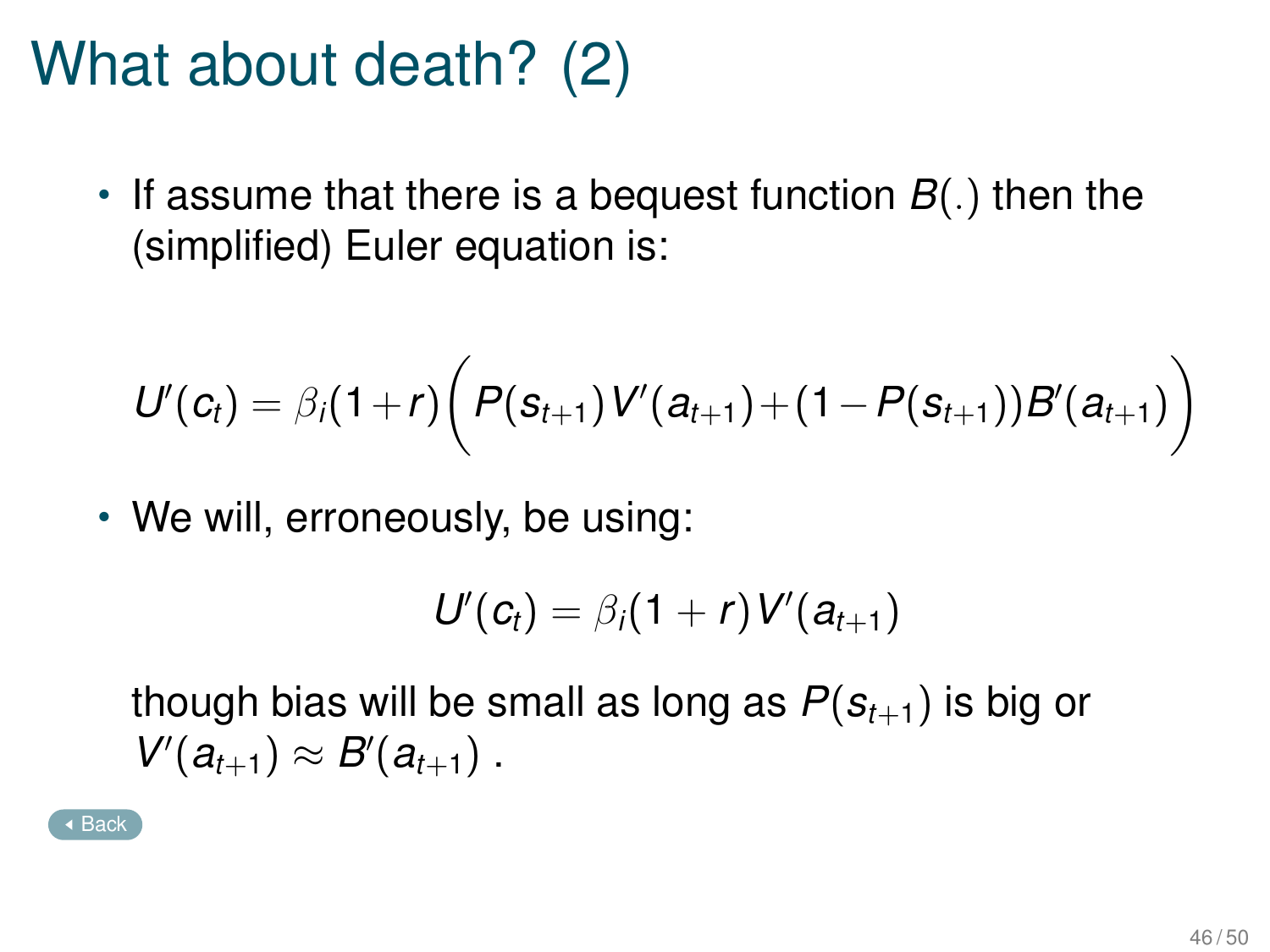# What's missing in the data?

- <span id="page-56-0"></span>• **Income data for the year between waves**
	- We interpolate linearly between the two waves to get the missing income (taking account of state pension age)
- **Transfer data for for the year between waves**
	- We assume zero transfers in the missing year
- **Capital gains**
	- For most assets are largely safe use FTSE for risky
- **Some missing data on assets (don't knows etc.)**
	- If asset data is not know, we assume no flows in and out since previous waves
- **Some missing data on income (don't knows etc.)**
	- We use a combination of imputed income and sample selection ([Back](#page-30-0))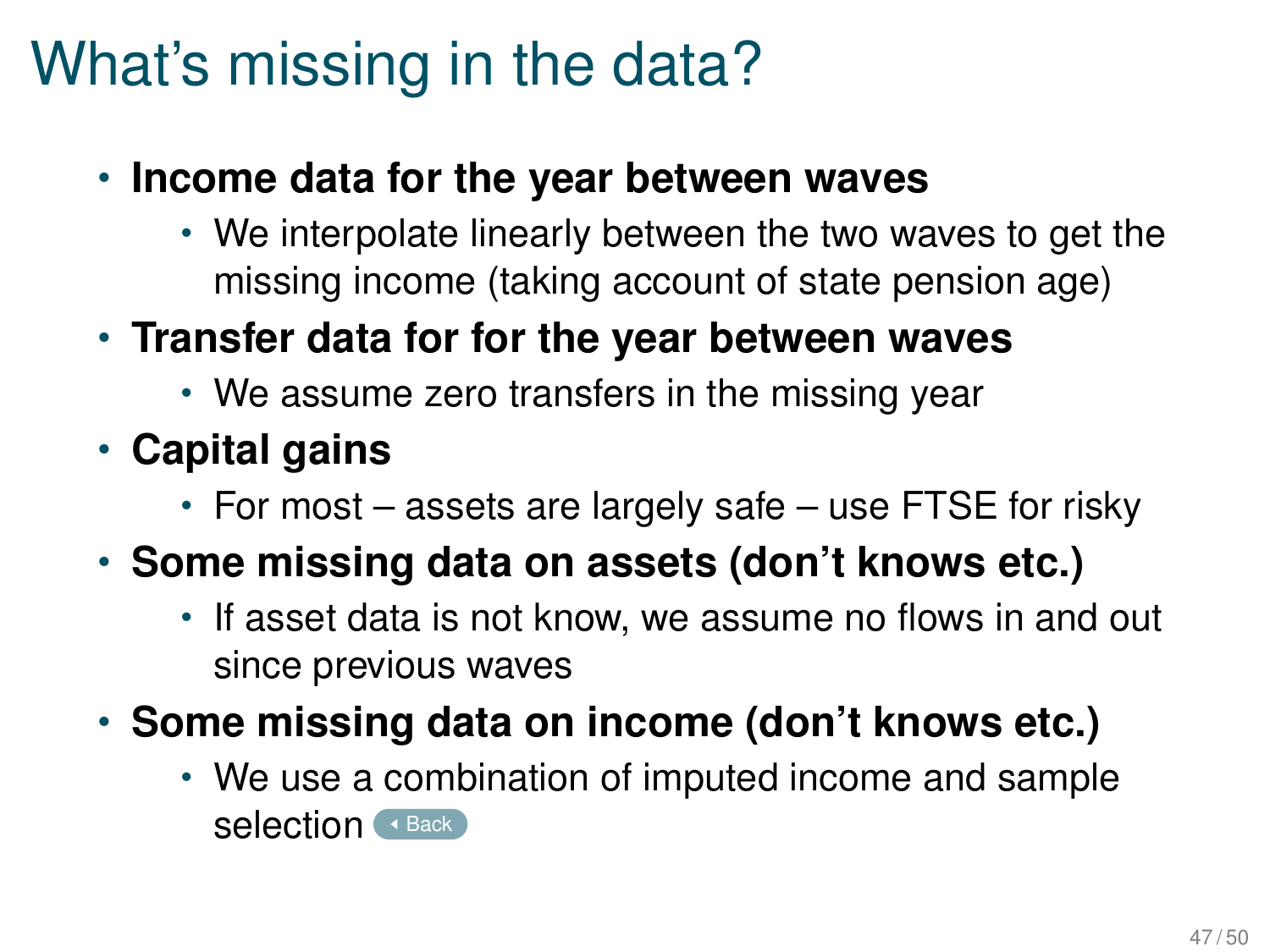## Numerical Ability in ELS

- <span id="page-57-0"></span>**1** If you buy a drink for 85 pence and pay with a one pound coin, how much change should you get?
- **2** In a sale, a shop is selling all items at half price. Before the sale a sofa costs £300. How much will it cost in the sale?
- **3** If the chance of getting a disease is 10 per cent, how many people out of  $£1,000$  would be expect to get the disease?
- <sup>4</sup> A second hand car dealer is selling a car for £6,000. This is two-thirds of what it cost new. How much did the car cost new?
- **6** If 5 people all have the winning numbers in the lottery and the prize is £2 million, how much will each of them get?
- <sup>6</sup> Let's say you have £200 in a savings account. The account earns ten per cent interest per year. How much will you have in the account at the end of two years?

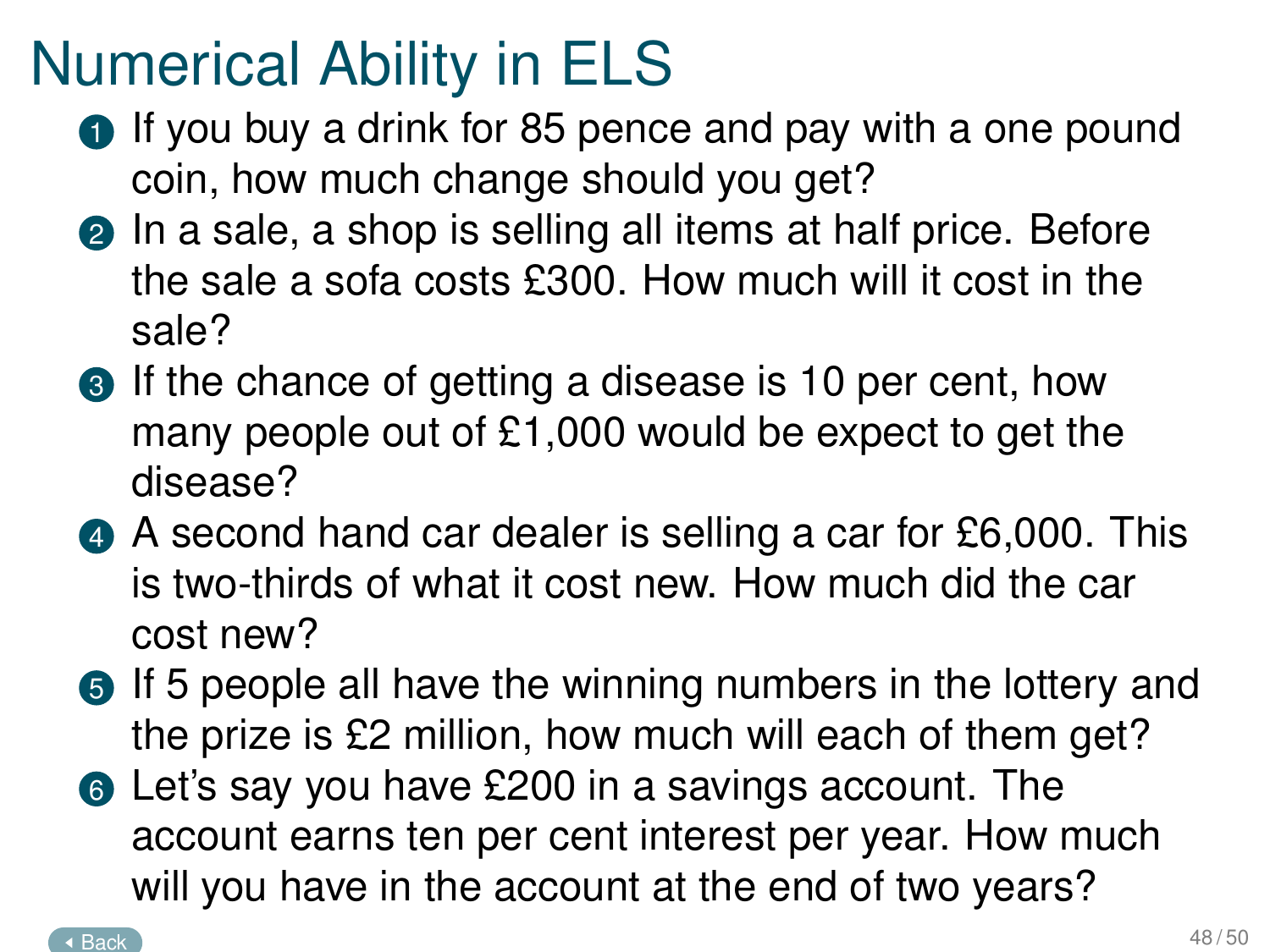# Sensitivity of ex ante discount rate by education

|                  |        |          | $\mathbf{2}^{\mathbf{c}}$ |          | 3      |          |        |     |
|------------------|--------|----------|---------------------------|----------|--------|----------|--------|-----|
| <b>Education</b> |        | $\sigma$ |                           | $\sigma$ |        | $\sigma$ |        |     |
| Low              | $-1.1$ | 0.9      | $-0.5$                    | 0.8      | $-1.9$ | 0.8      | $-2.6$ | 1.2 |
| Mid.             | 3.8    | 1.8      | 1.0                       | 1.5      | 1.9    |          | 3.2    | 2.5 |
| High             | 10.5   | 3.6      | 12.2 3.4                  |          | 2.2    | 4.1      | $-1.5$ | 6.9 |
| All              | 2.3    | 0.8      | 1.6                       | በ 7      | $-0.9$ | 0.8      | $-1.3$ | 1.2 |